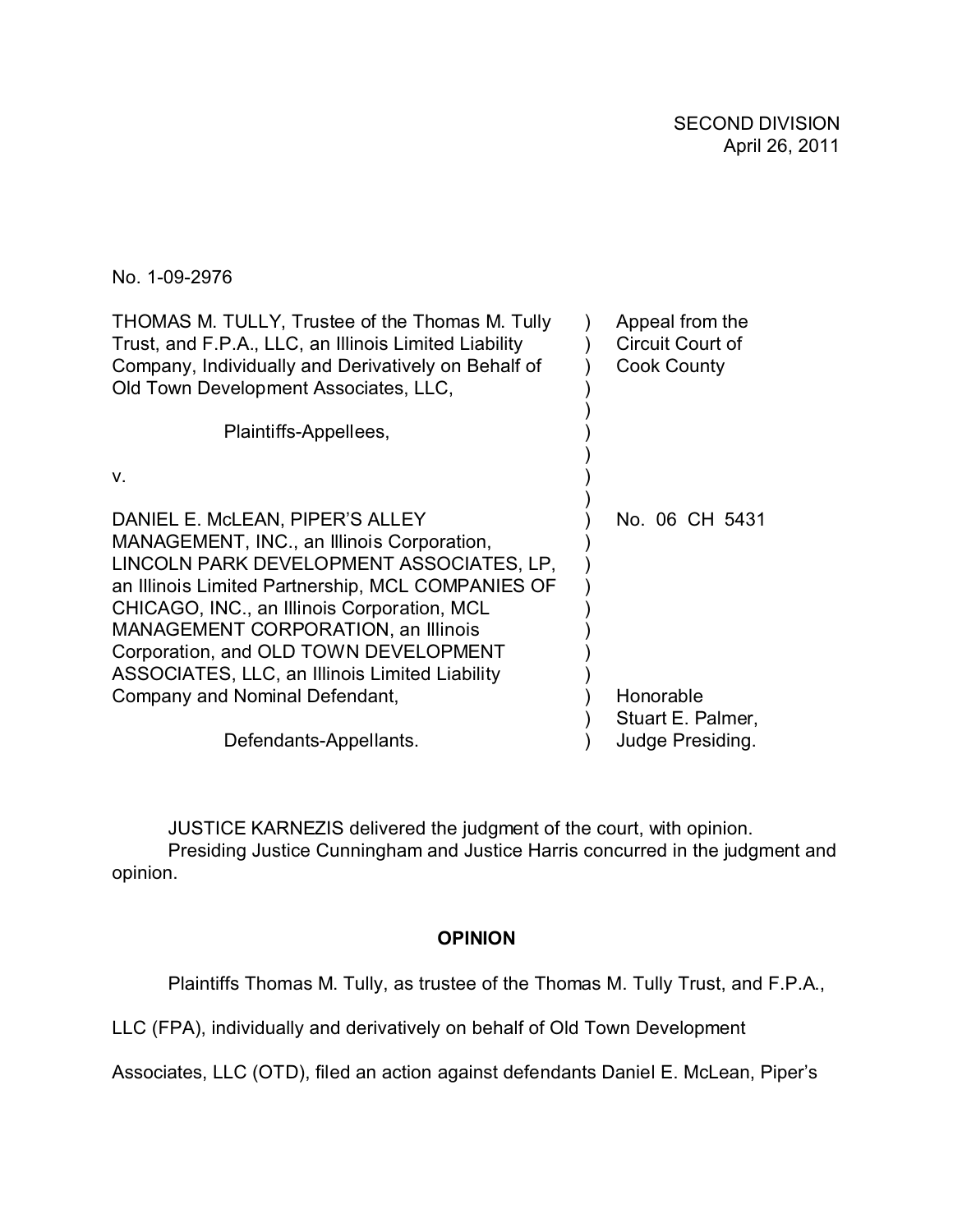Alley Management, Inc. (PAM), Lincoln Park Development Associates, LP (LPDA), MCL Companies of Chicago, Inc. (MCL), MCL Management Corp. (MCL Management) (collectively defendants) and nominally against OTD. They asserted defendants committed fraud and breach of their fiduciary duties to plaintiffs in their management of OTD. The court agreed and ordered defendants to pay compensatory and punitive damages. Defendants argue (1) the judgment against LPDA must be vacated because there was no evidence of wrongdoing by LPDA; (2) the judgment ordering MCL Construction Corp., a nonparty, to disgorge fees must be vacated for lack of jurisdiction; (3) OTD must be dissolved as a matter of law; (4) the punitive damage award must be vacated for failure to comport with Illinois common law and constitutional due process or, alternatively, reduced because it was excessive and improperly calculated; and (5) the compensatory damage award must be reduced because the court erred in ordering disgorgement of management and construction fees and in awarding 13% equitable interest damages. We affirm in part and reverse in part.

### BACKGROUND

McLean, a real estate developer, founded OTD in 1996 to purchase and develop Piper's Alley, a retail and entertainment complex in Chicago's Old Town neighborhood. OTD's operations were governed by an operating agreement. Pursuant to the agreement, OTD was a manager-managed limited liability company and the manager had to be a member of OTD. The manager-member of OTD had exclusive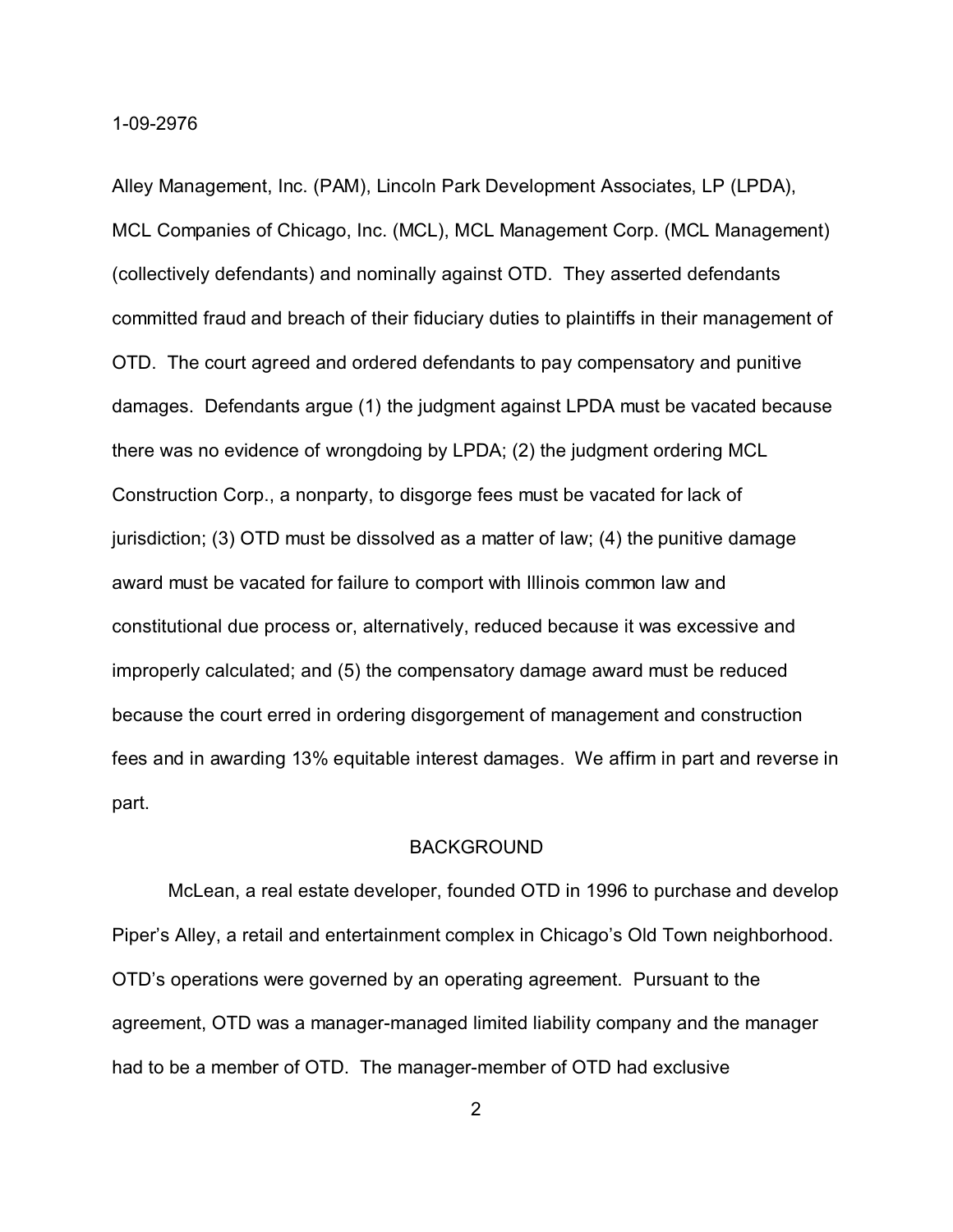responsibility for conducting OTD's business and the other members were to take no part in the management, conduct or control of the company.

In 1997, OTD bought Piper's Alley and spent considerable amounts renovating it. At that time, OTD's members/owners were: MCL, McLean, LPDA and private investors. MCL, a company owned and managed by McLean, was the original manager-member of OTD. MCL was replaced as manager and 1% member of OTD in November 2004 by PAM, another company owned and managed by McLean. LPDA was a company established by McLean to hold trusts he established for his children. The children's trusts owned 99% of LPDA. McLean owned the other 1% and managed LPDA. MCL Management, also a McLean-owned and managed company, was the property manager for Piper's Alley, serving as such until December 2005.

In 1999, FPA invested in OTD and became a 50% owner/member of OTD. Members of FPA were the Thomas M. Tully Trust (Tully Trust) and five individual trusts, one for each of Tully's children. Tully is the trustee of the Tully Trust, which is the manager-member of FPA. Tully, therefore, manages FPA.

In Tully's role as manager of FPA, he received monthly financial statements regarding OTD's operations. In 2002, he noticed an intercompany transfer from OTD to one of McLean's many other business entities unrelated to OTD. His accountant discovered numerous transfers back and forth between OTD and unrelated McLeancontrolled enterprises. When questioned, McLean told Tully it was his regular practice to move funds back and forth between his assorted businesses as needed for funding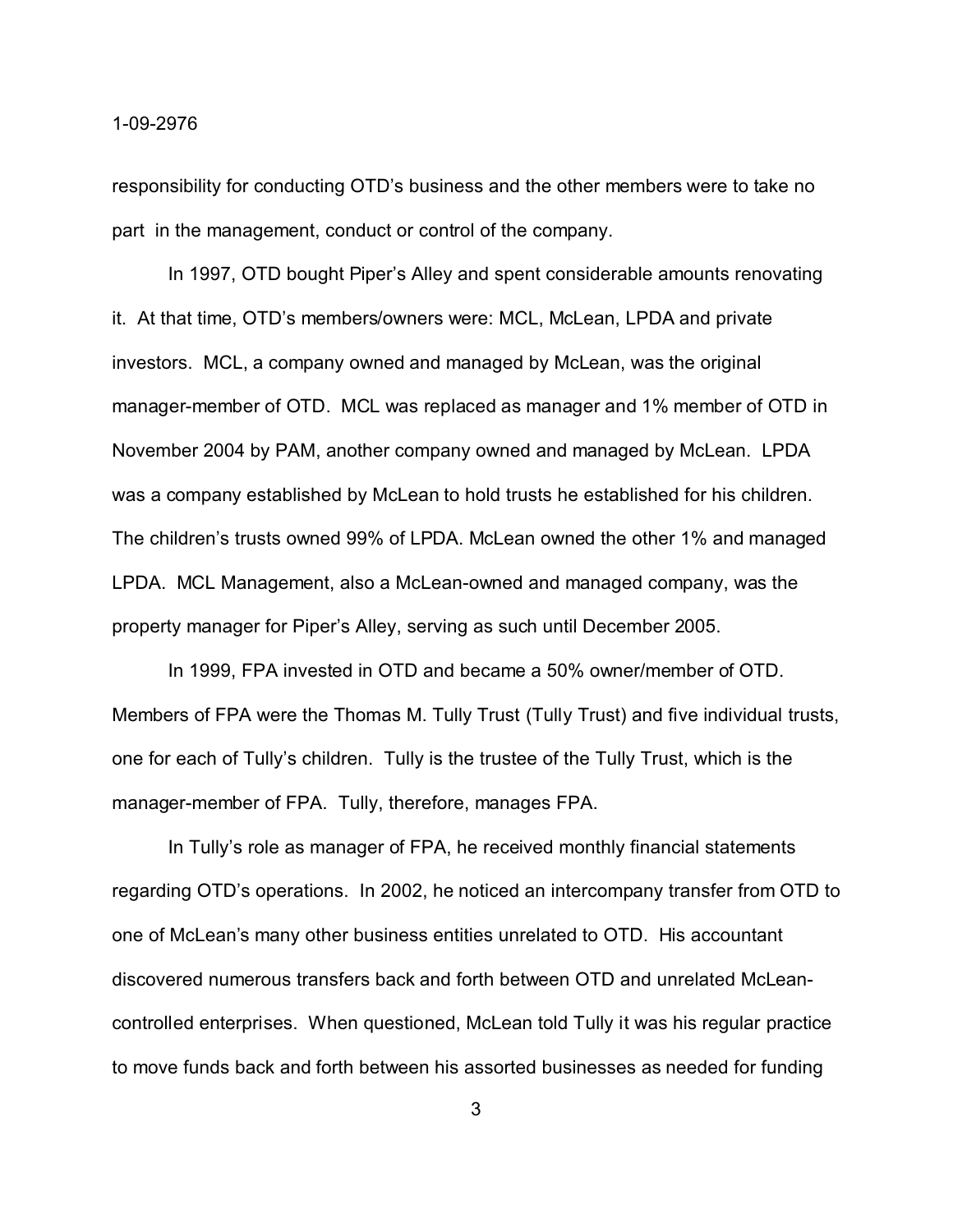and cash flow. He told Tully the transfers were recorded on the books and periodically returned or paid back but that no interest was paid on the intercompany transfers. McLean agreed to Tully's request that he cease this practice as to OTD. He agreed that Tully would be a signatory on any OTD money transfer in excess of \$5,000. McLean repaid all outstanding transfers and stopped making intercompany transfers from OTD.

In 2005, Tully learned that McLean had resumed transferring money in and out of OTD within six months of his 2002 promise to stop doing so. Instead of noting the transfers on OTD's books as he had done previously, McLean now hid the transfers in fictional accounts. McLean told Tully in January 2006 that he had been making transfers between OTD and non-OTD related accounts as "cash was needed here or elsewhere." Tully demanded PAM step down as manager-member of OTD and that McLean and his entities have no further involvement in running OTD. McLean refused, asserting he would never be a participant in a venture in which he was not the manager.

On March 17, 2006, Tully, as trustee of his own trust, and FPA, individually and derivatively on behalf of OTD, filed a complaint alleging fraud and breach of fiduciary duty against McLean, LPDA, PAM, MCL, MCL Management and nominally against OTD. At the time of the complaint, FPA owned 50% of OTD, McLean owned 39%, LPDA owned 10% and PAM, the manager-member, owned 1%. MCL was the former manager-member of OTD and MCL Management was the former property manager of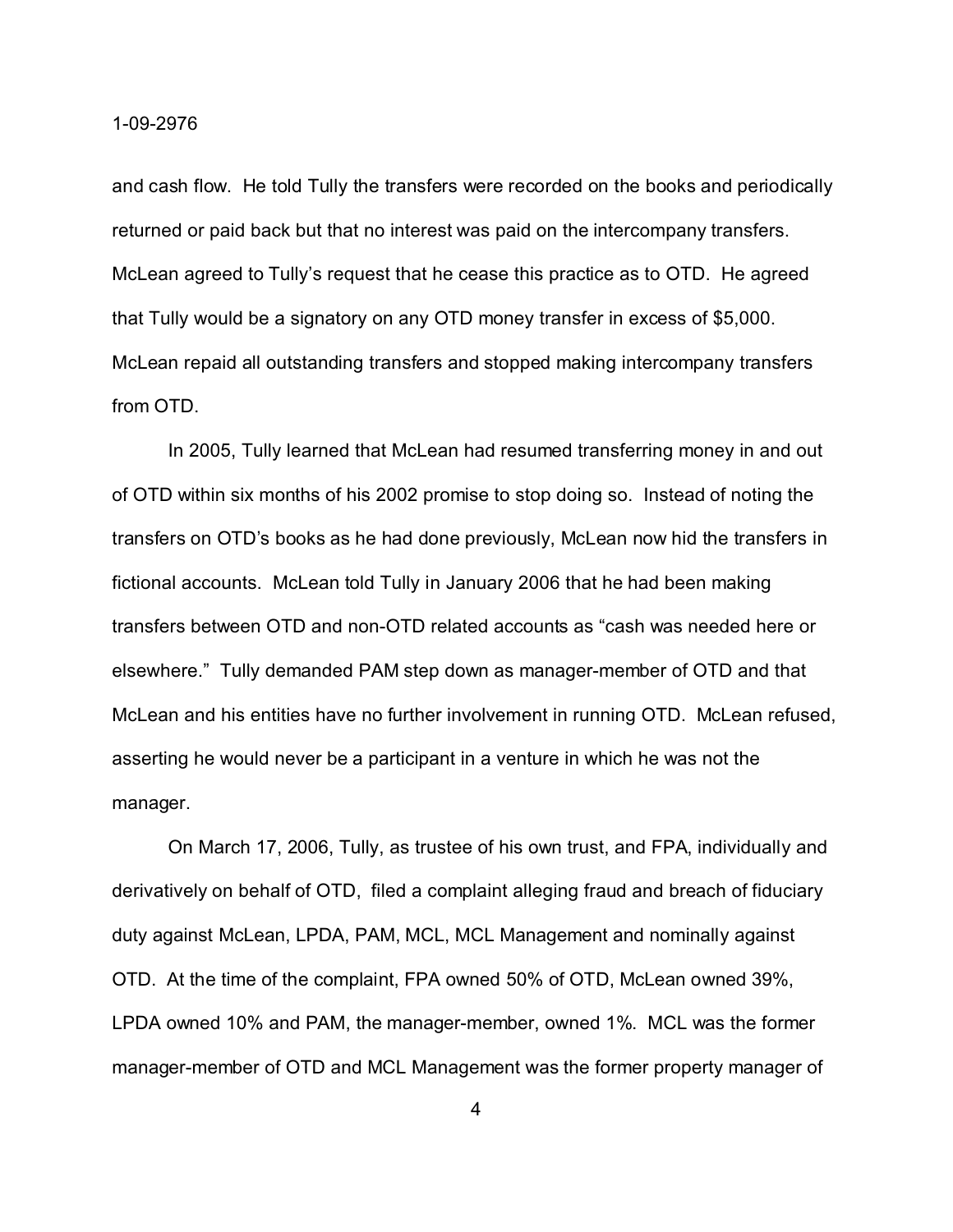the Piper's Alley complex. Plaintiffs sought to enjoin further misappropriation by defendants of OTD's assets, asserting that McLean, through his entities, had been using the assets of OTD "as a private piggy bank" and had been systematically looting the assets of OTD. They alleged McLean was the alter ego of PAM, MCL and MCL Management, all three being wholly owned and controlled by McLean, and that he was the *de facto* manager of OTD and Piper's Alley.

Plaintiffs requested a temporary restraining order and preliminary and permanent injunctions precluding defendants, and specifically McLean, whether directly or indirectly, from managing or acting on behalf of OTD in any way and from denying plaintiffs access to OTD's records. They also sought appointment of an independent receiver to manage OTD; an accounting of OTD's business; expulsion of PAM as member and manager of OTD pursuant to section 35-45(6) of the Illinois Limited Liability Company Act (805 ILCS 180/1 *et seq.* (West 2008)) (the Act); compensatory and punitive damages for defendants' fraud, embezzlement and breach of fiduciary duty in their management of OTD; forfeiture by defendants of any compensation paid to them during the period of the fraud/breach; and no sharing by any defendant in the damage award.

 By agreed order, the court ordered that McLean, MCL, MCL Management, PAM and their affiliates could no longer exercise any control over OTD's bank and escrow accounts and FPA would act on behalf of OTD pending appointment of a receiver. Subsequently, by agreed order, the court appointed Tully as the sole manager of OTD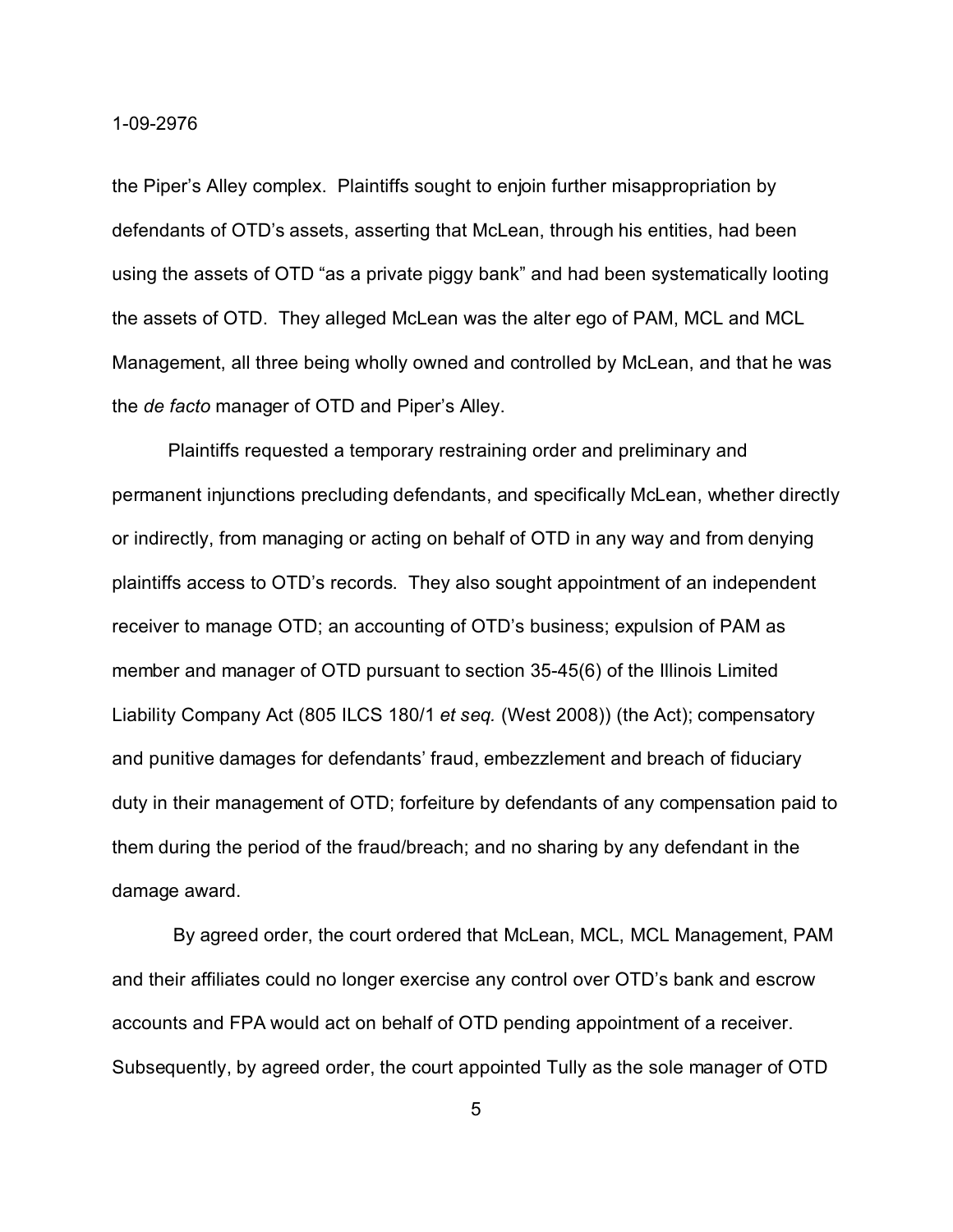for the duration of the litigation or until further order of court.

Defendants moved to dissolve OTD and appoint a receiver to wind up OTD's business. They asserted dissolution was required under section 6.1 of the operating agreement and section 35-1 of the Act because PAM had been removed as manager of OTD and Tully and McLean's relationship had completely deteriorated to the point that they could no longer work together. Plaintiffs opposed the motion. Defendants then filed a counterclaim seeking assorted declarations by the trial court and dissolution of OTD on essentially the same bases as raised in their motion to dissolve. The parties agreed that defendants' counterclaim and plaintiffs' count requesting PAM be expelled as member and manager of OTD would be tried separately from plaintiffs' counts for fraud and breach of fiduciary duty.

Following a seven-day bench trial, the court found it unquestionable that defendants were liable to plaintiffs for common law fraud and breach of fiduciary duty. It found it undisputed that over the course of the six years defendants managed OTD, they diverted millions of dollars of OTD's funds to shore up the finances and pay overdrafts of unrelated McLean-controlled entities, with the outstanding amount reaching as high as \$2 million at one point. The court held the amounts defendants transferred from OTD were not loans but misappropriations, done to the detriment of OTD and impermissible under either the Illinois Limited Liability Company Act or common law. It found all defendants were controlled by McLean and acted in concert with McLean with regard to the breaches of fiduciary duty and fraud, and thus liability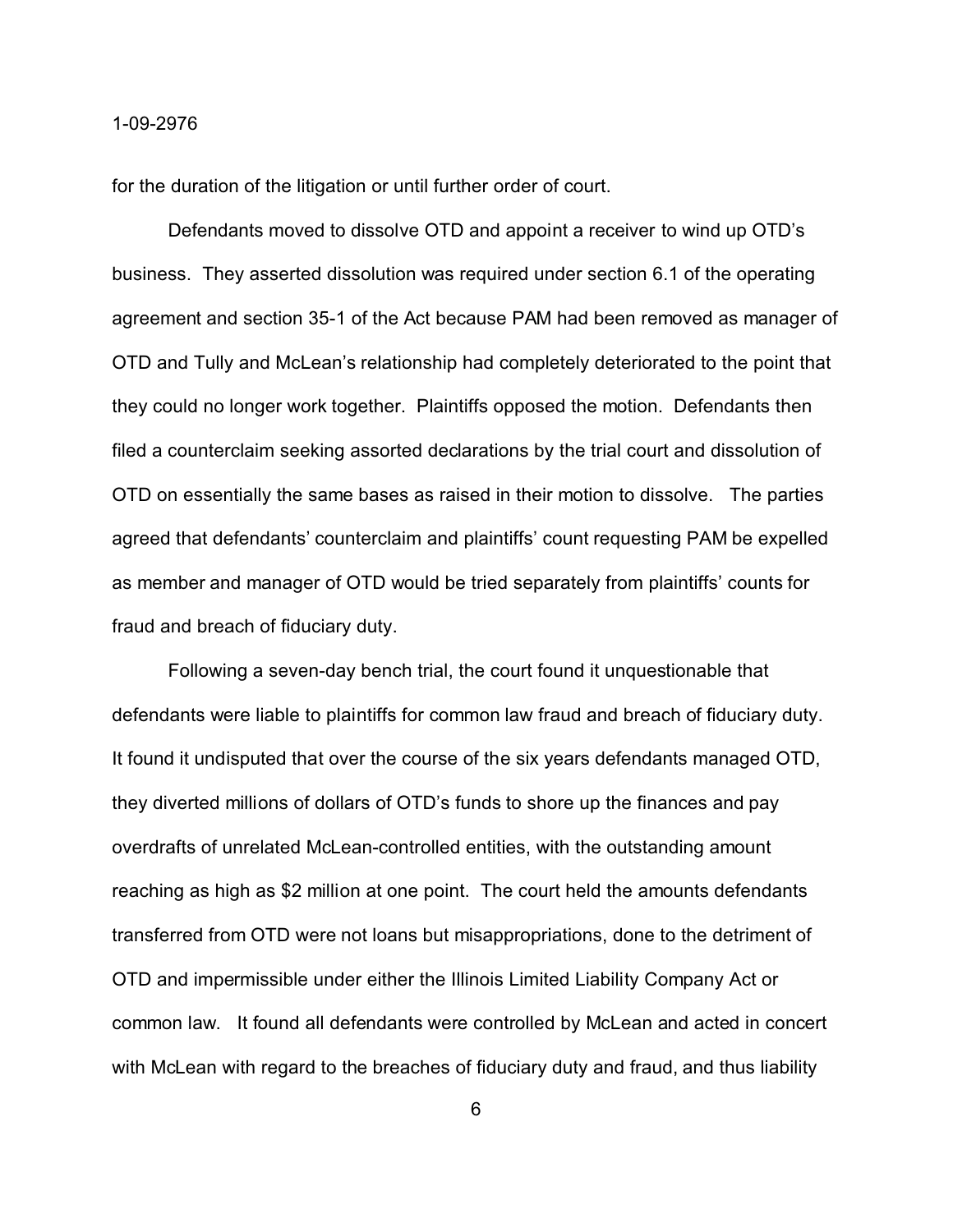for forfeiture extended to all defendants.

Finding no real issue of liability, the court considered the amount of actual and punitive damages to be awarded. With regard to actual damages, it awarded plaintiffs as damages 13% interest on the misappropriated funds. It ordered all management fees of MCL Management and MCL Construction be forfeited; reimbursement of loan fees charged by McLean, default loan interest and late fees paid on the mortgages and interest and penalties paid on the late real estate taxes; and payment of 13% interest on the security deposit money removed from OTD. The court agreed with defendants that the compensatory damages and forfeitures payable to plaintiffs should be reduced by 50% because Tully owned only 50% of OTD.

With regard to punitive damages, the court found "a 3:1 ratio to actual damages appropriate in this matter as anything less would not sufficiently deter McLean." It agreed with defendants that the forfeited management fees should not be included in the actual damages sum to which the punitive damage multiplier applied but denied their request to reduce the punitive damages award by 50%, stating that to do so would discount defendants' punishment or risk of punishment. The court awarded plaintiffs \$1,010,671.96 in compensatory damages (50% of the total compensatory amount) and \$3,231,550.26 in punitive damages (3x (100% compensatory award minus forfeiture amounts)), for a total of \$4,242,222.22.

After a hearing on both plaintiffs' claim that PAM should be expelled from OTD and defendants' counterclaim seeking dissolution of OTD, the court found in favor of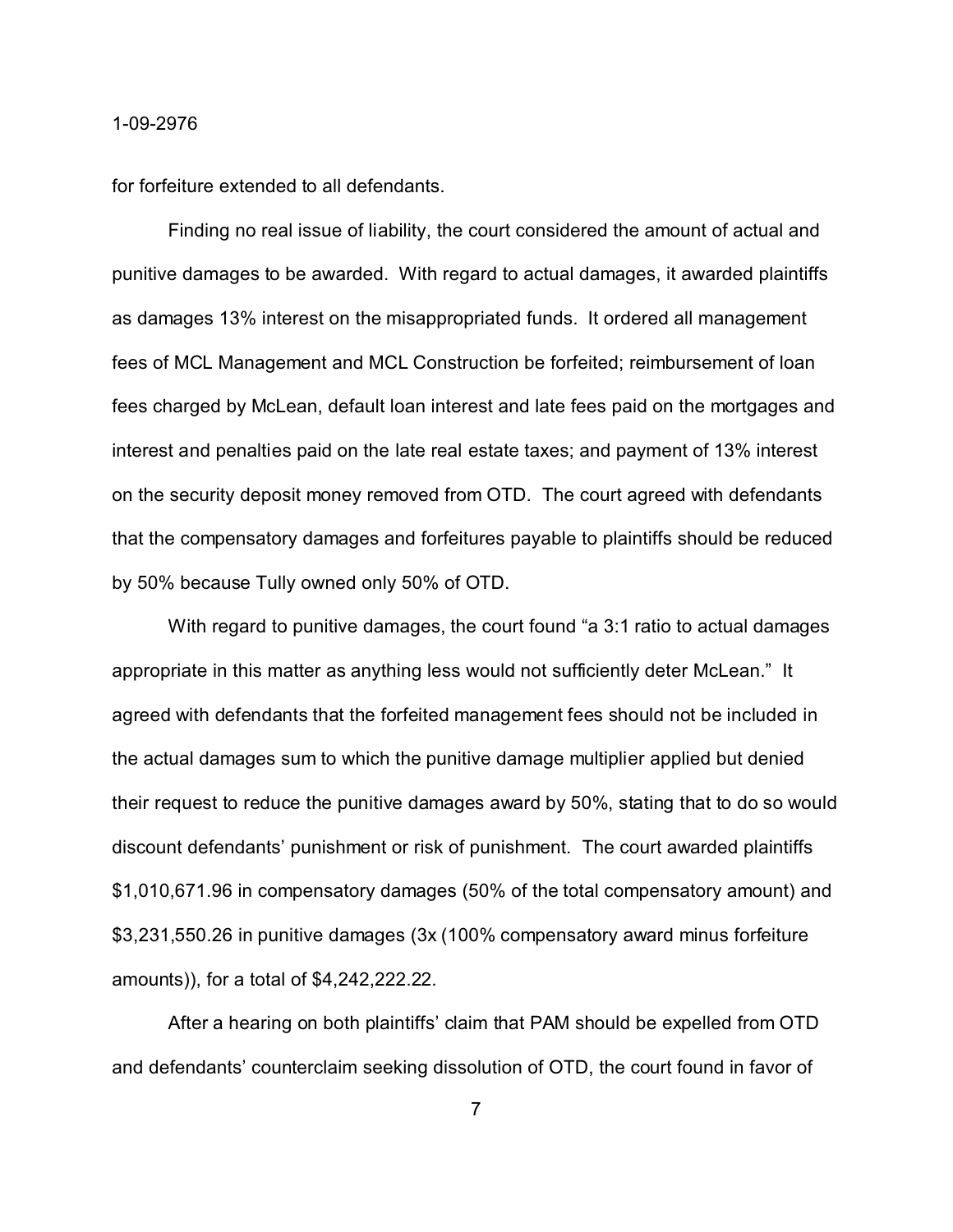plaintiffs on both claims. It ordered that PAM be "judicially expelled and disassociated from OTD" and that dissolution of OTD was not warranted under either the operating agreement or the Act. The court denied defendants' posttrial motion and defendants filed their timely appeal from the court's orders.

### ANALYSIS

Defendants admit McLean's practice of moving funds back and forth between different companies, enterprises and projects was legally improper and they are liable for actual losses they may have caused OTD. They assert, however, that the court's judgments were "seriously, unfairly and unjustifiably excessive" and inequitable and this case represents a case of judicial overkill. They do not ask this court to overturn the entirety of the trial court's judgments. Rather, they request that we:

- 1. reverse and vacate the judgment against LPDA and dismiss it from the case;
- 2. vacate the judgment against MCL Construction as void for lack of jurisdiction;
- 3. order or declare the dissolution of OTD pursuant to section 35-1 of Act and section 6.1 of the operating agreement;
- 4. reverse and vacate the punitive damages award or, alternatively, reduce it;
- 5. reverse and vacate the judgment ordering defendants to forfeit the management fees of MCL Management and MCL Construction and reduce the 13% equitable interest rate imposed by the court, reducing the compensatory and punitive damages accordingly.

We address the arguments *seriatim*.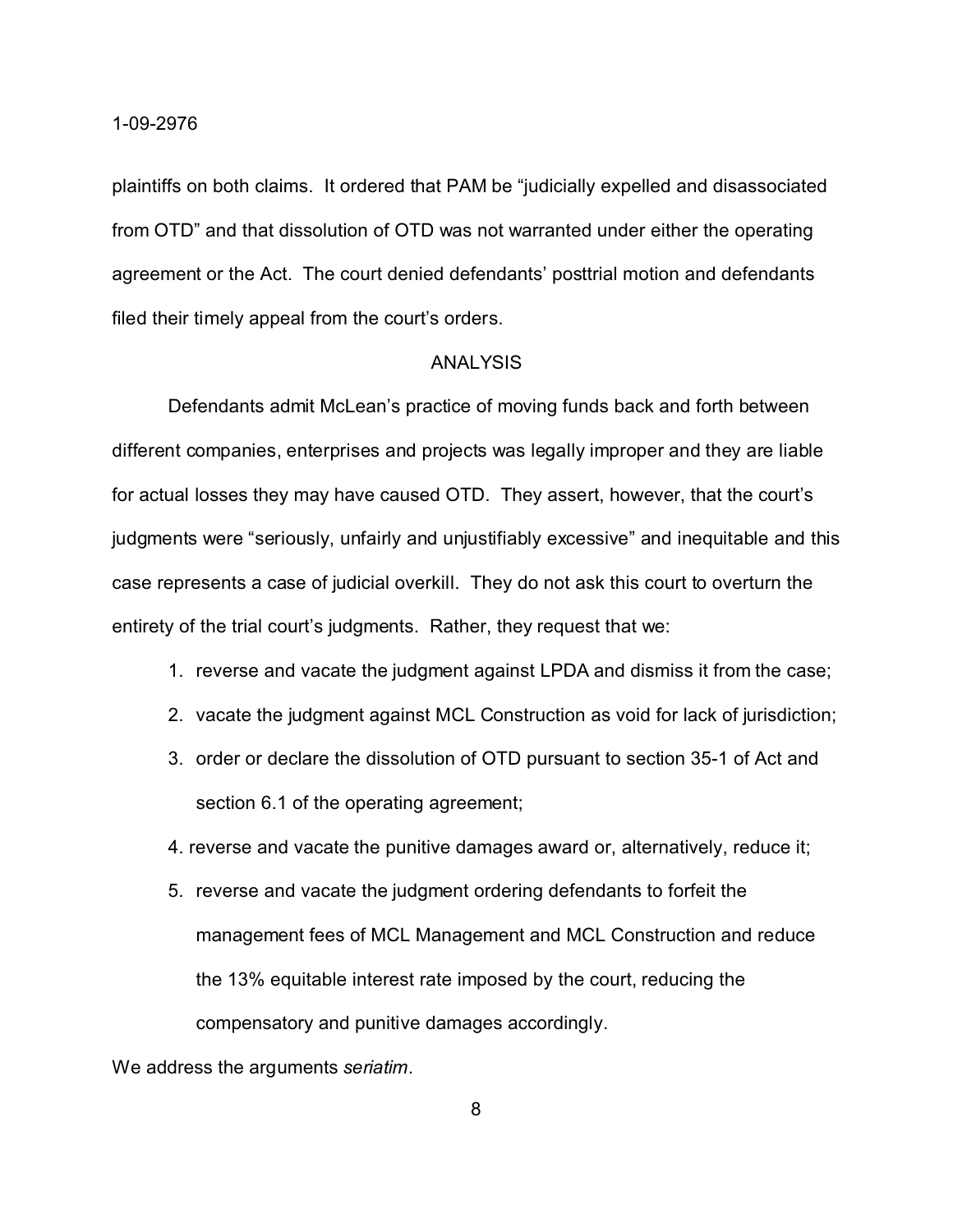#### I. Judgment Against LPDA

Defendants ask that we vacate the judgment against LPDA and the claims against LPDA be dismissed because LPDA cannot be liable for management misconduct as a matter of law. They assert LPDA was merely an investment partnership for McLean's children, did not participate in the management of OTD, had no fiduciary responsibility to plaintiffs, did nothing wrong and was a victim rather than a tortfeasor. Plaintiffs respond that defendants forfeited their argument that LPDA, separate and apart from the other defendants, cannot be liable because they did not raise it before the trial court until they filed their posttrial motion.

A party forfeits an issue for appellate review unless he has raised the issue both at trial and in a posttrial motion. *Thornton v. Garcini*, 237 Ill. 2d 100, 106, 112 (2009). Accordingly, defendants' argument regarding LPDA is forfeit if, as plaintiffs assert, defendants did not raise it until they filed their posttrial motion. *Thornton*, 237 Ill. 2d at 112.

As plaintiffs point out, the record shows defendants did not raise the argument in their answer, counterclaim, motion for summary judgment or closing argument. In their reply brief, defendants do not address plaintiffs' forfeiture argument. They do not assert that they raised their argument regarding dismissal of LPDA prior to their filing the posttrial motion, let alone point us to the salient pages in the record showing they so raised it. While the forfeiture rule does not bind the court, we are not required to research and argue issues on defendants' behalf. *People v. O'Connor*, 313 Ill. App. 3d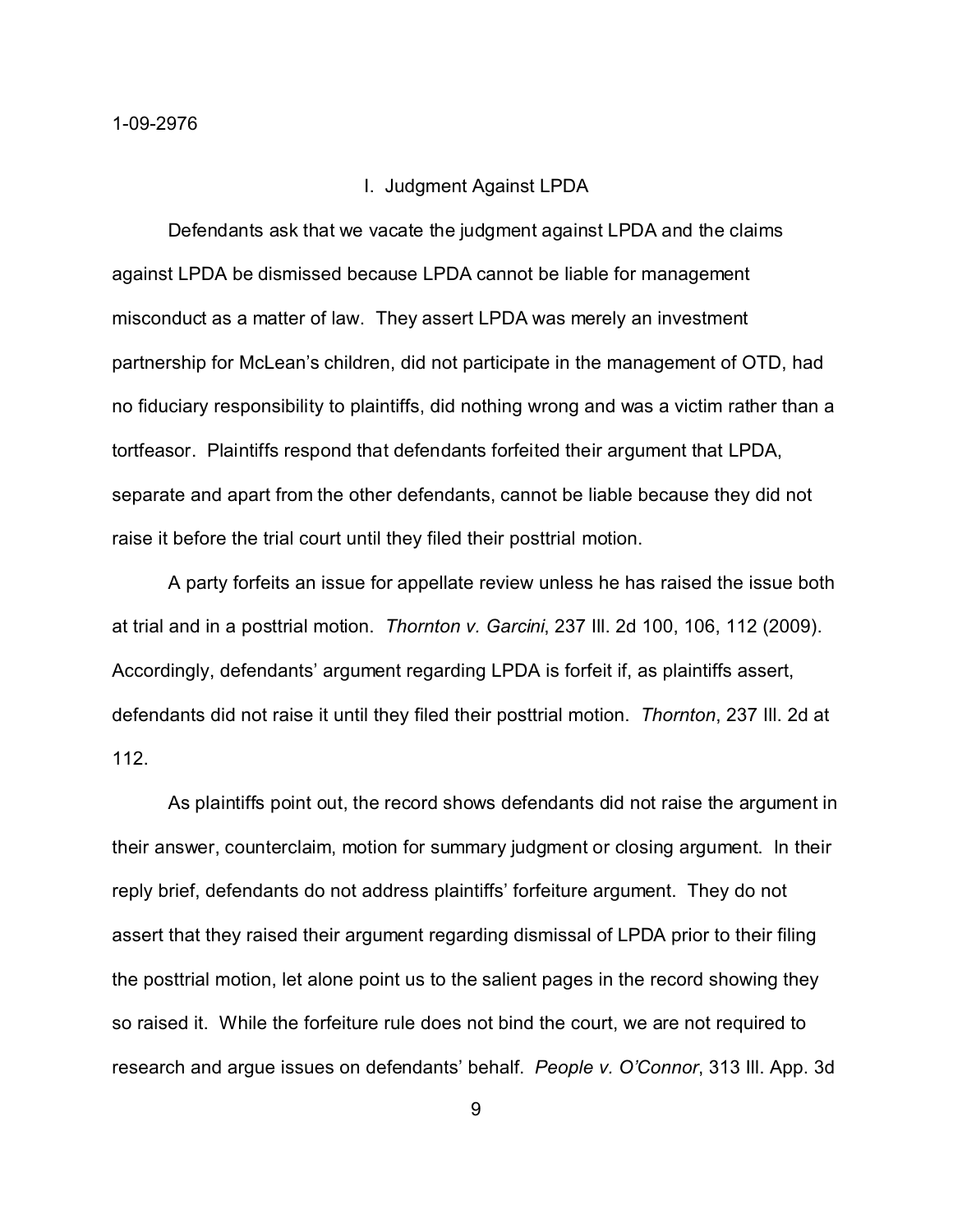134, 137 (2000). The question of whether the court erred in finding against LPDA is forfeit.

### II. Judgment Against MCL Construction

Defendants ask that we vacate the court's judgment ordering MCL Construction to disgorge fees it received from OTD. They assert MCL Construction was not a party to the suit, was neither named nor served, did not appear and thus was not subject to the court's jurisdiction. Plaintiffs respond that defendants (a) forfeited this argument because they did not raise it before the trial court until they filed their posttrial motion and (b) the judgment cannot be reversed or amended because no judgment was ever entered against MCL Construction and the disgorgement order, therefore, does not require the court's jurisdiction over MCL Construction.

Defendants address plaintiffs' forfeiture argument, albeit only in a short footnote and without citation to authority. They claim that a jurisdictional issue cannot be forfeit and the issue did not arise until after entry of the judgment so could not have been raised earlier. Defendants are correct that the jurisdiction of a trial court may be challenged at any time so the issue was not forfeited when defendants failed to raise it below. *Norwest Mortgage, Inc. v. Ozuna*, 302 Ill. App. 3d 674, 677-78 (1998). However, jurisdiction is not at issue because, as plaintiffs assert, the court did not enter a judgment against MCL Construction.

The court's order was that, "[a]s a result of Defendants' breach of fiduciary duties[,] \*\*\* all the management fees of MCL Management and MCL Construction listed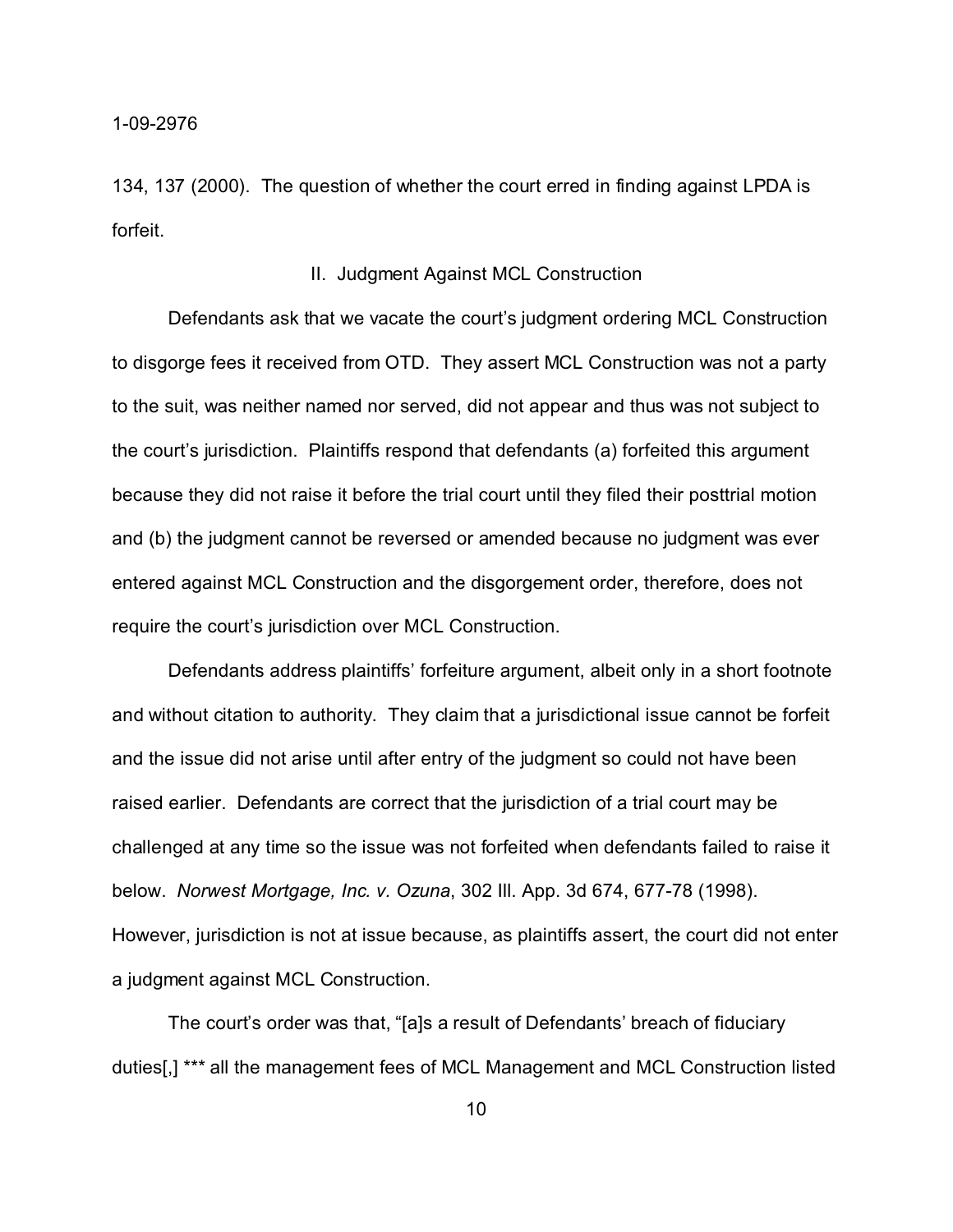in Plaintiff[s'] Exhibit 39F & G must be forfeited."1 Defendants assert the court, by this order, ordered MCL Construction to disgorge the fees it received from OTD. Plaintiffs respond that the court did not order MCL Construction to disgorge anything, that there was no judgment entered against MCL Construction. Plaintiffs assert that the fees the court ordered forfeited were fees paid to MCL Management under a management agreement between OTD and MCL Management for the operation of Piper's Alley and not fees paid to MCL Construction. Defendants do not reply in any meaningful way to plaintiffs' assertions. $2$ 

From the wording of the order, read in context with the rest of the court's

discussion of the forfeiture, it appears the court is ordering defendants, not MCL

Construction, to forfeit the management fees. The court discussed its finding that "all

defendants acted in concert with McLean" in breaching the fiduciary duties and

"therefore liability for the forfeiture extends to all defendants."

Looking at the management agreement referred to by plaintiffs, we find in

 $1$  "As a matter of public policy, a willful and deliberate breach of a fiduciary duty requires complete forfeiture of all compensation during the period of the breach." *LID Associates v. Dolan*, 324 Ill. App. 3d 1047, 1071 (2001). It lies within the equitable discretion of the trial court to determine the appropriate remedy for breach of a fiduciary duty. *LID Associates*, 324 Ill. App. 3d at 1071.

 $2$  Their response is limited to stating:

<sup>&</sup>quot;Indeed, the plaintiffs seem not to oppose a vacation or clarification of that confusing 'non-judgment' in [the] order. On this, the parties agree. Accordingly, this [appellate] court should either vacate that disgorgement order or clarify that it is not an enforceable order nor a judgment against MCL Construction."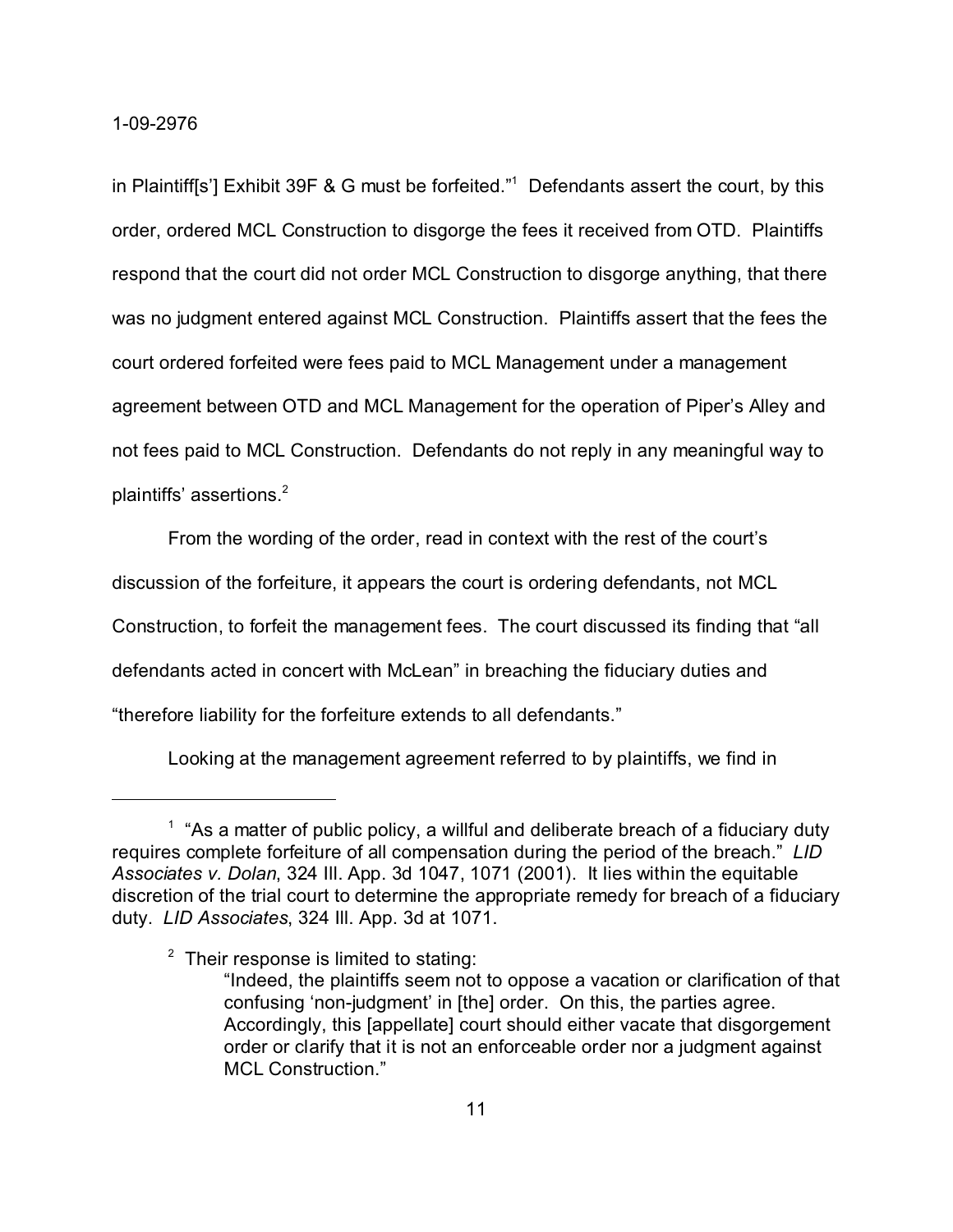section 4.2, in a section titled "Compensation for Management Services," a provision that any construction or major alteration to the complex would be overseen "by [MCL Management] or its affiliate acting as general contractor" for a fee of 2.5% of the total costs incurred. So, per this agreement, OTD was to pay MCL Management a 2.5 % management fee for its or its affiliate's services in overseeing construction projects.<sup>3</sup> There is nothing to show these fees were paid to any entity other than MCL Management. Defendants do not direct us to any evidence showing that any of the "management fees" the court ordered defendants to forfeit or the management fees paid to MCL Management under the management agreement were fees actually paid to or passed on to MCL Construction. Once again, defendants leave it to this court to make their case for them. We decline to do so. Therefore, although it is possible that the exhibit 39G fees included construction management fees paid to MCL Construction, we cannot, without more, assume that this is the case. Accordingly, the court did not enter a judgment against MCL Construction and defendants' argument regarding lack of jurisdiction is, therefore, moot.

### III. Dissolution of OTD

Defendants ask that we direct the trial court to order the immediate dissolution and winding up of OTD. They argue the court erred in denying their request for dissolution because the court's removal of PAM as manager-member triggers the

 $^{\rm 3}$  This fee was to be paid in addition to the 2.5% general management fee it earned for operating Piper's Alley.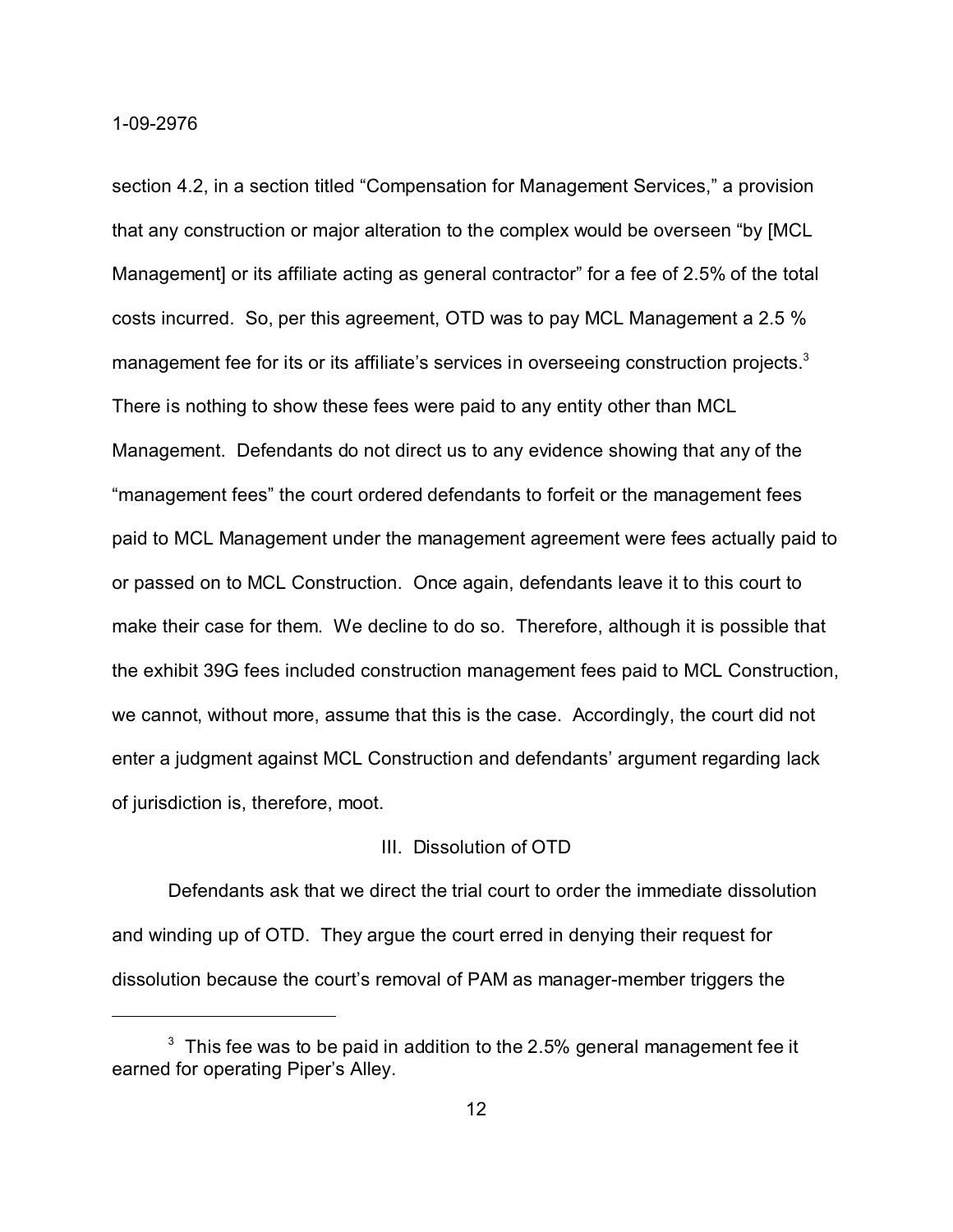dissolution provisions in section 6.1 of the OTD operating agreement and section 35-  $1(4)(B)$  of the Act.

Section 6.1 of the operating agreement provides OTD "shall be dissolved only in the event \*\*\* [o]f the death, removal, liquidation, dissolution, withdrawal or bankruptcy of a Manager." Defendants argue that the court's order directing that "PAM is hereby judicially expelled and disassociated from OTD" pursuant to section 35-45(6) was clearly a "removal" of member-manager PAM from OTD and, therefore, triggered the section 6.1 provision of the agreement that OTD "shall" be dissolved. The court had declined to apply the section 6.1 dissolution provision. It found PAM had not been removed as manager pursuant to section 15-1(b)(3) of the Act, which provides that a manager "must be \*\*\* removed \*\*\* by a vote, approval, or consent of a majority of the members" (805 ILCS 180/15-1(b)(3) (West 2008)) and, therefore, dissolution under section 6.1 of the operating agreement had not occurred.<sup>4</sup>

The question is whether the court's judicial expulsion of PAM as a member pursuant to section 35-45(6) equates, as defendants assert, to PAM's "removal" as the manager of OTD under the agreement, thus triggering the agreement's dissolution provision. Defendants argue the court improperly limited the section 6.1 removal

<sup>4</sup> Section 15-1(b)(3) provides in relevant part: "[i]n a manager-managed company: \*\*\* a manager: (A) must be designated, appointed, elected, removed, or replaced by a vote, approval, or consent of a majority of the members; and (B) holds office until a successor has been elected and qualified, unless the manager sooner resigns or is removed." 805 ILCS 180/15-1(b)(3) (West 2008).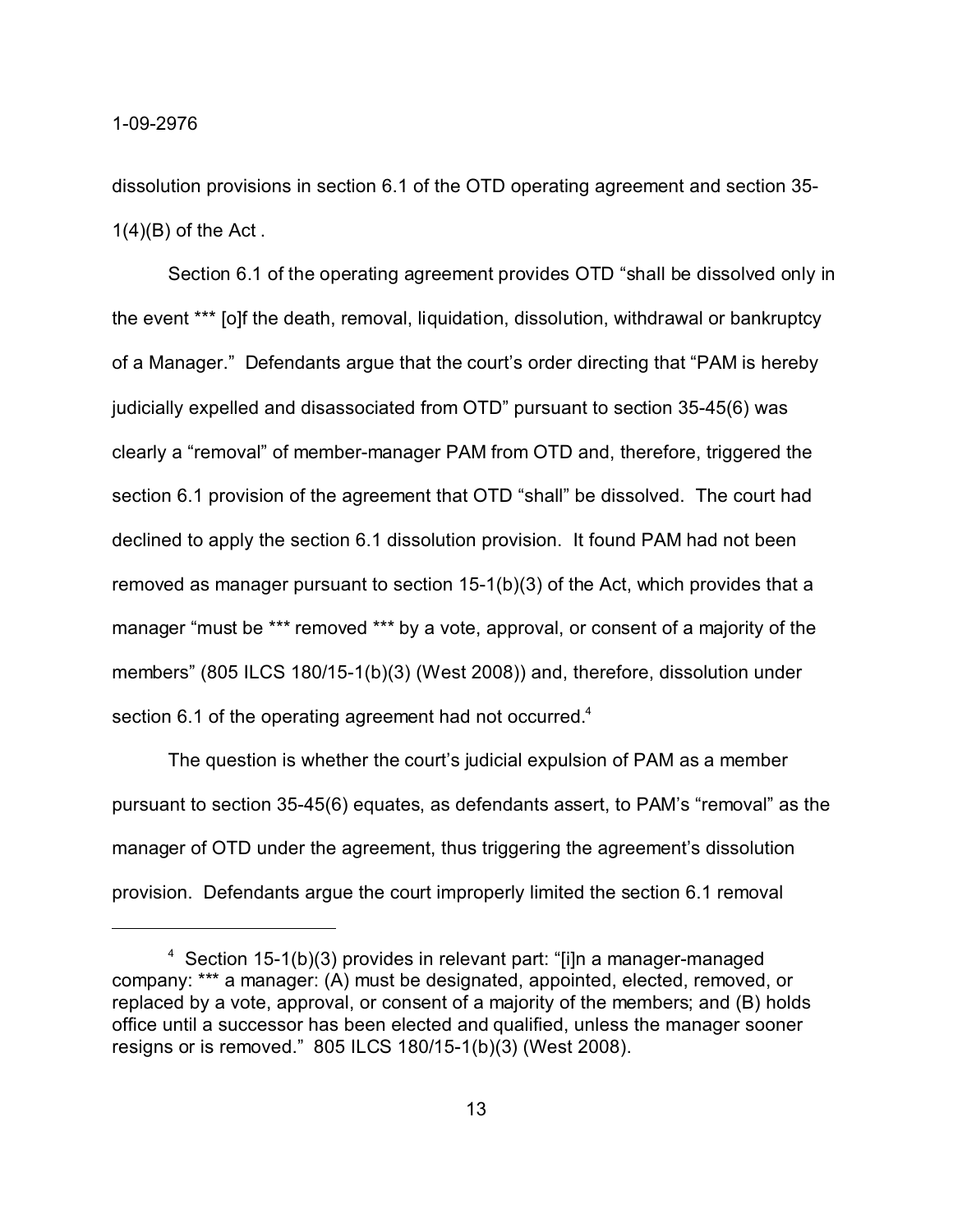provision to nonjudicial removals (by approval, vote or consent of the majority of the members pursuant to section 15-1(b)(3) - which clearly did not happen here). They assert the term "removal" is not qualified in the operating agreement and, therefore, is not limited to nonjudicial removals and should include judicial removals such as here by court decree pursuant to section 35-45(6).

Section 35-45(6) provides:

"A *member is dissociated* from a limited liability company upon the occurrence of

\* \* \*

(6) On application by the company or another member, the *member's expulsion by judicial determination* because the member:

(A) engaged in wrongful conduct that adversely and materially

affected the company's business;

(B) willfully or persistently committed a material breach of the operating agreement or of a duty owed to the company or the other members under Section 15-3; or

(C) engaged in conduct relating to the company's business that makes it not reasonably practicable to carry on the business with the member." (Emphasis added.) 805 ILCS 180/35-45(6) (West 2008).

Citing section 35-45(6), the court found PAM had

"(A) engaged in wrongful conduct that adversely and materially affected the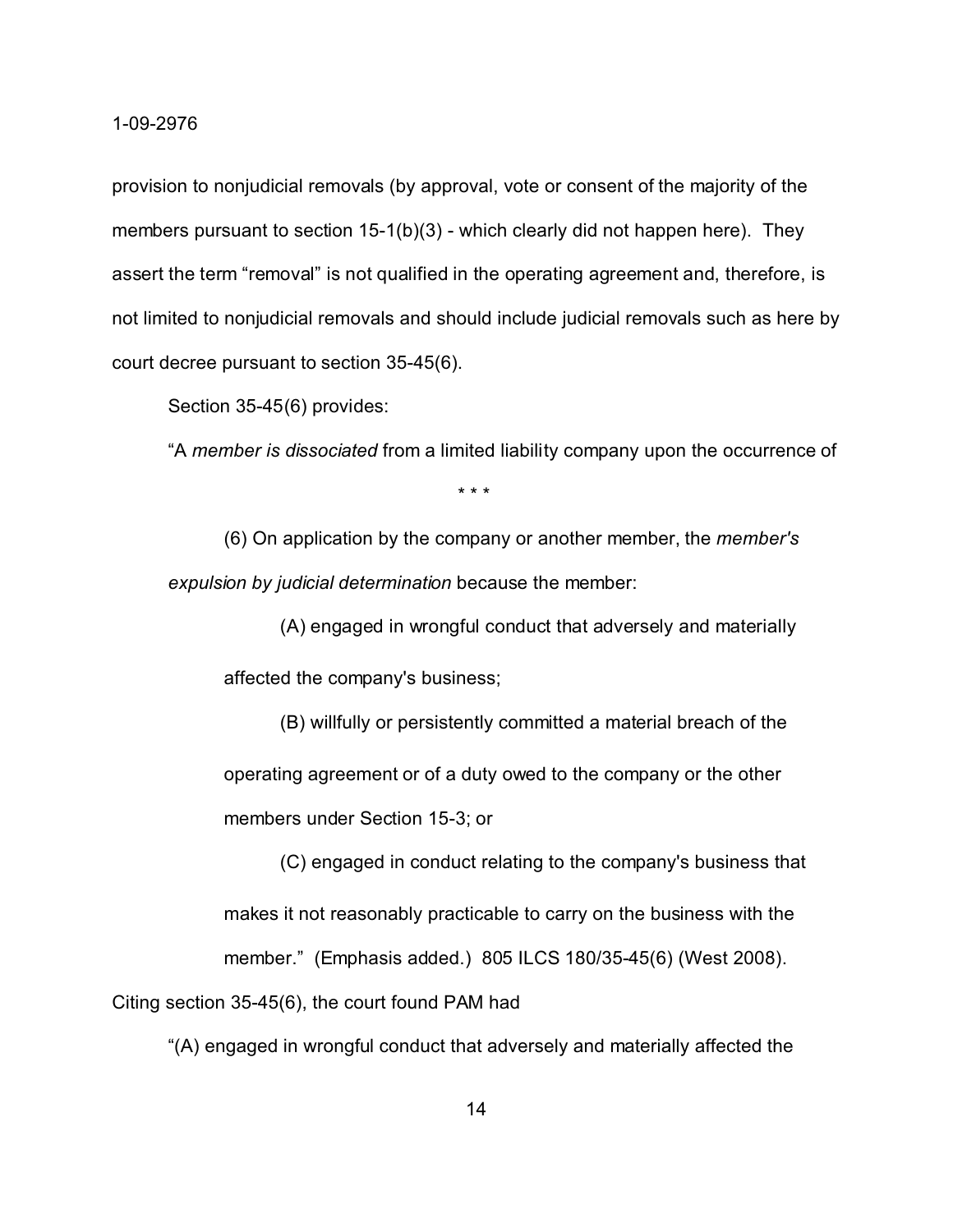company's business;

(B) willfully and persistently committed a material breach of the operating agreement or of a duty owed to the company or other members under section 15-3, specifically,

(1) to account to the company and hold as trustee for it any property, profit, or benefit derived by the member in the conduct or winding up of the company's business or \*\*\* derived from a use by the member of the company's property, including the appropriation of the company's opportunity;

(2) to act fairly when a member deals with the company in the conduct or winding up of the company's business as or on behalf of a party having an interest adverse to the company. [Citations.]

(C) engaged in the conduct relating to the company's business that makes it not reasonably practicable to carry on the business with the member."

The court then held: "[t]herefore upon application of the plaintiff member of OTD, PAM shall be expelled by judicial determination and disassociated from OTD." It ordered PAM "judicially expelled and disassociated from OTD" and "OTD shall purchase PAM's interest pursuant to the applicable provisions of the [Act]."

The operating agreement does not define or explain what "removal" of the manager entails or how "removal" can come about. It does provide, in section  $1.1(c)$ , that "[t]he ownership interests, rights and obligations of the Members as members in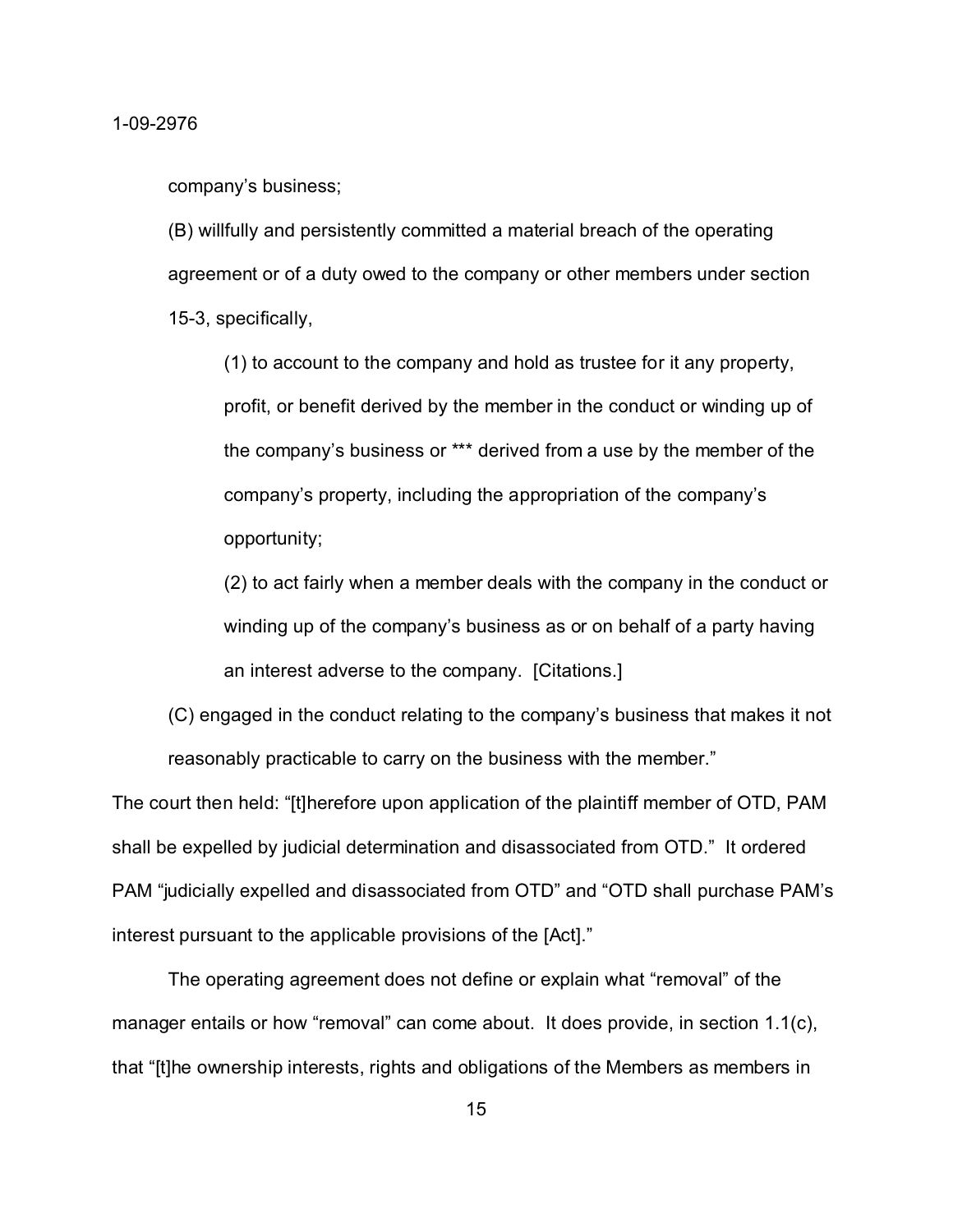the Company shall be as provided in the Limited Liability Company Act of the State, as amended, except and to the extent otherwise provided herein." Pursuant to section 15- 5(a) of the Act, "[t]o the extent the operating agreement does not otherwise provide, this Act governs the relations among the members, managers, and company." 805 ILCS 180/15-15(a) (West 2008). Accordingly, because the operating agreement is silent on what "removal" of a manager entails, we look to the provisions of the Act.

The only provision in the Act that directly addresses how removal of a manager occurs is section 15-1(b)(3). Under section 15-1(b)(3), "a manager \*\*\* *must* be \*\*\* removed, or replaced by a vote, approval, or consent of a majority of the members." (Emphasis added.) 805 ILCS 180/15-1(b)(3) (West 2008). That clearly did not happen here and there was, therefore, no "removal" of PAM as manager under section 15- 1(b)(3). Arguably, therefore, as plaintiffs assert, there was no "removal" of PAM as manager under the operating agreement and the dissolution provision was not triggered.

Defendants argue, however, that termination of PAM's member status necessarily terminates its manager status. They assert the court's expulsion of PAM as a member pursuant to section 35-45(6) means PAM was removed as manager because, under the operating agreement, only a member can serve as manager. $^5$  They

<sup>&</sup>lt;sup>5</sup> Section 2.6 of the operating agreement provides that "the manager must own at least a one percent interest" of the company "during the entire existence of the company."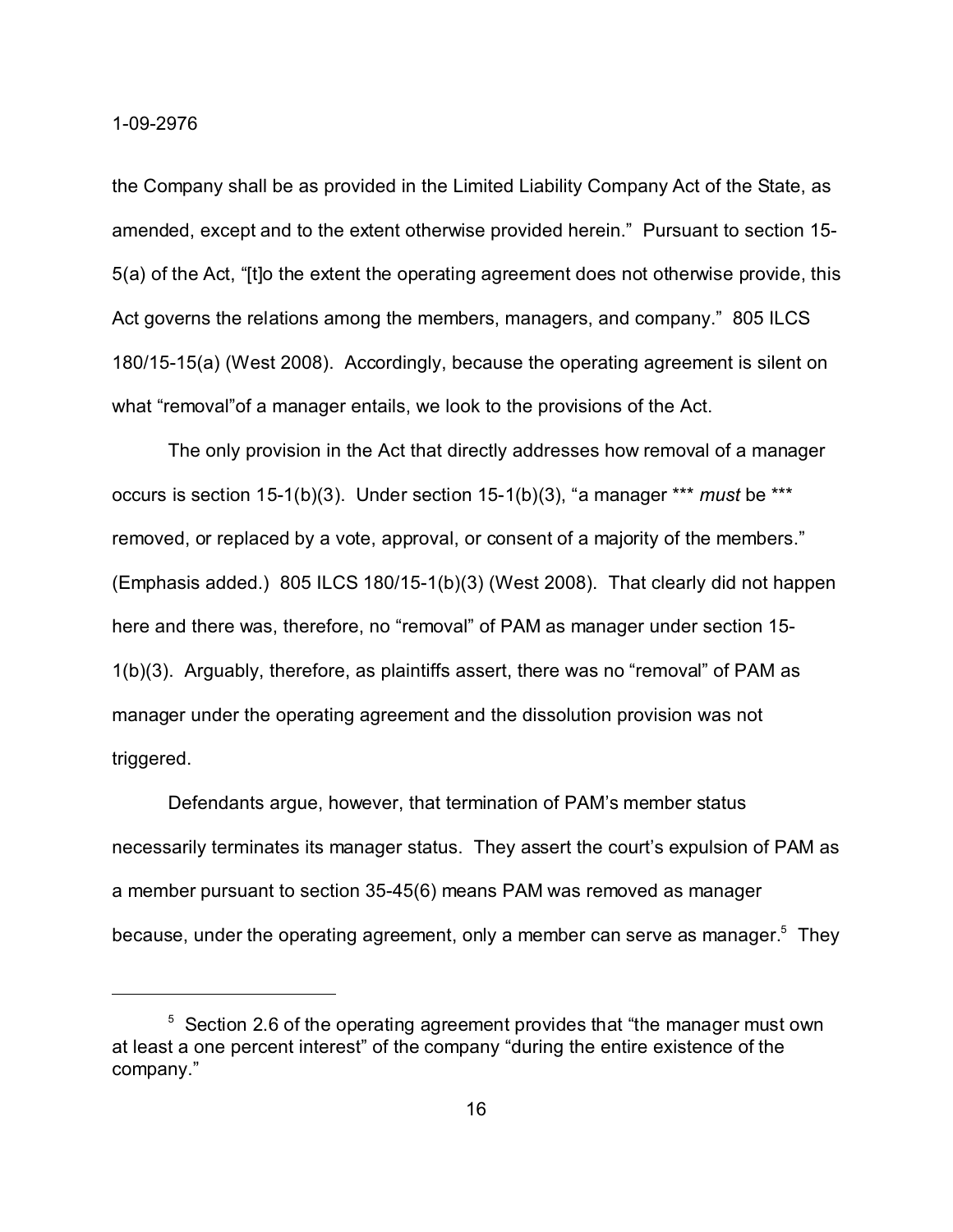suggest there are two bases for removal of managers under the Act: by members' vote under section 15-1(b)(3)(A) and by dissociation of member-managers under section 35- 45(b). They argue the section 6.1 dissolution provision is triggered by either type of removal. We agree.

The expulsion of PAM as a member by judicial decree does equate to "removal" of PAM as manager under the operating agreement because PAM was both manager and member. It may not have been the court's intention to remove PAM as manager and was certainly not a removal under section 15-1(b)(3), but it was a removal nonetheless. How can there be any question that expulsion of the member who serves as the manager is not also the expulsion of the manager? They are the same entity. Plaintiffs asserted PAM should be expelled as a member OTD because its conduct relating to OTD made it not reasonably practicable to carry on OTD's business with PAM. Yet they argue they did not also intend PAM to be expelled as manager. They could not work with PAM as a member but could somehow continue to work with PAM as the manager? Their argument is disingenuous.

On a side note, it appears plaintiffs have changed their argument regarding removal of PAM as a member from what they originally requested in their complaint. In plaintiffs' count III, they initially requested expulsion of PAM "as a member of OTD," which is in line with their assertion that they never requested the expulsion of PAM as a manager. However, their prayer for relief in count III requests the court to determine, pursuant to section 35-45(6) of the Act, "that PAM be expelled as a *member and*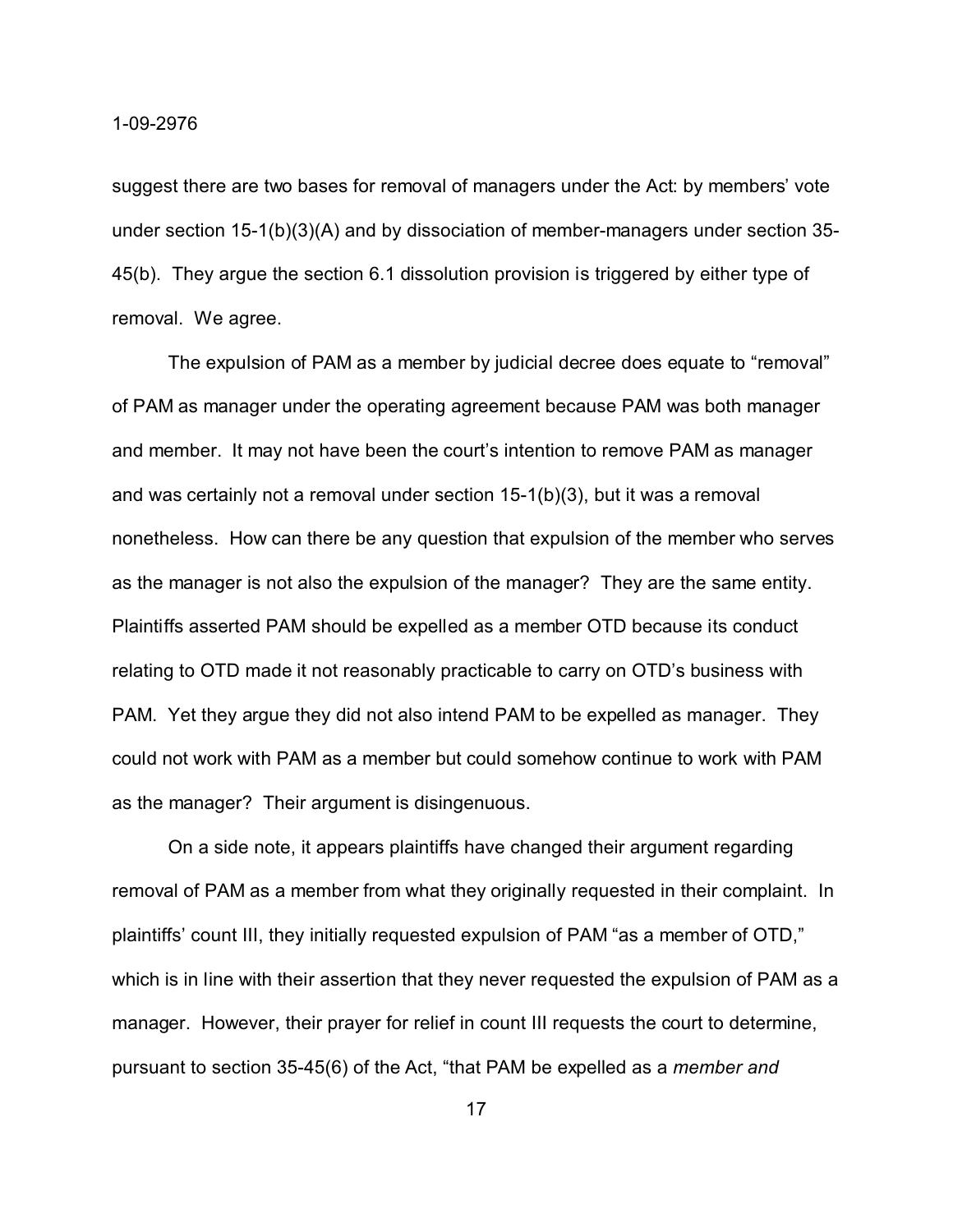*manager* of OTD." (Emphasis added.) When plaintiffs wrote their complaint, they apparently considered expulsion of member PAM to include expulsion of manager PAM. They were right. The court's order ordering the expulsion of PAM as a member of OTD necessarily includes the expulsion of PAM as the manager of OTD. An expulsion of the member serving as the manager is a removal of the manager and OTD should be dissolved under the agreement.

Pursuant to section 35-1(1) of the Act, "[a] limited liability company is dissolved, and \*\*\* its business must be wound up, upon the occurrence of \*\*\* [a]n event specified in the operating agreement." 805 ILCS 180/35-1(1) (West 2008). Therefore, given that the agreement calls for dissolution of OTD upon removal of the manager and we find such removal occurred, section 35-1(1) reinforces that dissolution is required.

Because we find that section 6.1 provides the basis for dissolving OTD, we need not address defendants argument regarding dissolution under section 35-1(4)(B).

#### IV. Punitive Damages Award

Defendants assert the court erred in awarding plaintiffs \$3.2 million in punitive damages. They ask that we (a) vacate the award because it is in violation of common law; (b) vacate the award because it is in violation of due process; or (c) in the alternative, reduce the award to a more appropriate amount.

# A. Violation of Common Law

The purpose of punitive damages is to act as retribution against the defendant, deter the defendant from committing similar wrongs in the future and deter others from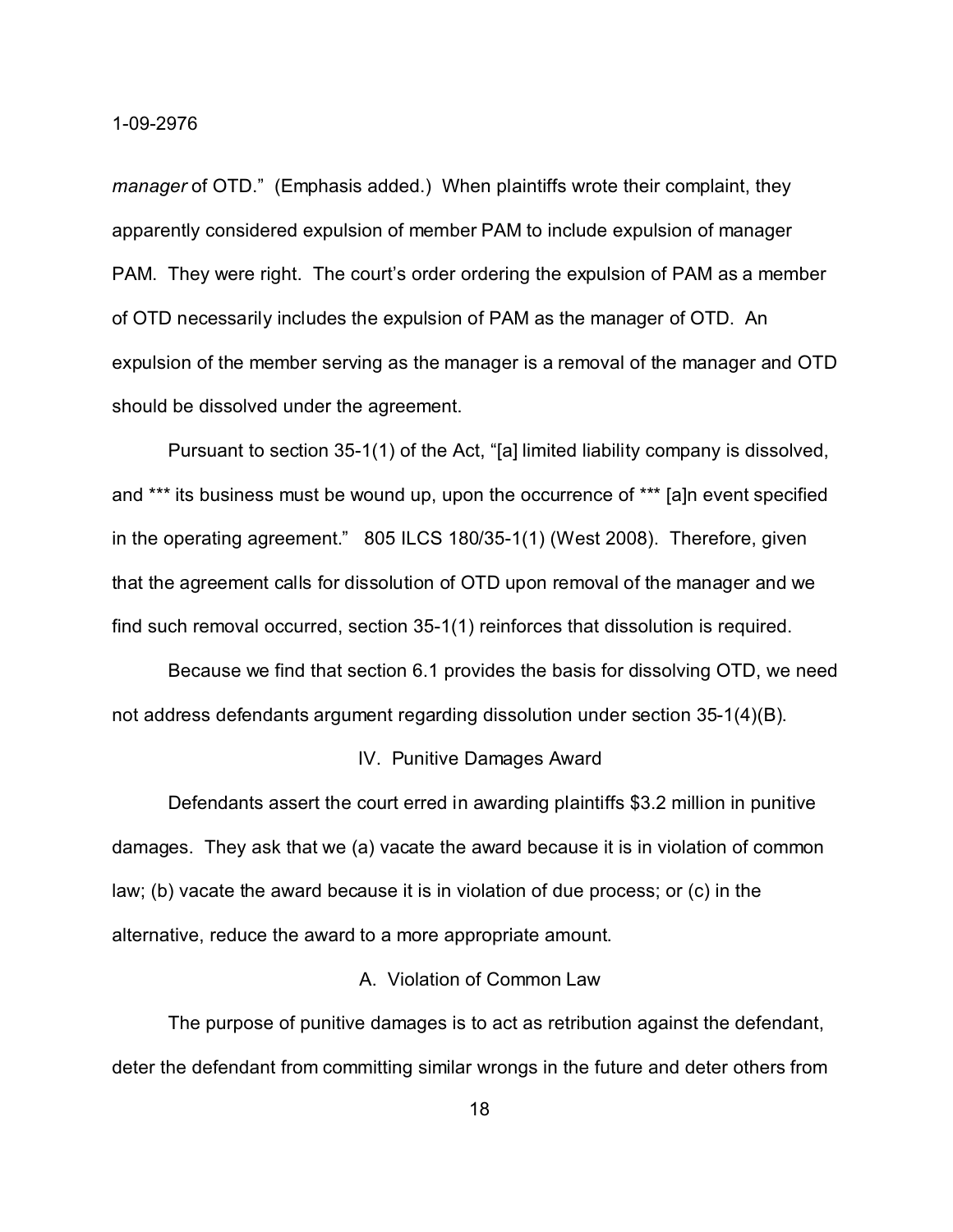similar conduct. *Gambino v. Boulevard Mortgage Corp.*, 398 Ill. App. 3d 21, 68 (2009). "Such damages will be awarded only where the defendant's conduct is willful or outrageous due to evil motive or a reckless indifference to the rights of others." *Gambino,* 398 Ill. App. 3d at 68. Not favored in the law, punitive damages are available only in cases where the alleged wrongful act "is characterized by wantonness, malice, oppression, willfulness, or other circumstances of aggravation." *Gambino,* 398 Ill. App. 3d at 68. The court must determine (1) whether punitive damages are available as a matter of law for the cause of action; (2) whether the facts show willfulness or other aggravating factors; (3) whether punitive damages should be awarded under the facts at bar; and (4) the amount of the punitive damage award. *Gambino,* 398 Ill. App. 3d at 69.

### 1. Availability

On appeal from a bench trial, we first review *de novo* the court's determination that punitive damages were available as a matter of law for plaintiffs' cause of action. *Gambino,* 398 Ill. App. 3d at 69. Defendants acknowledge punitive damages are available as a matter of law for a breach of fiduciary duty (*Levy v. Markal Sales Corp.*, 268 Ill. App. 3d 355, 379-80 (1994)), so there is no argument here.

# 2. Factual Determination

 Defendants assert the court erred in finding defendants exhibited a willful and wanton disregard for the rights of plaintiffs. They argue the evidence and testimony directly contradict any "evil motive," malice, oppression or willful and wanton disregard of plaintiffs' rights, citing McLean's testimony that he did not misappropriate funds for his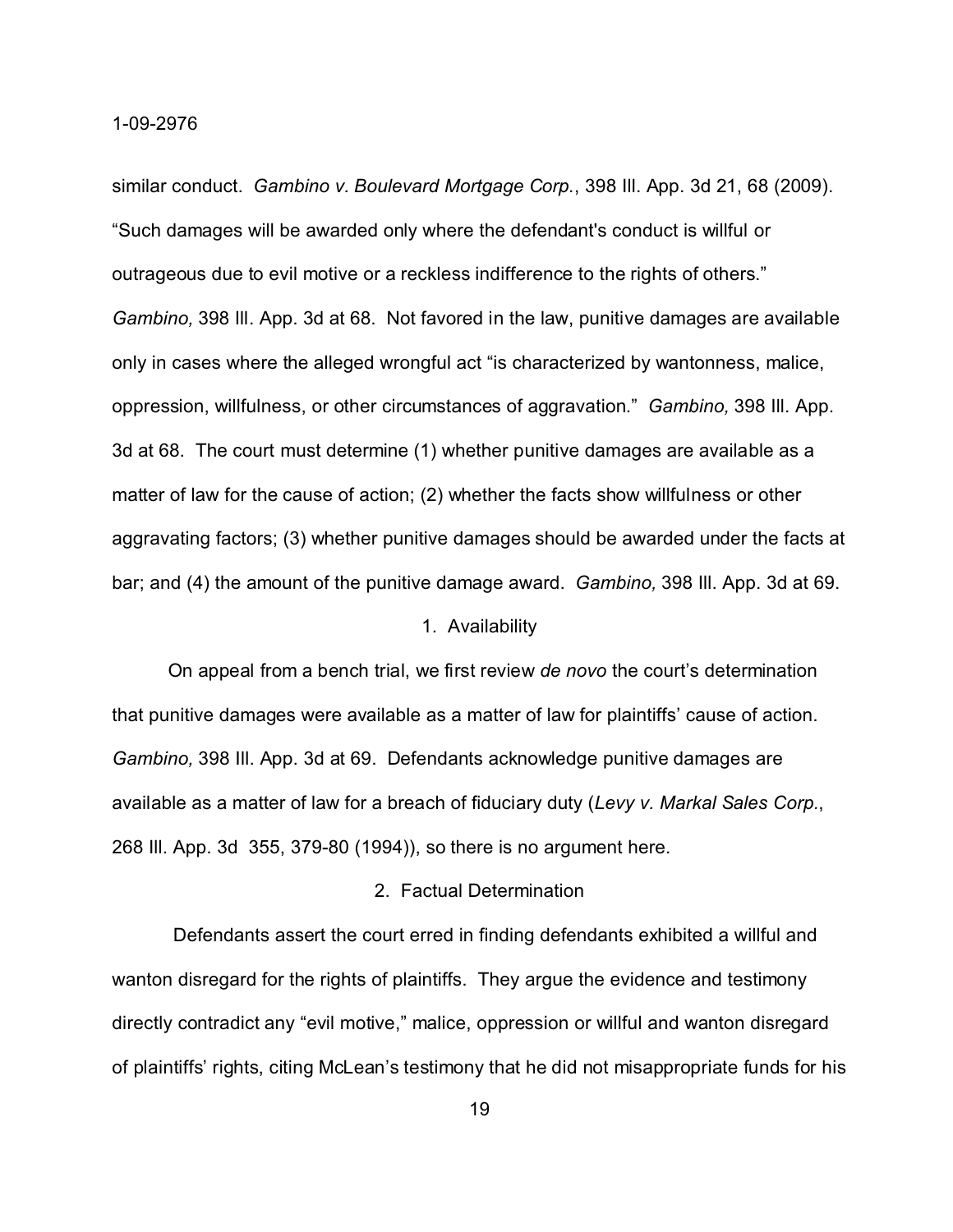personal use, always intended to and did repay any loaned funds and plaintiffs continued to receive profits and dividends from OTD. Asserting there was no evidence in the record to contradict McLean's testimony, defendants argue the court had no basis for finding McLean, much less all defendants, exhibited willful and wanton disregard for the rights of plaintiffs warranting imposition of punitive damages.

We review the court's factual determination that defendants acted willfully and that aggravating factors exist under the manifest-weight standard of review. *Gambino,* 398 Ill. App. 3d at 69. A ruling is against the manifest weight of the evidence if it is arbitrary, unreasonable, arbitrary and not based on the evidence, or when the opposite conclusion is clearly evident from the record. *In re Estate of Michalak*, 404 Ill. App. 3d 75, 96 (2010). In applying this standard, we give deference to the trial court as the finder of fact because it is in the best position to observe the conduct and demeanor of the parties and the witnesses. *In re Estate of Michalak*, 404 Ill. App. 3d at 96. For that reason, we may not substitute our judgment for that of the trial court regarding the credibility of witnesses, the weight to be given to the evidence, or the inferences to be drawn. *In re Estate of Michalak*, 404 Ill. App. 3d at 96.

In determining whether to award punitive damages, the court held defendants' conduct to be "truly outrageous" and "exhibiting a willful and wanton disregard for the rights of plaintiffs." It stated the conduct involved repeated actions rather than one isolated incident, the evidence establishing "well over 100 misappropriations over a period of six years." It also stated the harm incurred resulted from malice, trickery or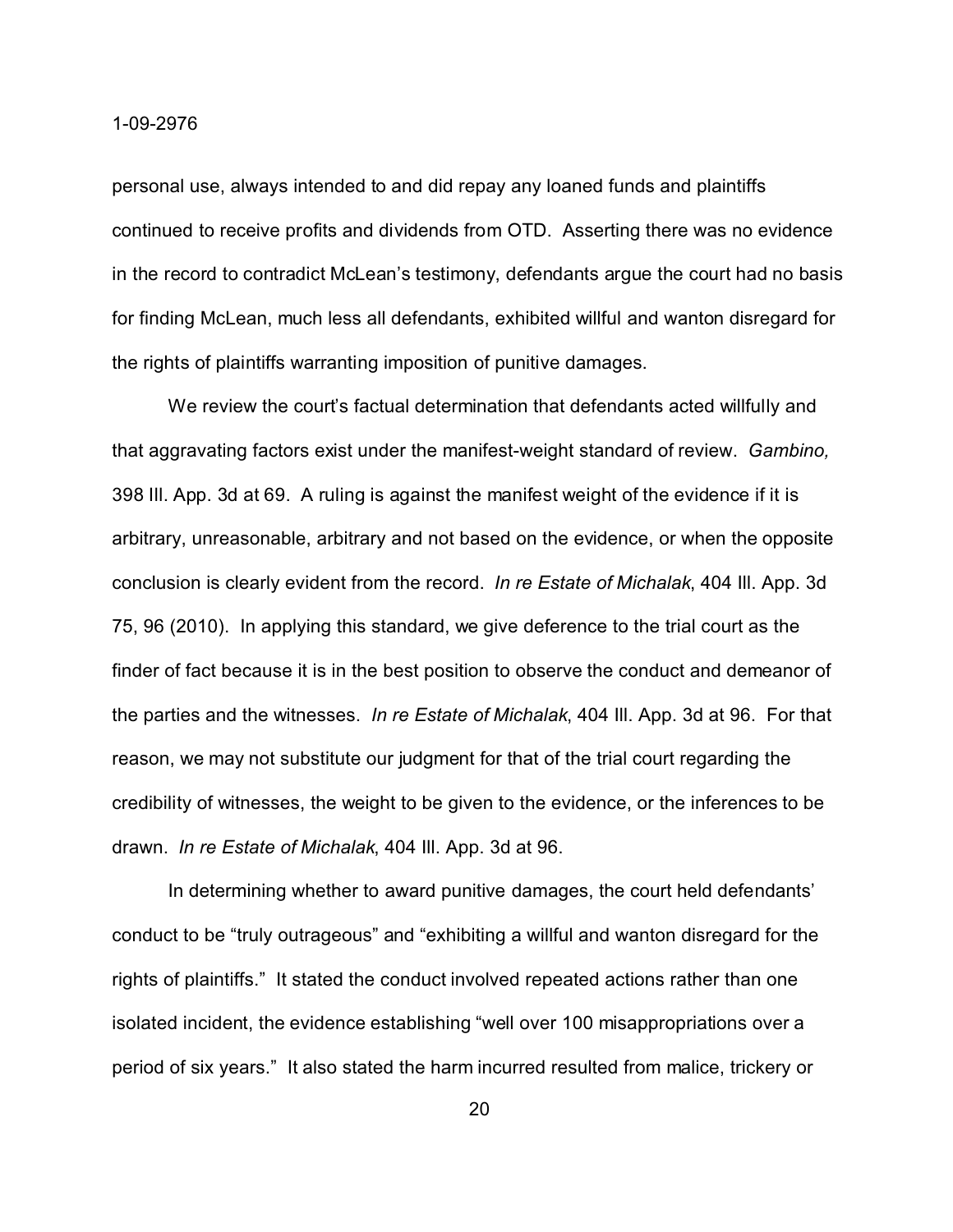deceit. It held defendants had done their best to hide their conduct from plaintiffs and, once discovered and having promised to cease the conduct, devised more elaborate devices by which to conceal it. The court "was shocked by the nonchalance with which both McLean and his accountant \*\*\* described their misconduct in their testimony" and how any device they could use to deceive Tully was deemed justified because Tully was considered a pest and an impediment to McLean's business interests.

The record, in particular the testimony of McLean and his accountant, amply supports the court's finding that defendants' conduct was "truly outrageous" and "exhibiting a willful and wanton disregard for the rights of plaintiffs." It is clear that McLean and his accountant ran all of McLean's companies as essentially a single enterprise, transferring funds among the entities as needed for cash flow. McLean's accountant testified OTD did not need funds from the other entities and was used as a cash cow to help support those other companies. In more than 170 transfers, defendants transferred funds from OTD to other entities and back. They periodically returned some of the funds they took but not always, resulting in OTD being short on funds and unable to pay its mortgage or taxes on several occasions. Defendants made the transfers with full knowledge of the impact on OTD and with a complete disregard for those consequences. It is uncontested that OTD was a successful investment and Tully continued to receive profits and dividends from OTD. But that does not mitigate the fact that funds were being transferred out of OTD without compensation, defendants created fictional accounts to hide those transfers and this conduct continued for years, even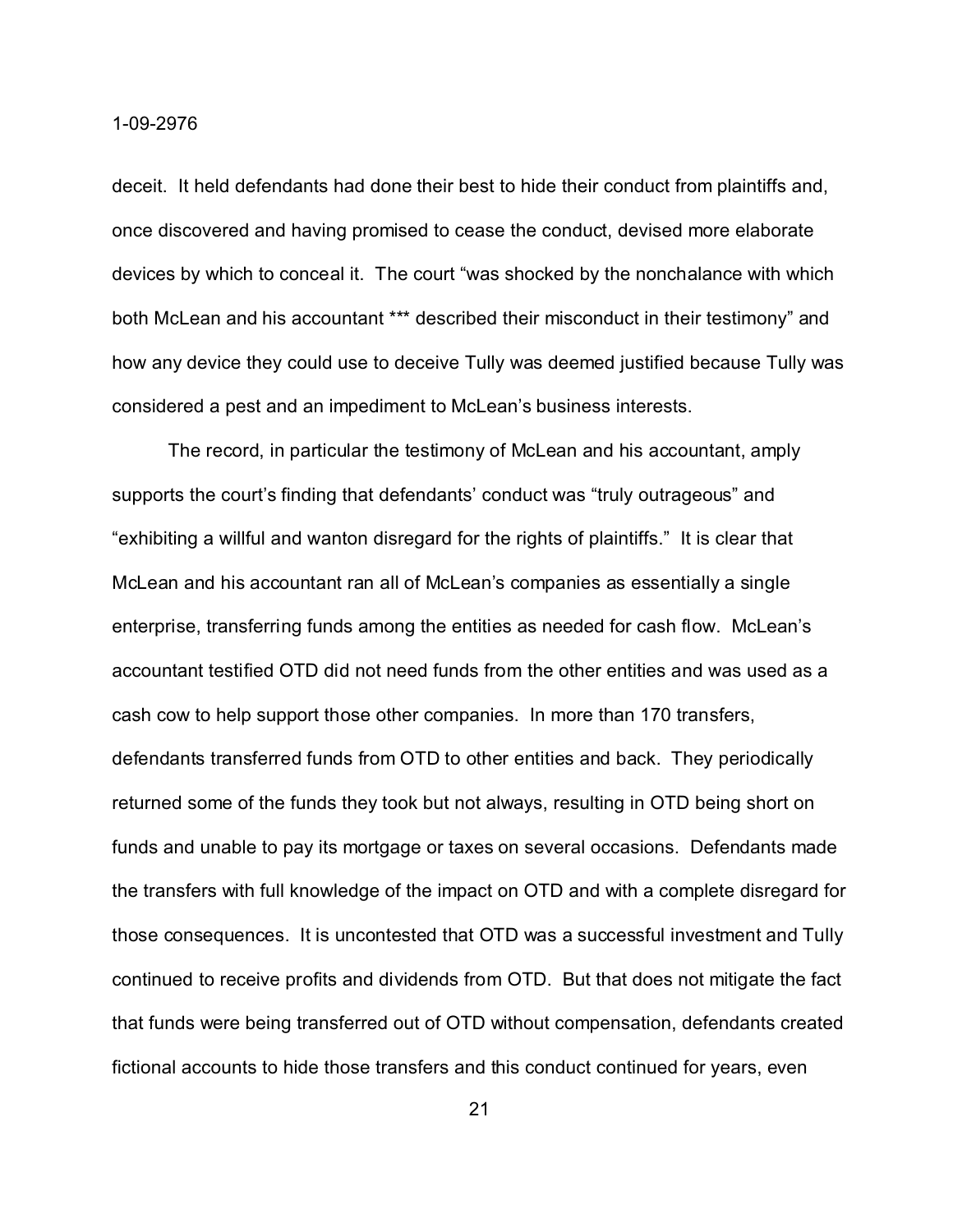after McLean promised he would not do it any more. The court could clearly find defendants conduct outrageous and a willful disregard of plaintiffs' rights.

### 3. Award of Damages

 Defendants argue the punitive damage award was not warranted to serve the purpose of punishment and deterrence because (a) the disgorgement of fees already constituted an award which was penal in nature and (b) significant evidence demonstrates the court was prejudiced against defendants prior to and during trial and the award may have been based on those negative passions. We review the court's determination that punitive damages should be awarded under the abuse of discretion standard. *Gambino,* 398 Ill. App. 3d at 69. "An abuse of discretion occurs where no reasonable person would agree with the position adopted by the trial court." *Schwartz v. Cortelloni*, 177 Ill. 2d 166, 176 (1997).

With regard to the first assertion, as will be discussed below in section V(A), the court properly ordered forfeiture of management fees defendants earned from OTD during the period of their breach. It specifically excluded those fees from its calculation of punitive damages and there is, therefore, no merit to defendants' argument.

With regard to the second assertion, defendants argue the court's prejudice is shown by its (i) ordering the disgorgement of all management and construction fees, including those paid to MCL Construction, which was not a party; (ii) granting relief against LPDA, against whom plaintiffs did not request relief; and (iii) awarding punitive damages based on one defendant's "nonchalance" during testimony.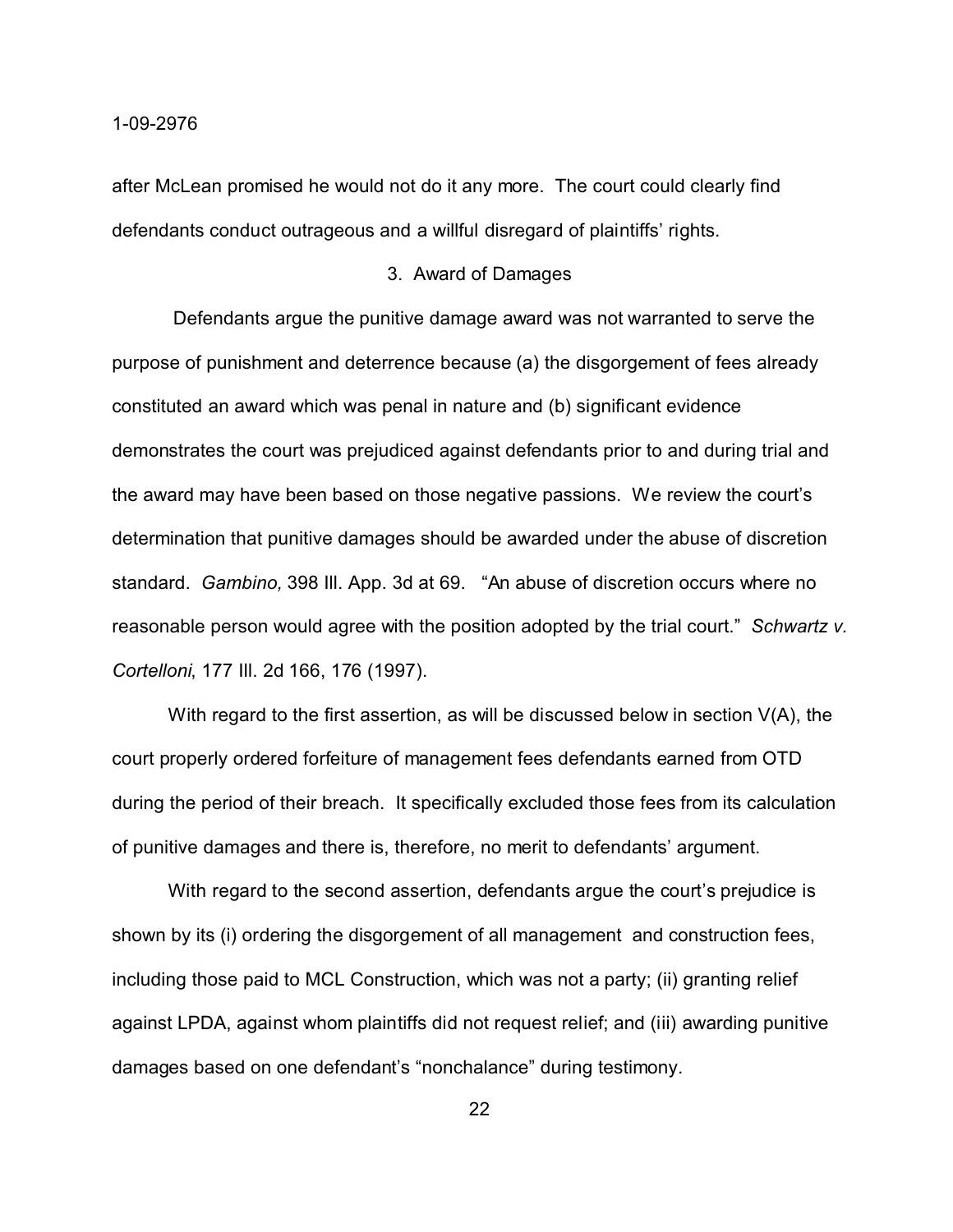As was discussed in section II above, the court ordered disgorgement of "management fees"; it did not order disgorgement of "construction fees" and it did not order MCL Construction to disgorge anything at all. This evidence in no way supports defendants' claim that the court was prejudiced against McLean/defendants.

On the theory that all defendants, LPDA included, were controlled by McLean and worked together to defraud plaintiffs, plaintiffs sought recovery from all defendants. The fact that the court ordered recovery against LPDA does not, therefore, show prejudice.

There is no question the court was struck by McLean's "nonchalance" during his testimony. The court commented on it. This court was struck too by McLean's matterof-fact discussion of how he moved funds in and out of OTD as he needed cash, of how he considered he had the right to make the transfers - which he referred to as "ondemand loans" with no paperwork or terms or interest - because he was not charging OTD an asset management fee for his services in developing the property. The fact that the court was struck by how commonplace McLean considered his conduct does not support a finding that the court was biased against him or the other defendants. McLean's attitude toward his actions would be relevant to the court's determination of whether the violating conduct was a wilful and continuing disregard of plaintiffs' rights. It was, therefore, well within the scope of the court's consideration. There is nothing to show the court's decision to award punitive damages was the result of the court's bias against defendants and the court improperly decided to award punitive damages.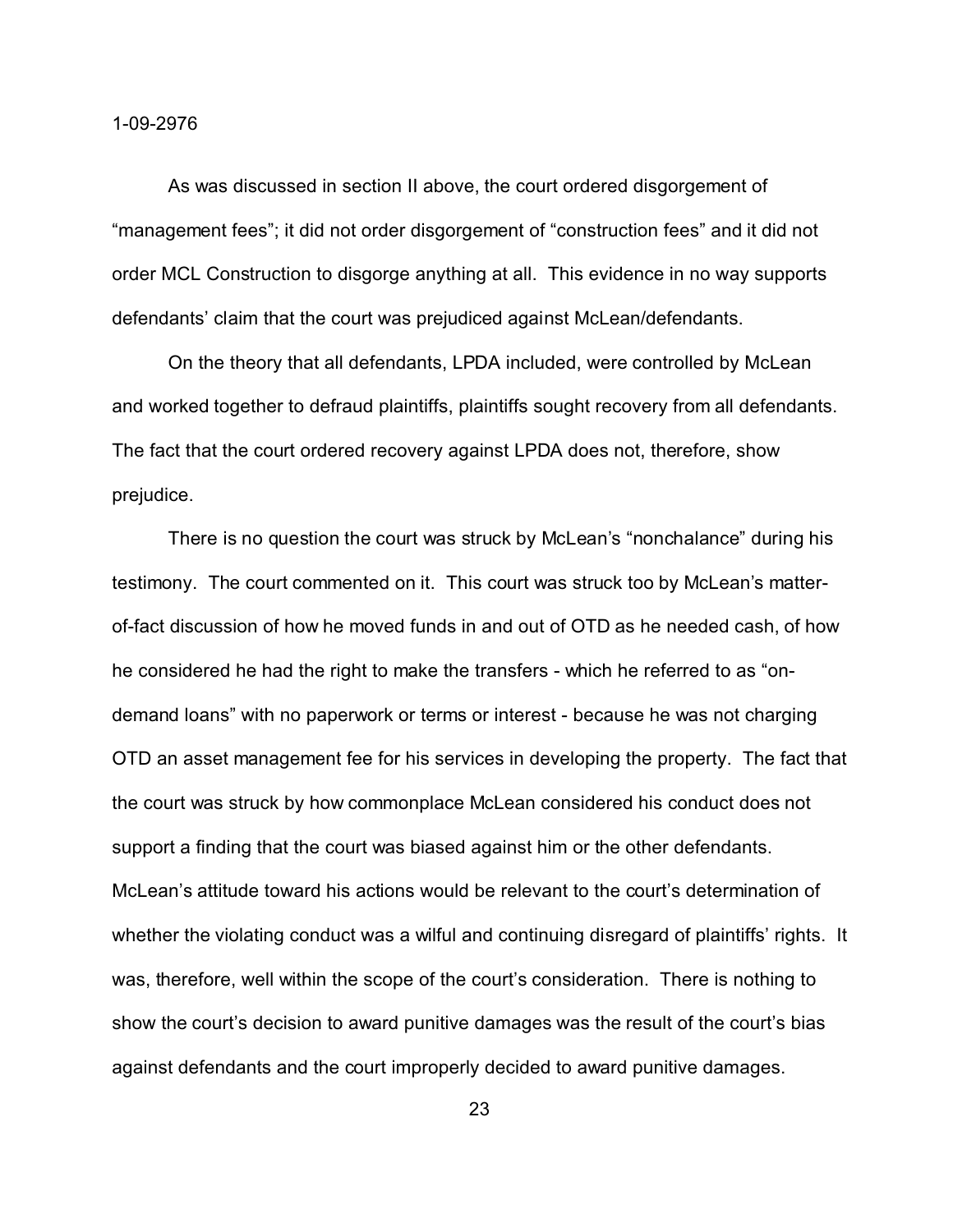#### 4. Computation of Award

Defendants argue the court's computation of the amount of punitive damages was in error. We review the court's computation of the punitive damages award to determine whether the amount was excessive or the result of passion, partiality, or corruption. *Gambino,* 398 Ill. App. 3d at 69. The amount of the award should be a reflection of the court's determination as to the degree of maliciousness evidenced by defendants' actions. *Gambino,* 398 Ill. App. 3d at 69. Defendants assert there is no evidence that any of defendants' actions were taken with the deliberate goal of harming plaintiffs. Instead, the intercompany loans were designed to accommodate cash-flow issues which inevitably arise within the development business and there was no intent to harm plaintiffs' interests in OTD. They assert their actions, which inadvertently caused solely economic harm and from which they did not directly profit, "fall 'on the low-end of the scale for punitive damages.'"

 The fact that defendants may not have intended to harm plaintiffs does not take away from the fact that they were fully aware of and ignored the impact their "ondemand loans" would have on OTD, plaintiffs' investment. The record shows OTD received no benefit from the transfers. It was in solid financial condition with sufficient cash flow of its own and did not require any transfers of funds. That is until the "loans" taken by defendants from OTD reached such a level that OTD was unable to pay its mortgage and real estate taxes. OTD was harmed by the transfers in that it could not meet its financial obligation and was charged late fees and penalties as a result. It also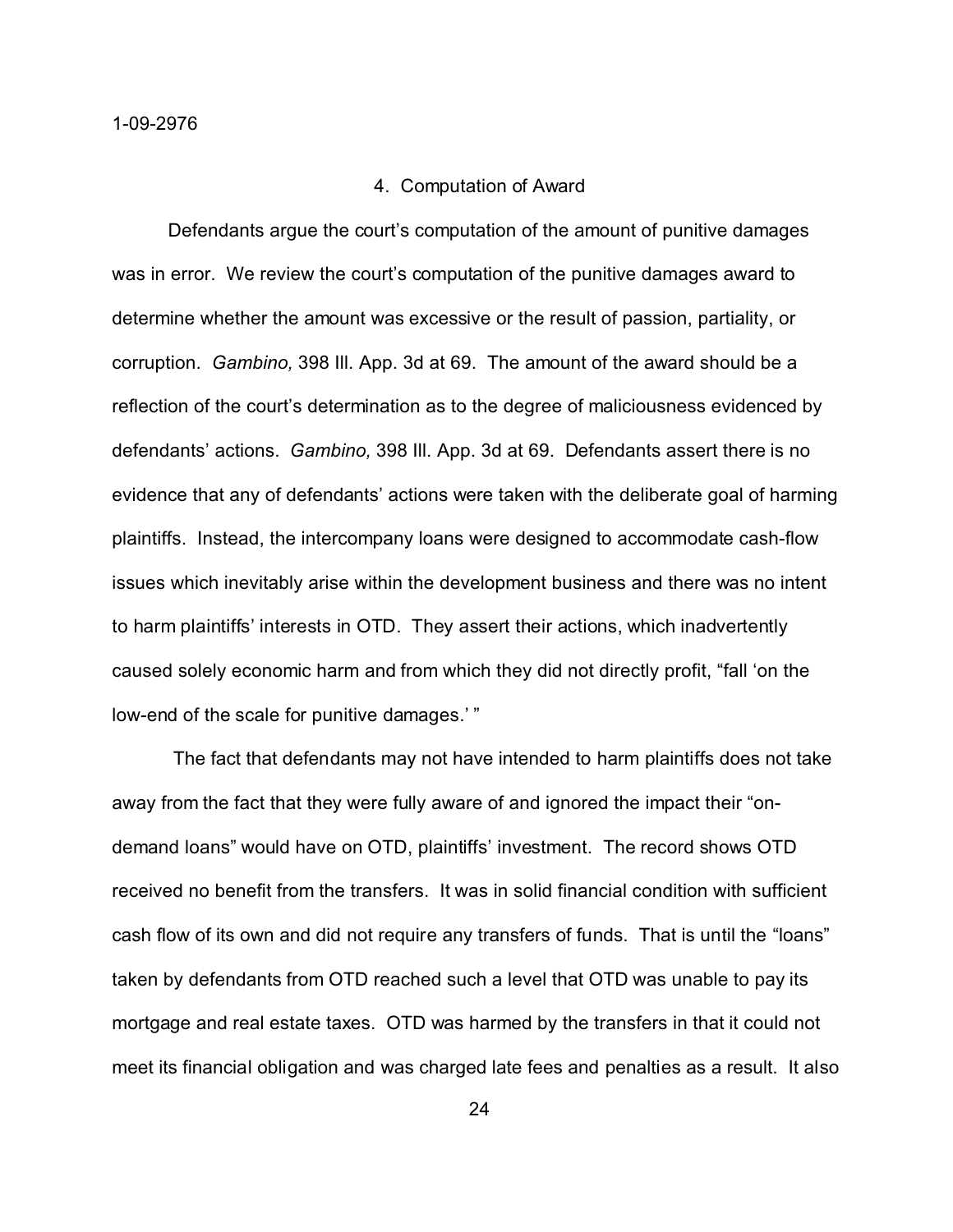was unable to use its own funds or earn interest thereon during the period the interestfree loans were outstanding.

It is disingenuous for defendants to claim they did not directly profit from the transfers. Of course they directly profited from the transfers. All the enterprises that received the transfers, as well as their owner, McLean, and all his inter-related businesses, including the other defendants, profited from the constant source of easily obtainable, interest-free financing. They made the most of this access for many years, taking care to hide what they were doing so that their practice could continue. The court awarded a 3:1 ratio to actual damages because "a 1:1 ratio [would be] insufficient to deter future misconduct as strong medicine is required to cure defendants' disrespect for the law." We do not find this excessive given the extreme level of misbehavior and defendants' attitude toward that misbehavior.

In their reply brief, defendants address the court's emphasis on McLean's cavalier "nonchalance" and perceived arrogance, an attitude the court said was shown by McLean's characterizing the compensatory damages as "peanuts." As defendants point out, McLean never characterized \$2 million as "peanuts." When plaintiffs' counsel asked McLean whether he thought "everything involved here is peanuts," that Tully was complaining about "peanuts," McLean responded "I absolutely do not" and "this is a very serious case and a very serious matter." However, having read the entirety of McLean's testimony, it is clear that he did indeed think Tully was making trouble over essentially nothing, even though he might not have termed the amounts at issue to be "peanuts."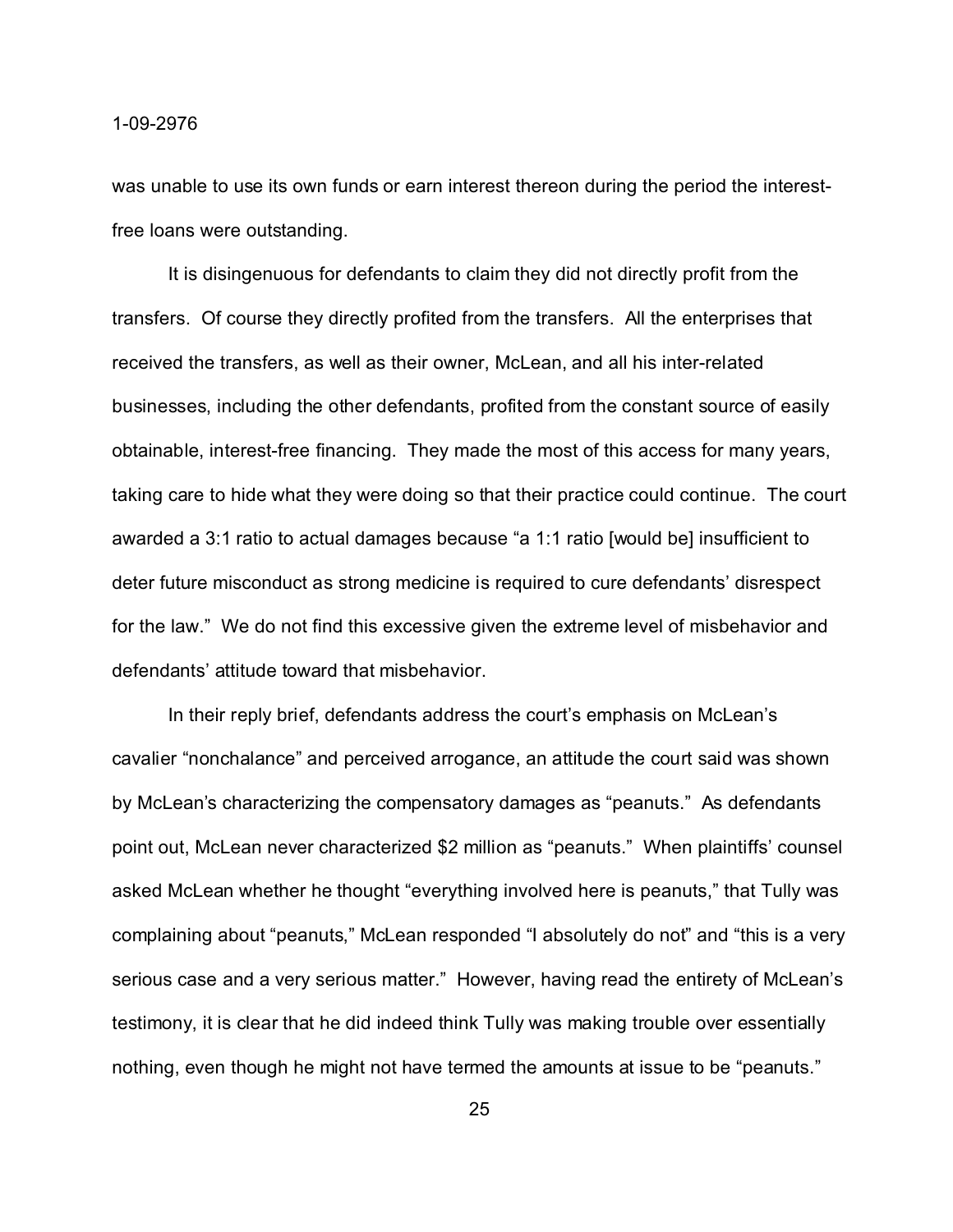The court heard the testimony and was best able to judge the demeanor and character of the witnesses. It may have been wrong that McLean considered that the \$2 million to be peanuts, but it was not wrong that a 3:1 ratio was necessary to deter future misconduct given McLean's attitude. This determination was entirely reasonable.

### B. Violation of Due Process

Defendants argue the court's punitive damages award violates the due process clause of the fourteenth amendment, "which prohibits the imposition of grossly excessive or arbitrary punishments on a tortfeasor" (*International Union of Operating Engineers, Local 150 v. Lowe Excavating Co.*, 225 Ill. 2d 456, 466-67 (2006)). We review this constitutional question *de novo*. *Lowe Excavating Co.*, 225 Ill. 2d at 469.

"[T]hree guideposts should be considered in reviewing an award of punitive damages: '(1) the degree of reprehensibility of the defendant's misconduct; (2) the disparity between the actual or potential harm suffered by the plaintiff and the punitive damages award; and (3) the difference between the punitive damages awarded by the jury and the civil penalties authorized or imposed in comparable cases.' " *Lowe Excavating Co.*, 225 Ill. 2d at 470 (quoting *State Farm Mutual Automobile Insurance Co. v. Campbell*, 538 U.S. 408, 418 (2003)).

Defendants raises arguments regarding all three guideposts.

### 1. Degree of Reprehensibility

Defendants argue there was no evidence of such reprehensibility that would warrant the imposition of punitive damages in this case and the court's determination to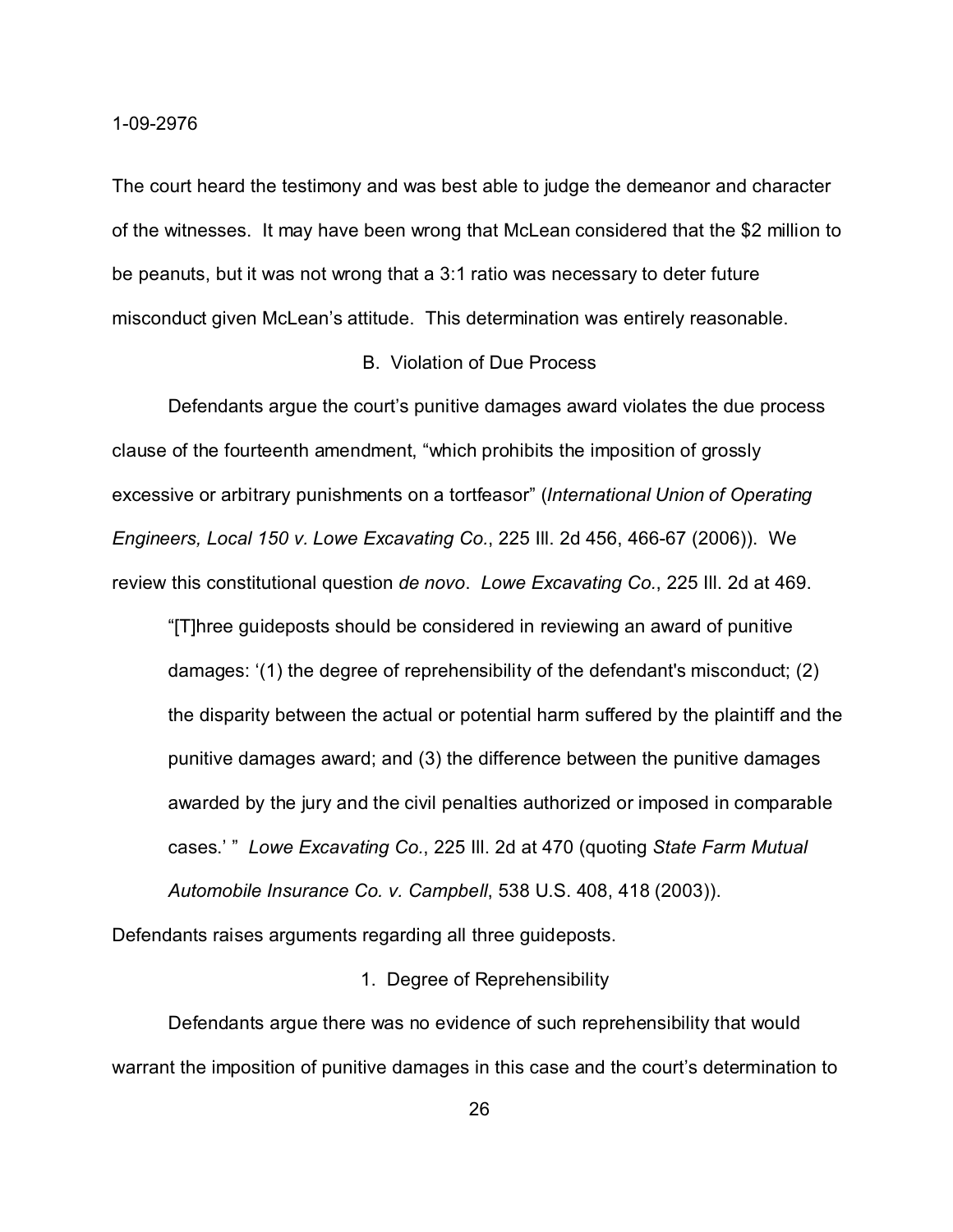the contrary should be reversed. The degree of reprehensibility of the defendant's conduct is "the most important indicium of the reasonableness of a punitive damages award." *Lowe Excavating Co.*, 225 Ill. 2d at 470. When determining reprehensibility, the court must consider:

"(1) whether the harm caused was physical as opposed to economic; (2) whether the tortious conduct evinced an indifference to or a reckless disregard for the health and safety of others; (3) whether the target of the conduct was financially vulnerable; (4) whether the conduct involved repeated actions or was an isolated incident; and (5) whether the harm was the result of intentional malice, trickery, or deceit, or mere accident." *Lowe Excavating Co.*, 225 Ill. 2d at 470.

" 'The existence of any one of these factors weighing in favor of a plaintiff may not be sufficient to sustain a punitive damages award and the absence of all of them renders any award suspect.' " *Lowe Excavating Co.*, 225 Ill. 2d at 470-71 (quoting *State Farm*, 538 U.S. at 419). " 'It should be presumed a plaintiff has been made whole for his injuries by compensatory damages, so punitive damages should only be awarded if the defendant's culpability, after having paid compensatory damages, is so reprehensible as to warrant the imposition of further sanctions to achieve punishment or deterrence.' " *Lowe Excavating Co.*, 225 Ill. 2d at 471 (quoting *State Farm*, 538 U.S. at 419).

In determining punitive damages, the court cited the five *Lowe* factors. With regard to the fourth factor, it found defendants' conduct "involved repeated actions as opposed to an isolated incident" and the evidence established "well over 100 of these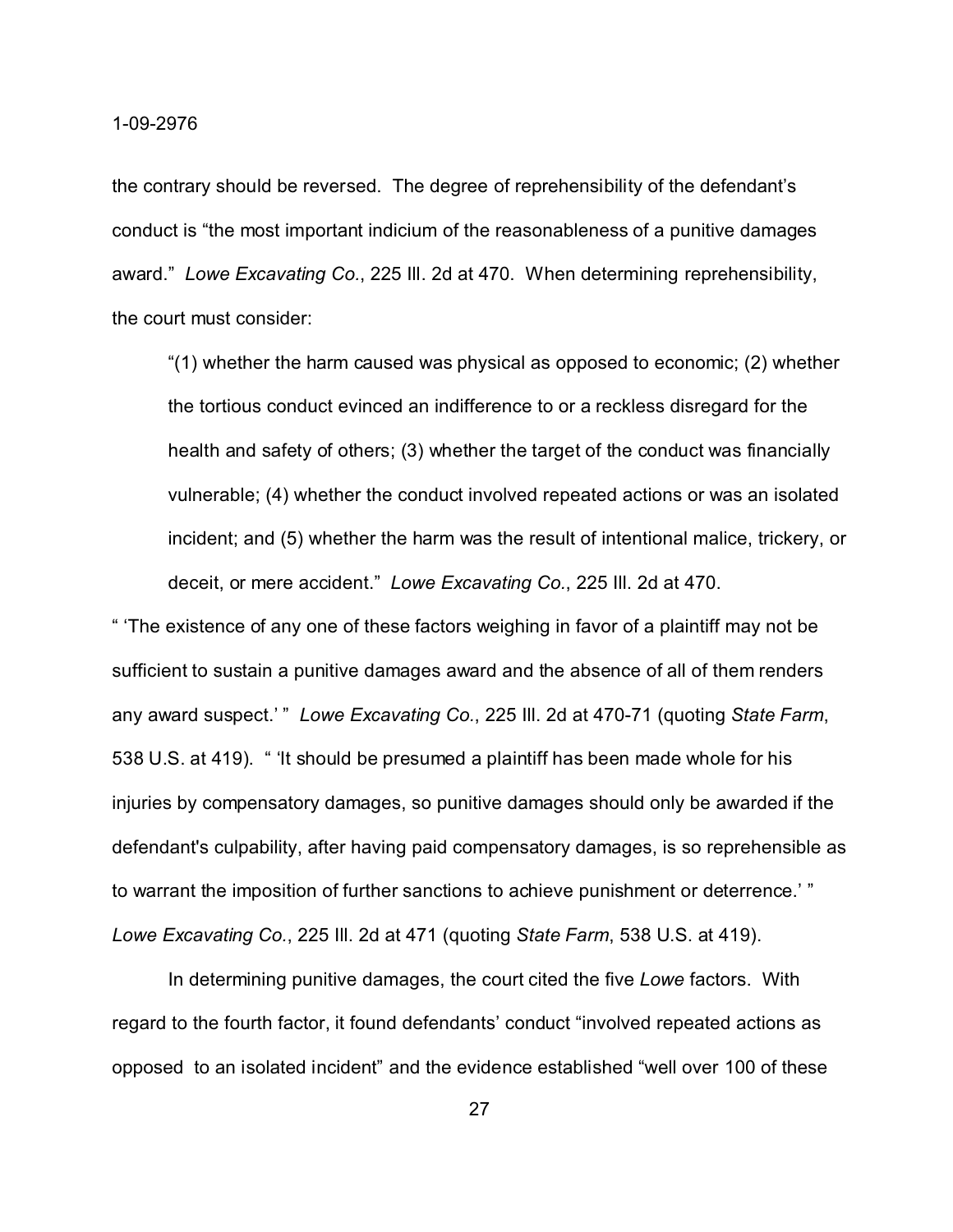misappropriations over a period of six years." With regard to the fifth factor, it found it "clearly established that the harm incurred was the result of intentional malice, trickery or deceit." It stated defendants did their best to hide their conduct from plaintiffs; once discovered, promised to cease, only to begin again; devised more elaborate ways in which to conceal their conduct; were nonchalant about the misconduct; and deemed any device they could use to deceive Tully justified.

Defendants argue the court erred in finding the harm was the result of intentional malice, trickery or deceit under the fifth factor and that it should have considered the first three factors, all of which dictate against punitive damages.

With regard to the first two factors, there is no question that the harm here was purely economic and defendants' conduct did not evince an indifference or reckless disregard for the safety of others. With regard to the third factor, defendants assert there is nothing to show that plaintiffs were financially vulnerable. They acknowledge that OTD was occasionally cash-poor but state it was a healthy, successful enterprise and Tully recovered more than 80% of his investment. Defendants argue, taken together, the first three factors provide no indication that the defendants' conduct was so reprehensible as to warrant the imposition of any punitive damages. Although there is some small question about the financial condition of OTD, defendants' argument is for the most part true. However, a finding of reprehensibility does not require that all five factors be met. *Lowe Excavating Co.*, 225 Ill. 2d at 483. Such a finding can rest, as here, on the existence of only two of the five factors. *Lowe Excavating Co.*, 225 Ill. 2d at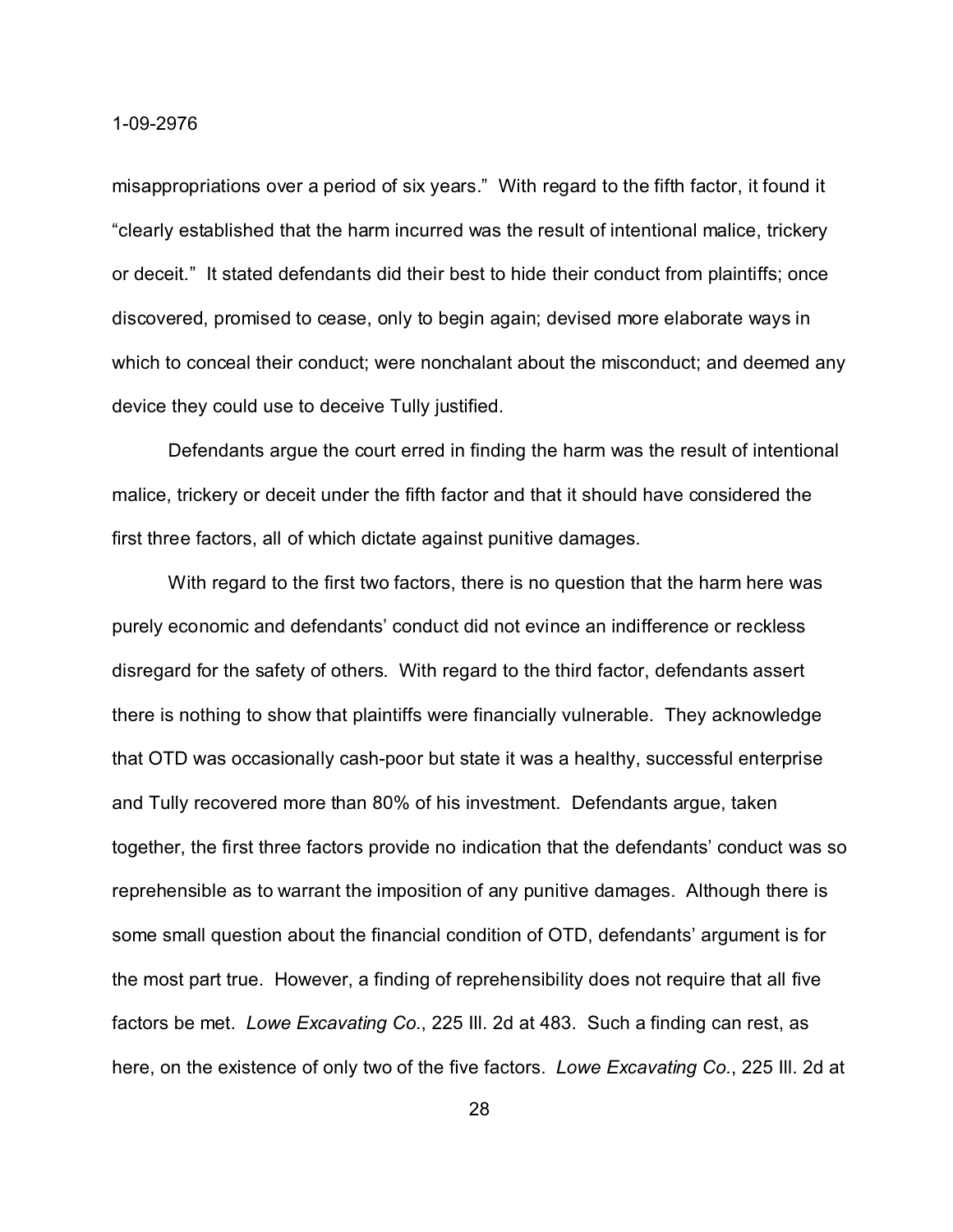483 (court found reprehensibility existed because facts demonstrated defendant acted with intentional malice (fifth factor) and, to a lesser extent, had repeated its conduct (fourth factor)). As will be shown, the fourth and fifth factors lend solid weight to a finding of reprehensibility under the facts of this case.

With regard to the fourth factor, whether the conduct involved repeated actions or an isolated incident, defendants merely state that they "do not dispute" the court's finding that they made the intercompany loans on more than one occasion. The court did not just find defendants made the intercompany transfers "on more than one occasion." It found defendants made the misappropriations from OTD on over 100 occasions. There is clear evidence that defendants made the majority of these misappropriations with full knowledge that, at a minimum, Tully did not approve, that the transfers were probably illegal and that they should hide what they were doing. They engaged in a "pattern of misconduct" that typified the manner in which they ran their businesses. This is recidivist conduct. *Lowe Excavating Co.*, 225 Ill. 2d at 481. And recidivist conduct is to be considered reprehensible. *Lowe Excavating Co.*, 225 Ill. 2d at 477.

" 'Certainly, evidence that a defendant has repeatedly engaged in prohibited conduct while knowing or suspecting that it was unlawful would provide relevant support for an argument that strong medicine is required to cure the defendant's disrespect for the law. [Citation.] Our holdings that a recidivist may be punished more severely than a first offender recognize that repeated misconduct is more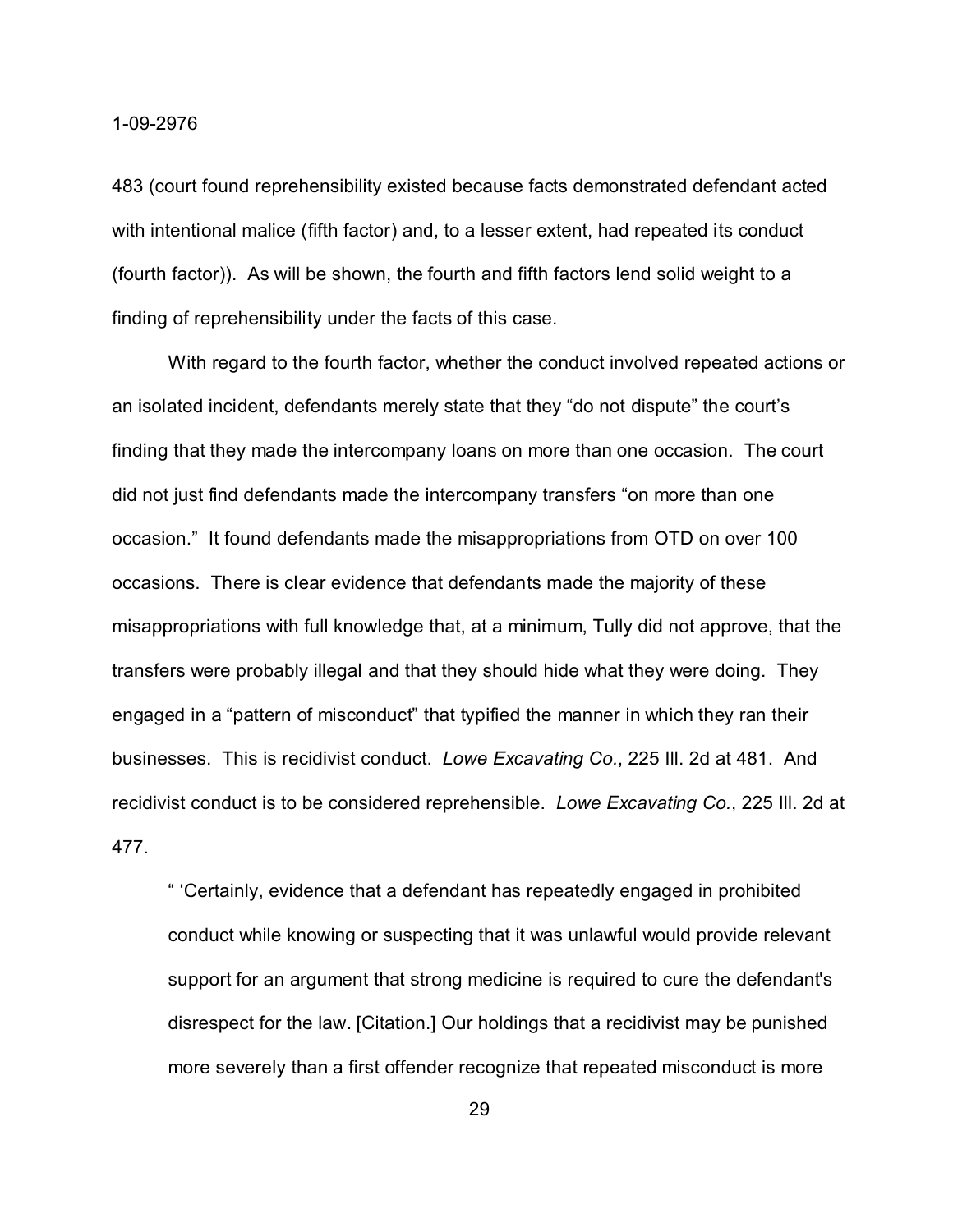reprehensible than an individual instance of malfeasance.' " *Lowe Excavating Co.*, 225 Ill. 2d at 477 (quoting *BMW of North America, Inc. v. Gore*, 517 U.S. 559, 576-77 (1996)).

The strength of the recidivist evidence under the fourth factor weighs strongly in our overall assessment of reprehensibility.

With regard to the fifth factor, whether the harm was the result of intentional malice, trickery, or deceit, or of mere accident, defendants argue the court erred in finding that their actions were the result of intentional malice, trickery or deceit. They assert there is no evidence in the record that any of defendants' actions were taken with the deliberate goal of harming plaintiffs. They assert the evidence shows defendants took the intercompany loans to accommodate the inevitable cash-flow issues arising in the development business, intended to repay those loans and did repay them, and did not take the loans with the intent of harming OTD or Tully's interests.

There is no question plaintiffs' harm resulted from defendants' trickery and deceit. The evidence shows defendants made the misappropriations knowing they were inappropriate and, in order to hide evidence of the misappropriations, disguised them as transfers to a nonexistent tax escrow account and as "transfer in transit." They knew the monthly financial statements they submitted to plaintiffs for OTD's operations were false, yet for six years continued their behavior. McLean promised to stop making the withdrawals but six months later, started taking them again, this time disguising them more carefully. Defendants clearly acted with intentional trickery and deceit toward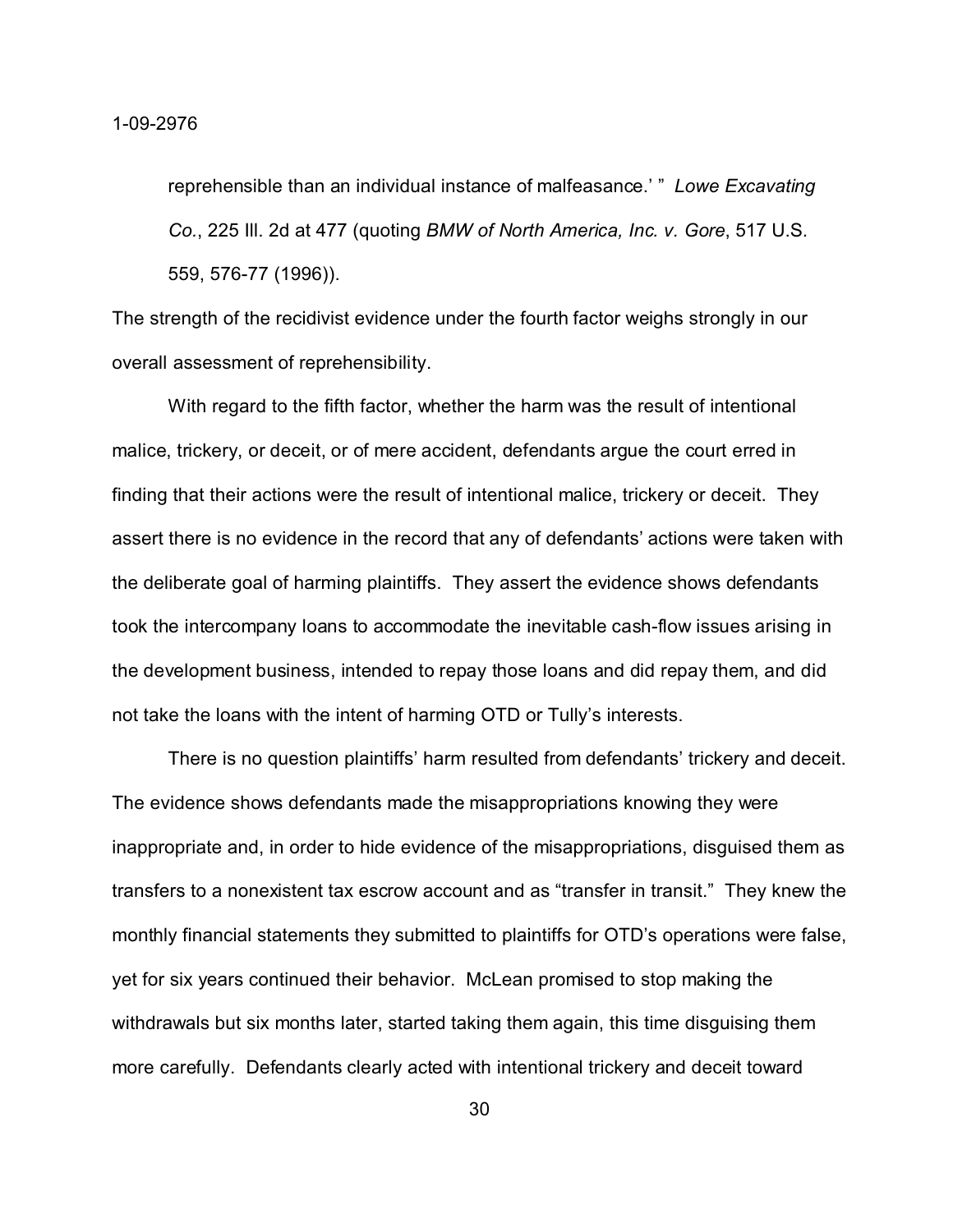plaintiffs and the fifth factor is met. Based on the strength of the evidence under the fourth and fifth factors, we find defendants' conduct was reprehensible.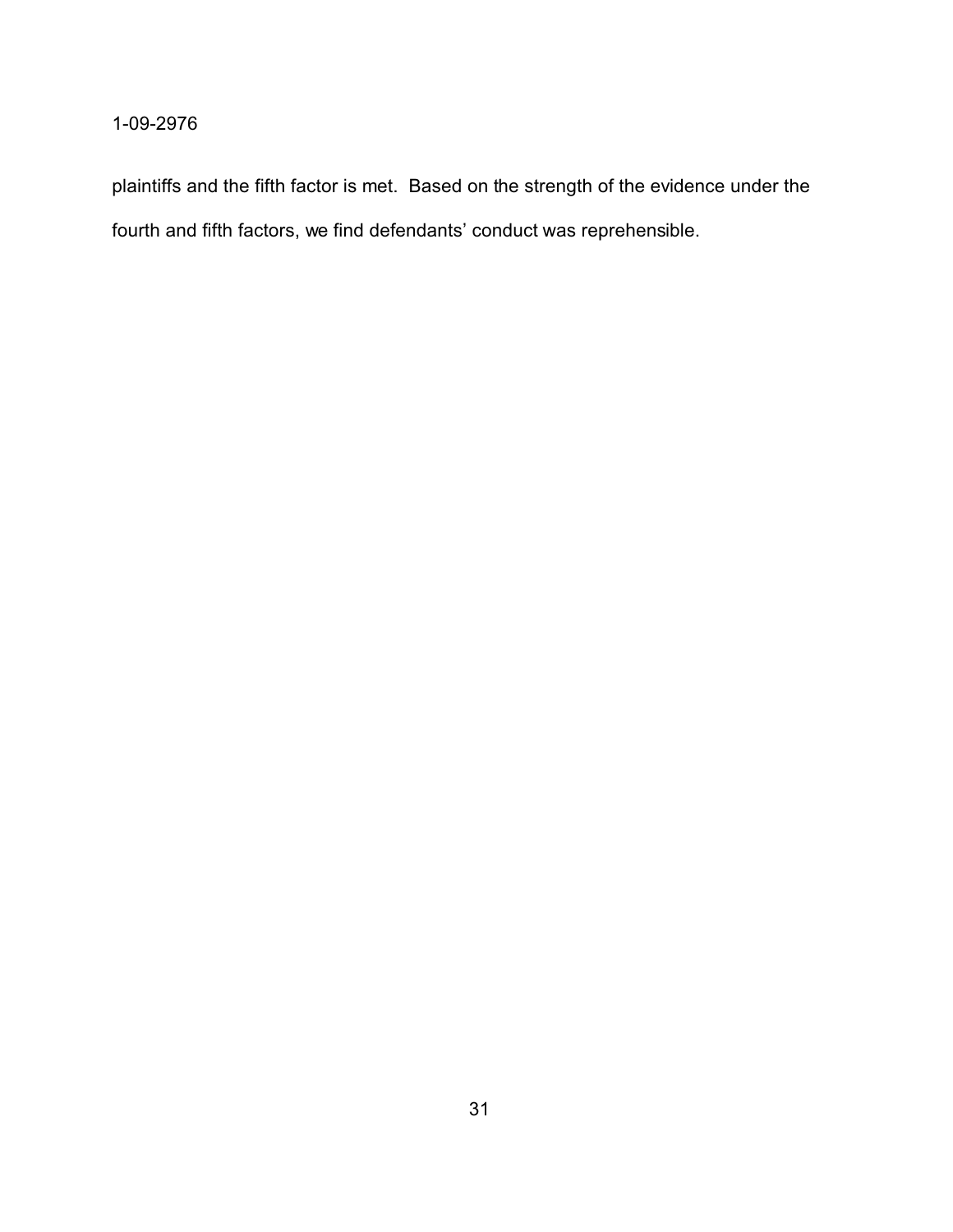#### 2. Disparity Between Actual Harm and the Punitive Damages Award

Defendants argue that, although the court stated its punitive damages award was three times the amount of compensatory damages, the award is actually eight times that amount. Defendants assert the court improperly assessed punitive damages for harm which resulted to defendants themselves by including in its calculation the amount defendants were ordered to forfeit as loan fees and by calculating punitive damages on 100% of the compensatory amount, 50% of which was actually compensatory damages to defendants. They assert the court should have adjusted the compensatory base by removing all damages which were already punitive in nature (the loan fees) and by further reducing the base by the 50% ownership in OTD held by defendants. They refer us to their "section IV.B" argument seeking reduction of the award, addressed in our section IV(C) below, for further explanation of how the court erred in its calculation of the award. As will be discussed in section  $IV(C)$ , the court did not improperly calculate the punitive damages award and did not award an 8:1 ratio in punitive damages. The court awarded, as it said, a 3:1 ratio of punitive damages to compensatory damages.

In considering whether the 3:1 ratio is constitutional, we must "consider whether there is a reasonable relationship between the punitive damages award and the potential and actual damages resulting from the defendant's conduct." *Lowe Excavating Co.*, 225 Ill. 2d at 484. There is no "bright-line ratio which a punitive damages award cannot exceed," but rarely will an award greater than a single-digit ratio between punitive and compensatory damages satisfy due process, with an award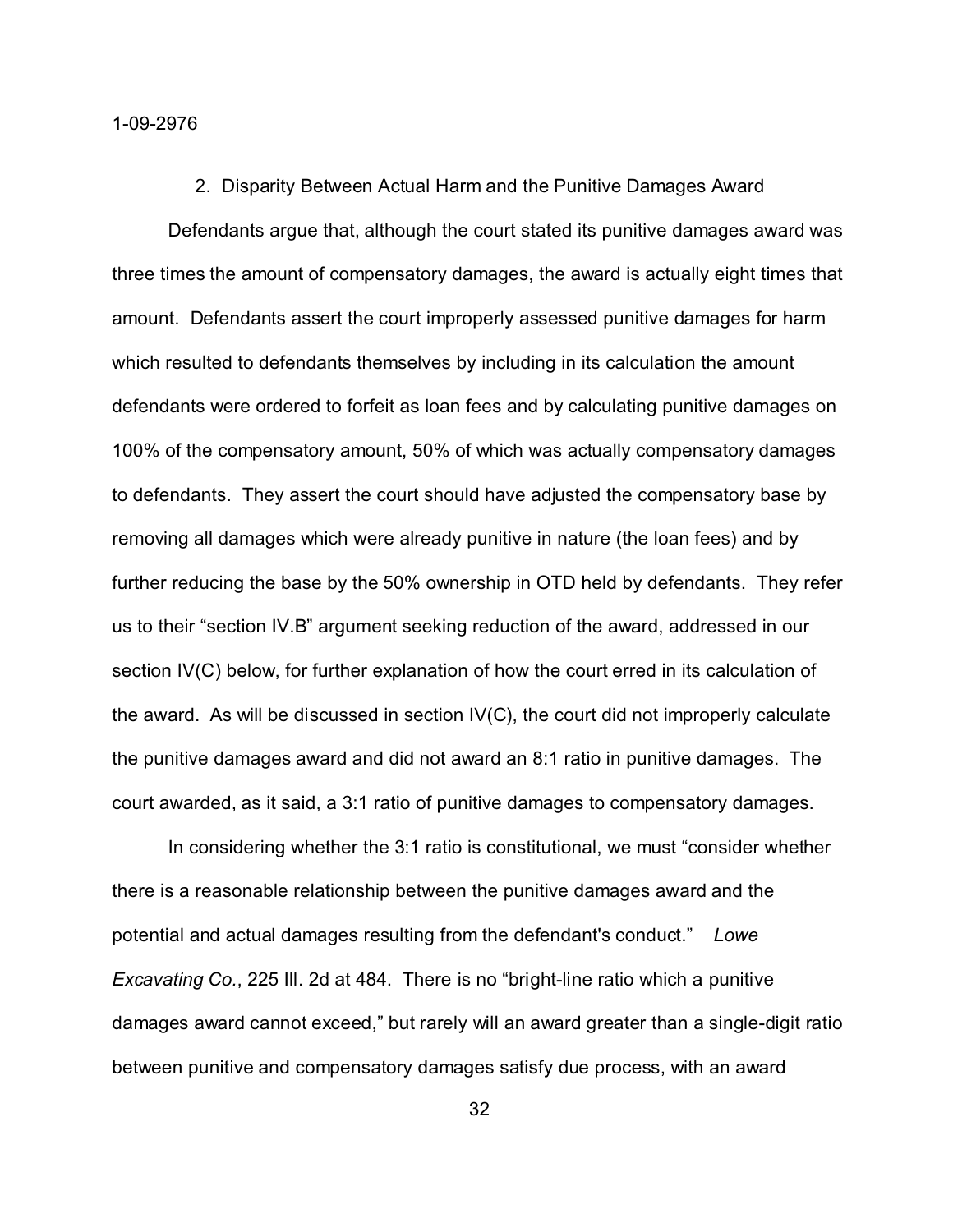greater than four times the amount of compensatory damages being "close to the line." *Lowe Excavating Co.*, 225 Ill. 2d at 484.

Given the depth of defendants' deceit and the number of years they perpetrated it, the 3:1 ratio does not seem excessive. However, the best way to determine whether the 3:1 ratio is appropriate is to compare it to punitive damages awards in other, similar cases. *Lowe Excavating Co.*, 225 Ill. 2d at 487. To that end, defendants cite to *Franz v. Calaco Development Corp.*, 352 Ill. App. 3d 1129 (2004), and *Monotronics Corp. v. Baylor*, 107 Ill. App. 3d 14 (1982), cases in which the court found breach of fiduciary duty but declined to award punitive damages.

In *Franz*, the court did not analyze the trial court's decision not to award punitive damages despite the defendant's bad faith beyond stating that the trial court did not abuse its discretion. *Franz*, 352 Ill. App. 3d at 1149. *Franz* is, therefore, of no use to defendants at all in demonstrating the 3:1 ratio imposed here was excessive. In *Monotronics Corp.*, the court merely stated that the trial court did not abuse its discretion in failing to award punitive damages because the defendant's behavior was not found to be fraudulent or malicious. Since defendants' behavior here was fraudulent and malicious, *Monotronics Corp.* is not apposite.

Defendants also cite to *In re Estate of Talty*, 376 Ill. App. 3d 1082 (2007); *In re Estate of Hoellen*, 367 Ill. App. 3d 240 (2006); and *Caparos v. Morton*, 364 Ill. App. 3d 159 (2006), in support of their argument that the award is excessive. Again, none of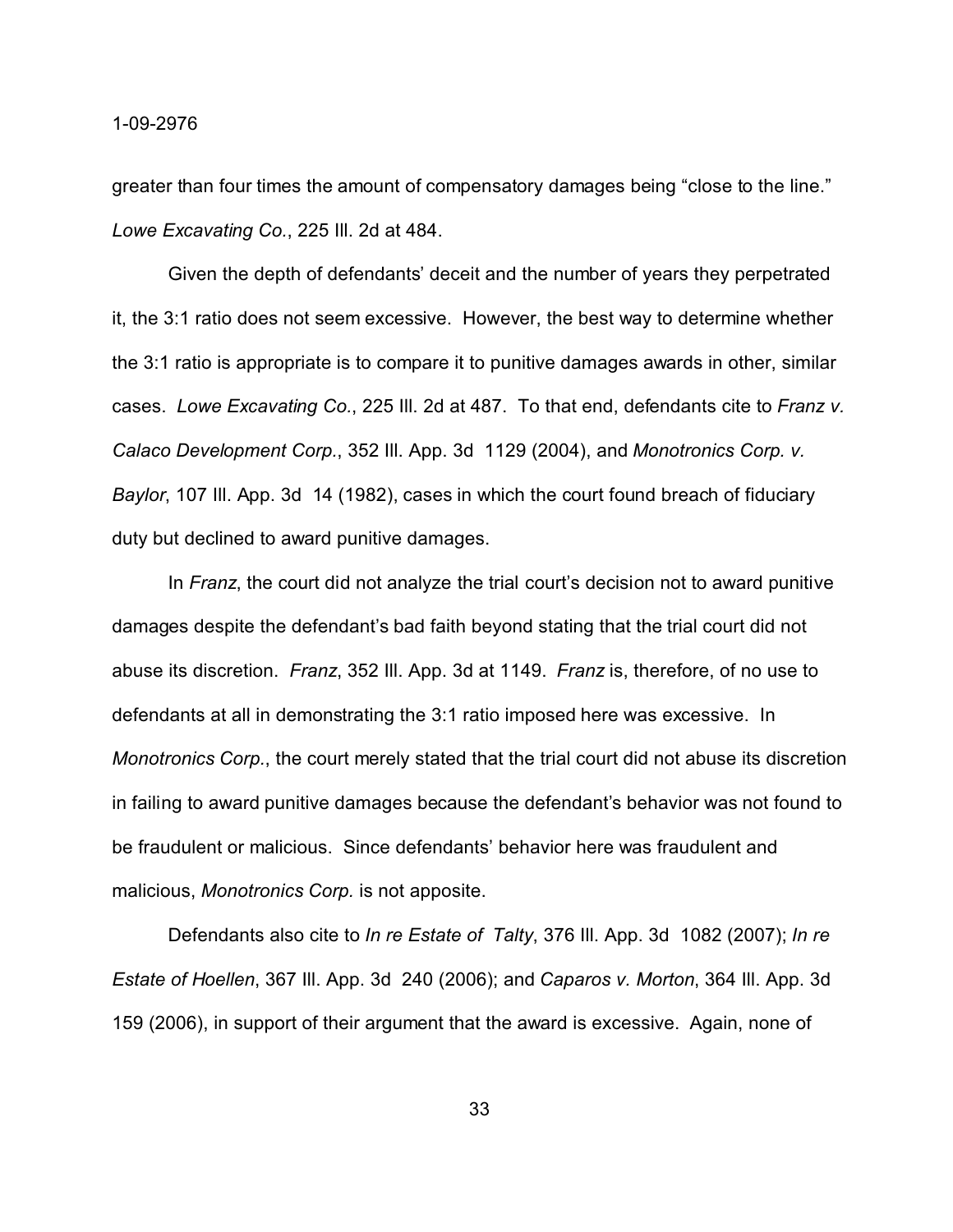these cases are apposite to the situation at bar.<sup>6</sup>

In *Talty*, the court affirmed the trial court's punitive damages award of attorney fees, costs and witness fees for an executor's breach of fiduciary duty. Beyond stating that the award was clearly necessary to punish the defendant for disregarding the beneficiary's rights, the court did not discuss the award. There was no discussion about the relationship between the punitive and compensatory damages awards so the case is of no use here. In *Hoellen*, the court affirmed the court's \$50,000 punitive damages awarded on a \$1 compensatory damages award. Given that the punitive damage to compensatory damage ratio in *Hoellen* was 50,000:1, this case clearly does not support an argument that 3:1 (or 8:1) is excessive where reprehensibility is so evident.

Lastly, in *Caparos*, the court affirmed a \$1 million punitive damages award on a compensatory damages award of \$4.9 million where general partners in business misled limited partners. The court found the trial court's reason for imposing punitive damages (that defendants acted fraudulently, maliciously or in a manner warranting punitive damages) was not contrary to the manifest weight of the evidence. It also found the award was not excessive because the trial court did not abuse its discretion in finding a substantial punitive damages award was necessary due to the need for retribution

 $6$  Defendants presented these arguments in the context of the third guidepost, where they are irrelevant. However, we will consider them here in the context of the second guidepost.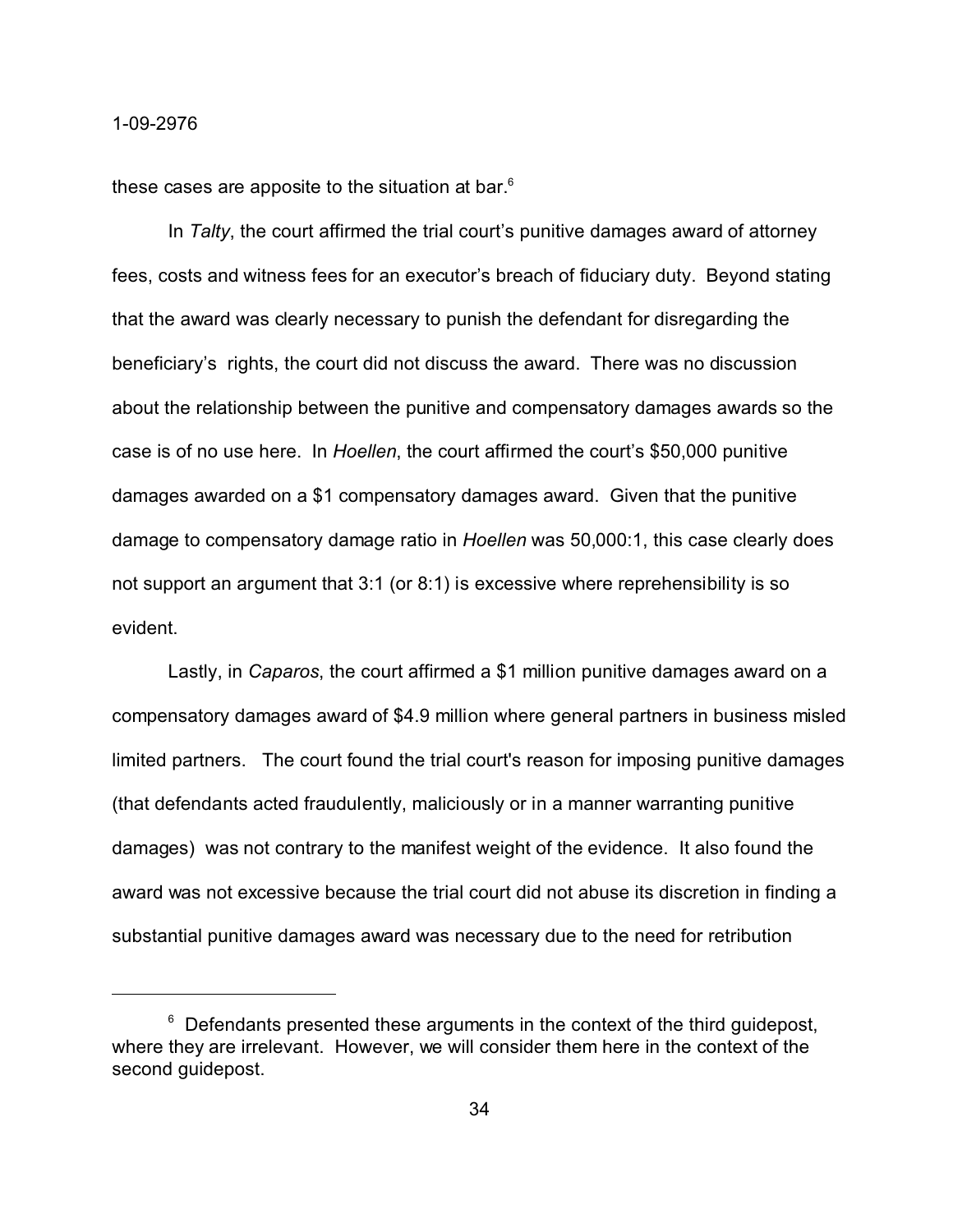against the wrongdoer, deterrence of similar conduct by that party and by others in general and the amount of money involved in the transactions. The court did not discuss the ratio of punitive to compensatory damages at all, let alone in the context of conduct as egregious as that at issue here, and *Casparos* is of no use to defendants' argument.

As plaintiffs point out, a better case analogy would be to *Lowe Excavating Co.*, 225 Ill. 2d 456, in which the court awarded punitive damages in an 11:1 ratio based on its finding that the fifth reprehensibility factor was strongly present and the fourth factor marginally so. Here, where both the fourth and fifth factors are strongly present, an award of 3:1 does not seem excessive.

### 3. Sanctions For Comparable Misconduct

The last guidepost to consider is the difference between the punitive damages awarded and the civil penalties authorized or imposed in comparable cases in order that substantial deference be accorded to legislative judgments concerning appropriate sanctions for the conduct at issue. *Lowe Excavating Co.*, 225 Ill. 2d at 489. Defendants make no argument that there are any civil penalties imposed by statute for breach of fiduciary duty and we are not aware of any. It being undisputed that there is no comparable Illinois law imposing a civil penalty for breach of fiduciary duty, we need not consider this guidepost any further. *Lowe Excavating Co.*, 225 Ill. 2d at 489.

# C. Reduction of Award

Defendants argue, in the alternative, that the punitive damages award should be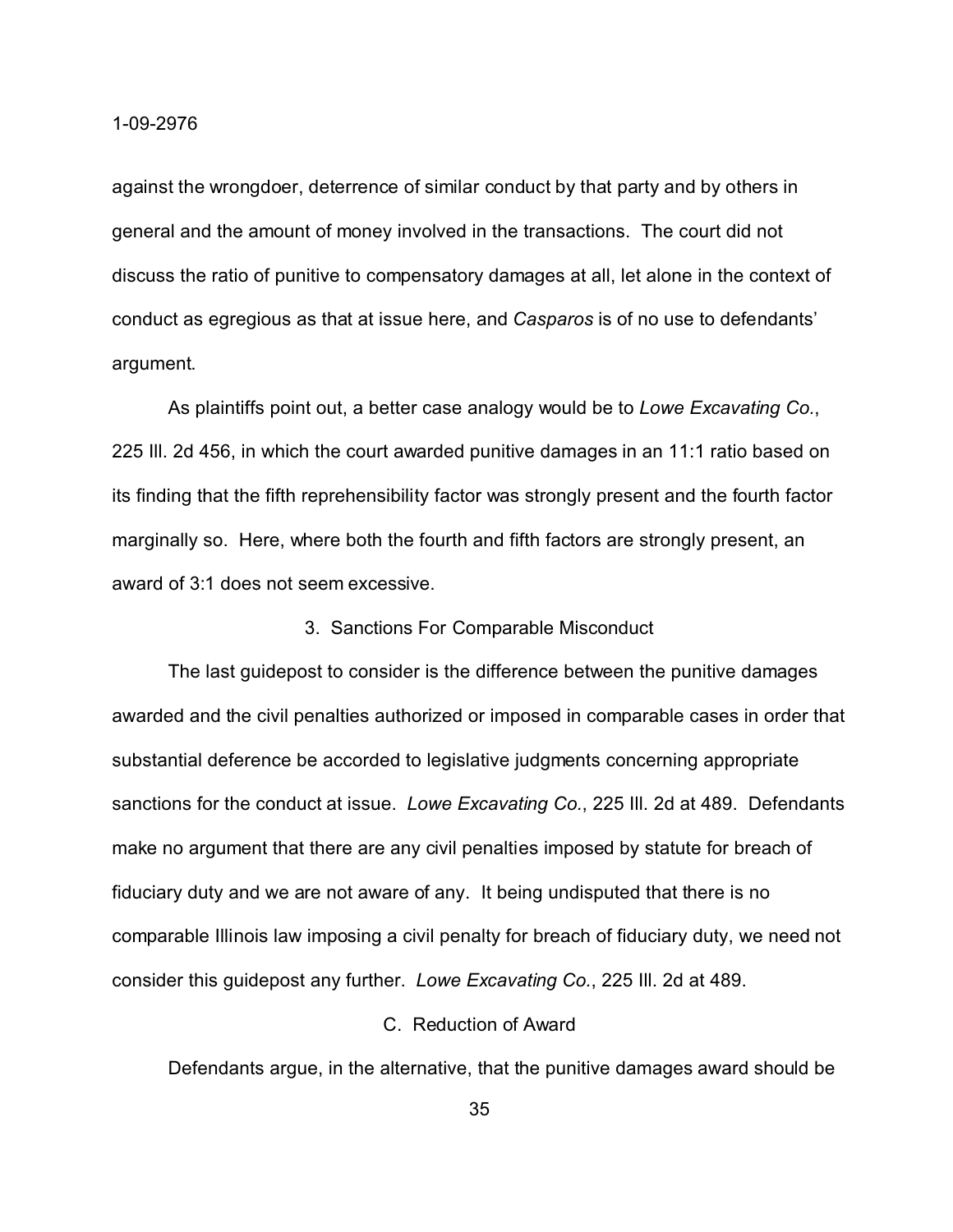reduced because the trial court erred in computing it. Defendants argue the court erred in not excluding the \$270,000 in "loan fees" it ordered defendants to disgorge from the compensatory base and in not reducing the compensatory base by 50%.

 Defendants argue the court should have excluded from the compensatory base the \$270,000 in loan fees it ordered defendants to forfeit. They assert the court properly excluded from the base the amount of management fees it ordered defendants to forfeit because that forfeiture was punitive in nature and it should similarly have excluded the loan fees. However, as discussed in section V(B) below, the "loan fees" were nothing more than another way of hiding inappropriate transfers. They were not fees earned by defendants during the period of the breach but misappropriations of funds that belonged to OTD. The court properly ordered those misappropriated funds be reimbursed to OTD. Forfeiture of the loan fees was not punitive and the court did not err in including the fees in its calculation of punitive damages.

Defendants next argue the court should have reduced the compensatory base by the amount of ownership in OTD held by defendants, *i.e.*, by 50%. They argue it is inequitable and unwarranted to award punitive damages based on a damages figure that includes damages to defendants' own interests. The court refused to reduce the compensatory base by defendants' 50% ownership interest because to do so would discount defendants' punishment or risk of punishment. A fiduciary should not benefit from its own wrongdoing. *Caparos*, 364 Ill. App. 3d at 180. Accordingly, the court did not err in awarding punitive damages on 100% of the compensatory damage award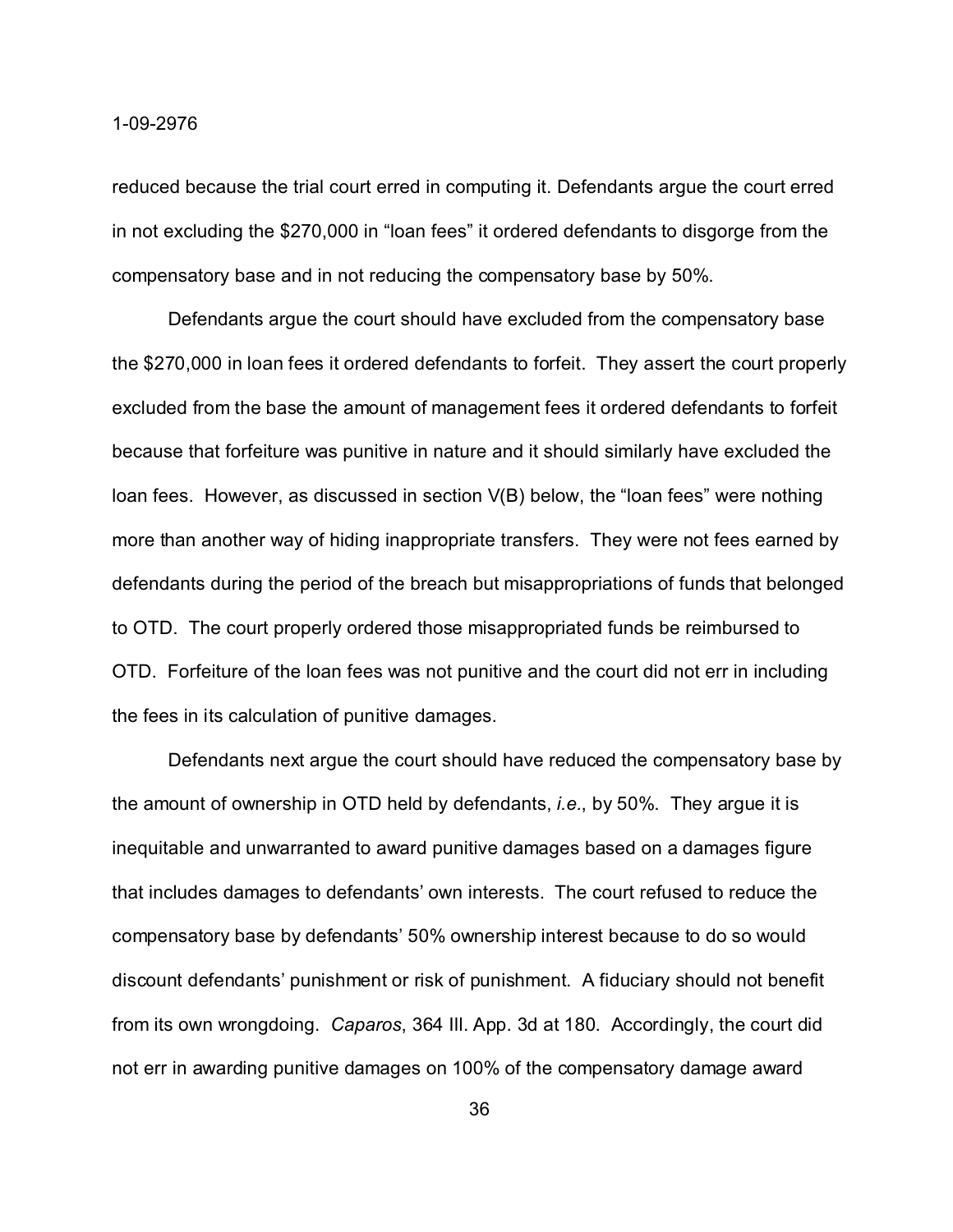(minus the forfeited management fees).

For the reasons stated above, the court abused its discretion neither in determining the compensatory base nor in awarding the 3:1 ratio of punitive damages to compensatory damages.

### V. Compensatory Damage Award

Defendants ask that we reduce the compensatory damages award because it improperly encompassed (a) disgorgement of management fees paid by OTD to MCL Management and MCL Construction, because neither entity had a fiduciary duty to OTD and had been paid under services agreements expressly authorized by OTD's operating agreement; (b) disgorgement of brokerage fees paid to MCL because there was no evidence that MCL did not earn those fees; and (c) 13% interest on the intercompany loans from OTD because that rate is almost triple the prevailing prime interest rate and is simply punishment rather than fair compensation. We will not set aside the assessment of damages by a trial court sitting without a jury unless it is manifestly erroneous. *Vendo Co. v. Stoner*, 58 Ill. 2d 289, 311 (1974).

A. Management Fees of MCL Management and MCL Construction

Defendants argue the court erred in ordering MCL Management and MCL Construction to disgorge management fees they had earned because neither company had a fiduciary duty to OTD, they should not be punished as a result of McLean's breach of fiduciary duty and the fees were expressly authorized under OTD's operating agreement. "[A] willful and deliberate breach of a fiduciary duty requires complete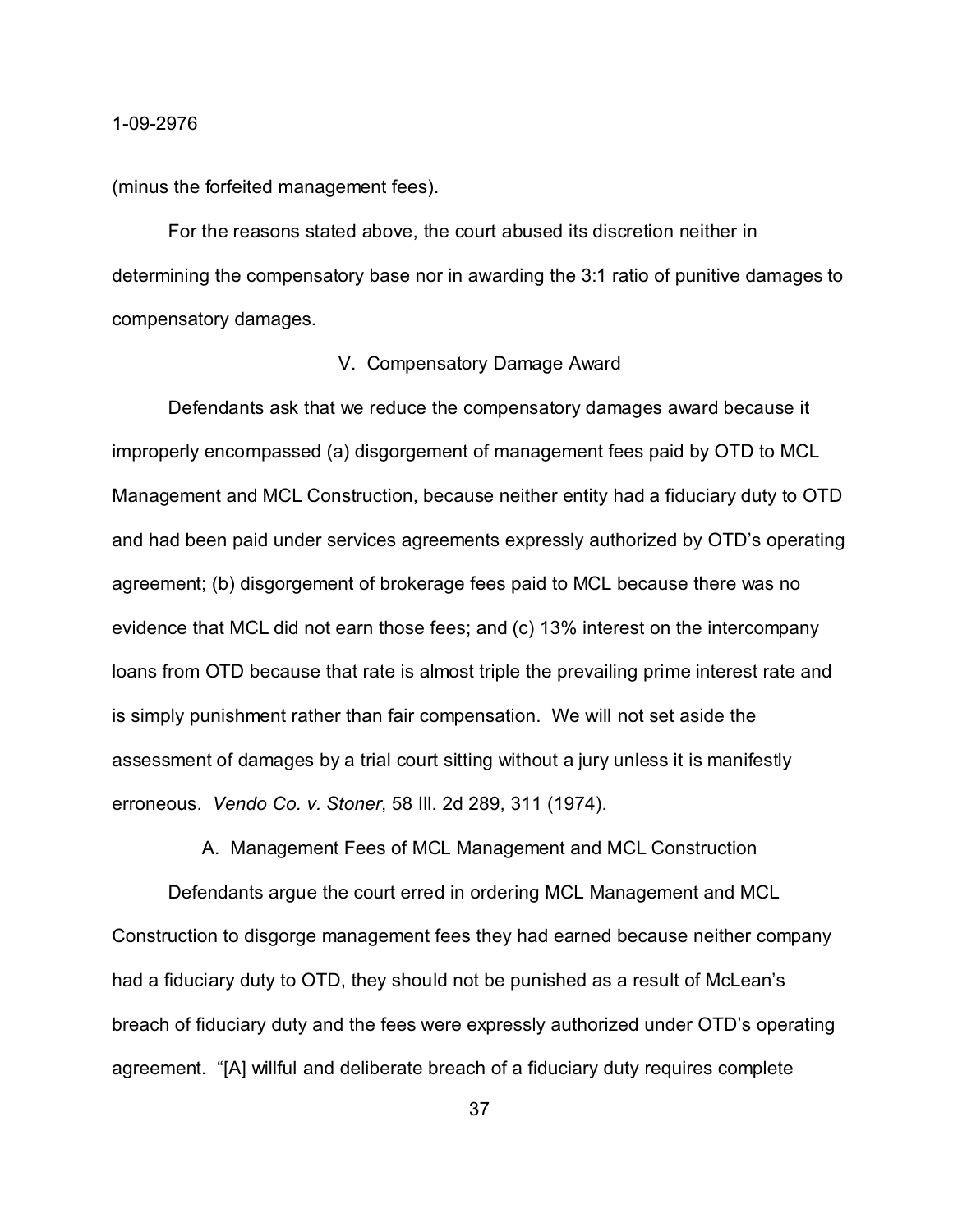forfeiture of all compensation during the period of the breach." *LID Associates*, 324 Ill. App. 3d at 1071. The reasoning is that a fiduciary is entitled to compensation only if it duly and faithfully performs *all* its duties during the period of breach. *Levy*, 268 Ill. App. 3d at 373-74. The purpose of ordering forfeiture of a fiduciary's compensation earned during the period of a breach is not to compensate the injured party but rather to deprive the wrongdoer of the gains from the breach of duty and to deter disloyalty. *Levy*, 268 Ill. App. 3d at 373. It lies within the equitable discretion of the trial court to determine the appropriate remedy for breach of a fiduciary duty. *LID Associates v. Dolan*, 324 Ill. App. 3d 1047, 1071 (2001).

As a result of defendants' breach of their fiduciary duty to plaintiffs, the court ordered defendants to forfeit "all the management fees of MCL Management and MCL Construction listed in [plaintiffs' exhibits 39F and G]." The court did not, as defendants assert, order only MCL Management and MCL Construction to disgorge fees. First, as previously discussed in section II above, the court did not order MCL Construction to do anything at all, so we will not discuss defendants' argument with regard to MCL Construction. Second, it ordered *all* defendants to disgorge those fees, not just MCL Management. The court found it unquestionable that all defendants were liable to plaintiffs for breach of fiduciary duty. It found all defendants were controlled by McLean and acted in concert with McLean with regard to the breaches of fiduciary duty and fraud. It, therefore, ordered that liability for forfeiture extended to all defendants, not just MCL Management.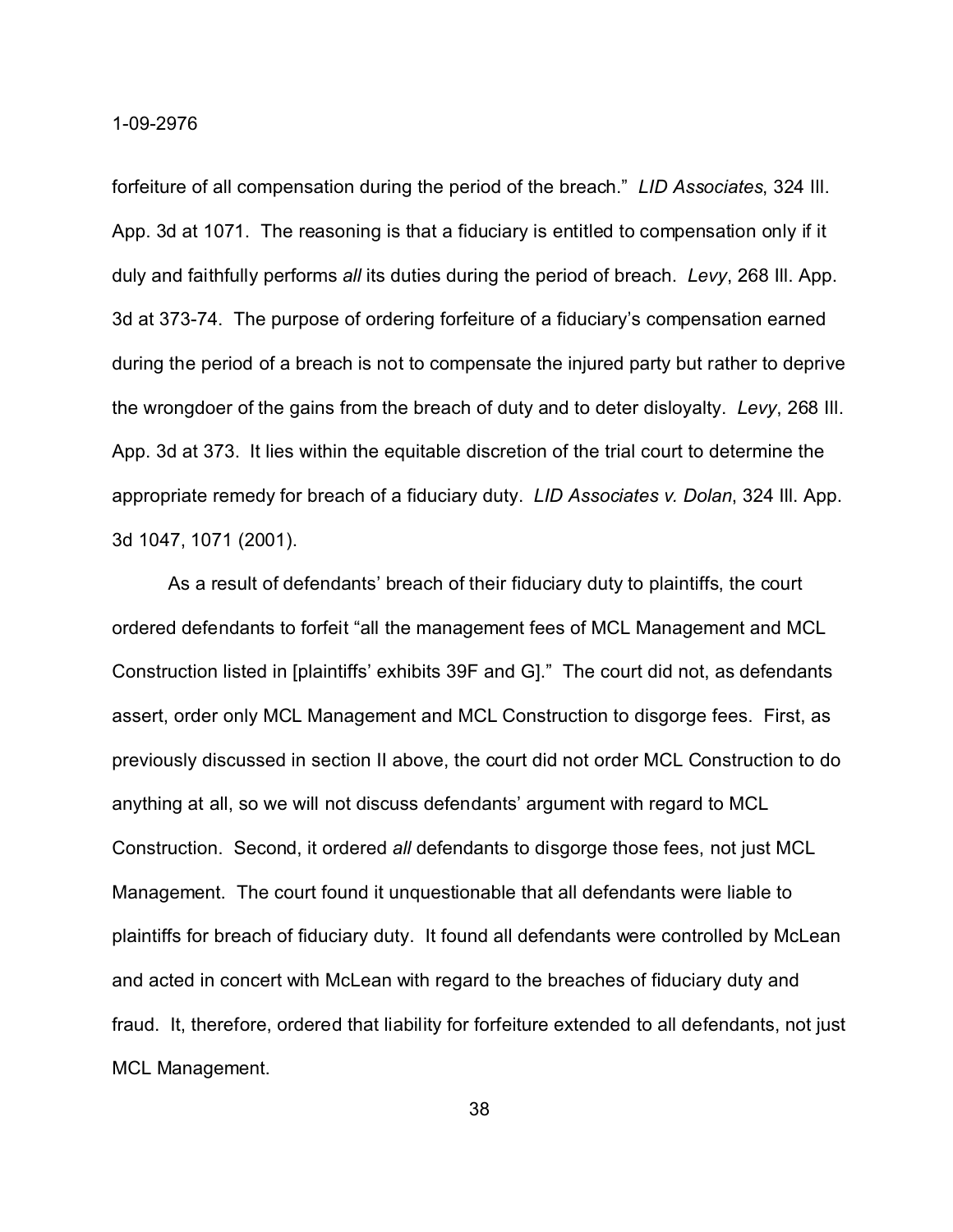Defendants assert MCL Management was not a fiduciary of OTD and, therefore, should not have been ordered to disgorge fees it had properly earned. They argue MCL Management's relationship to OTD was purely contractual and its duties were not fiduciary in character. They assert MCL Management's duties consisted of ministerial bookkeeping and day-to-day handling of bills, subject to the control of the manager of OTD (*i.e.*, MCL or PAM), and that the manager of OTD bore the fiduciary duty of overseeing MCL Management.

"To recover for breach of a fiduciary duty, a plaintiff must prove that a fiduciary duty exists, that the fiduciary duty was breached, and that the breach proximately caused the injury of which the plaintiff complains." *Crichton v. Golden Rule Insurance Co.*, 358 Ill. App. 3d 1137, 1149 (2005). A fiduciary relationship exists where, by reason of friendship, agency, or business association and experience, trust and confidence are reposed by one party in another and the latter party gains an influence and superiority over the first as a result. *Maercker Point Villas Condominium Ass'n v. Szymski*, 275 Ill. App. 3d 481, 484 (1995). In a corporate setting, a fiduciary has the duty to act with utmost loyalty and good faith in managing the corporation. *Maercker Point Villas Condominium Ass'n*, 275 Ill. App. 3d at 484. It breaches that duty if it uses corporate assets to further its own goals or enhances its own personal interests at the expense of the corporate interests. *Levy v. Markal Sales Corp.*, 268 Ill. App. 3d 355, 369 (1994); *Maercker Point Villas Condominium Ass'n*, 275 Ill. App. 3d at 484. A fiduciary is not allowed to use the corporation's assets without compensating the corporation and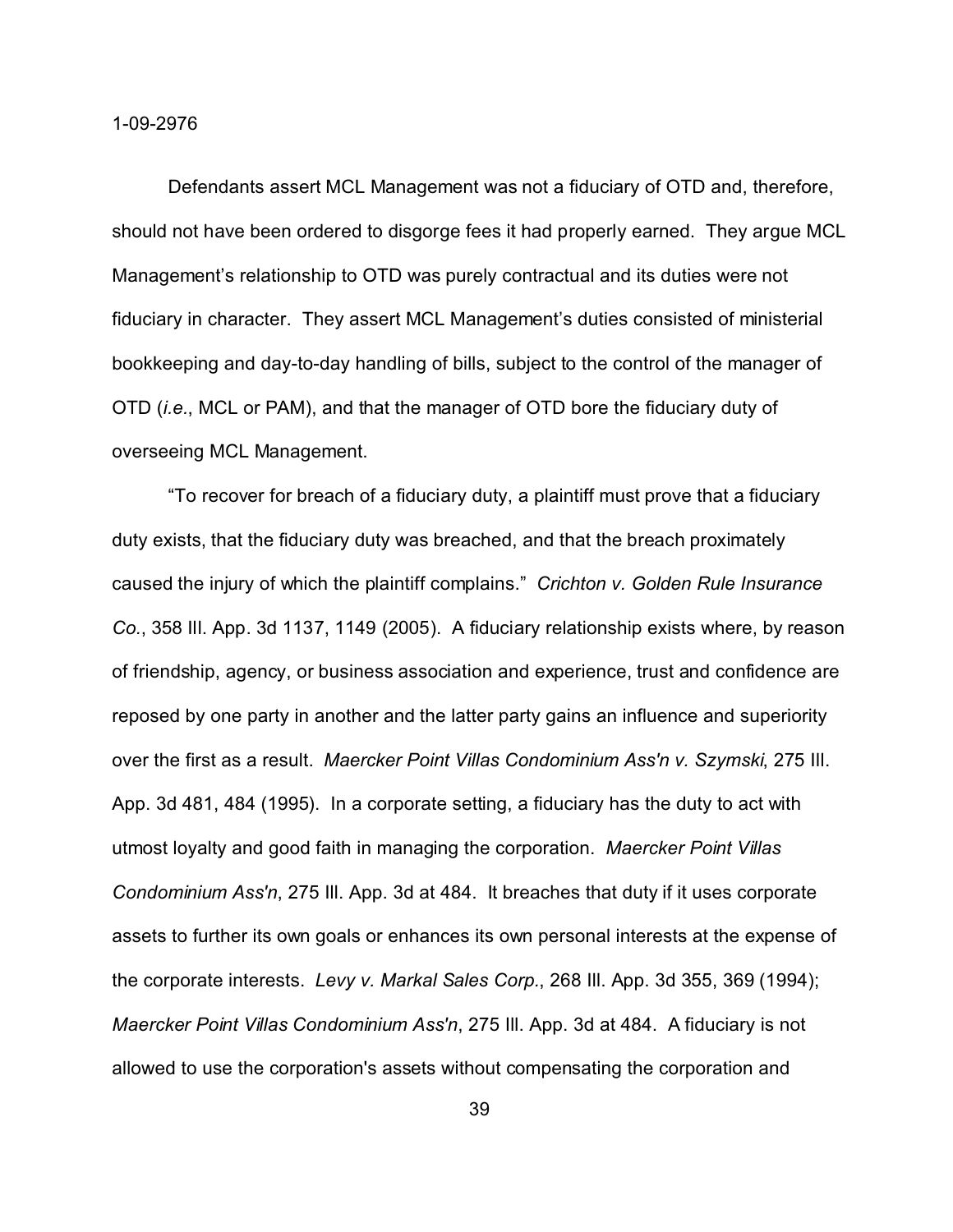should not put himself in a position of conflict where he is tempted to use corporate assets for his own purposes. *Levy*, 268 Ill. App. 3d at 369.

It is undisputed that McLean, MCL and PAM had a fiduciary duty to OTD and they breached that duty. MCL and PAM each had been the named manager of OTD pursuant to the operating agreement and McLean was the manager of both MCL and PAM. The other members of OTD were, by McLean's design, silent participants in the business, necessarily trusting and relying completely on the manager in running the company. McLean testified that, as manager of OTD, he could do pretty much anything he liked and freely admitted he made transfers from OTD to his other business entities as needed for the cash flow of his other enterprises. He stated he took the interest-free "loans" as compensation for developing Piper's Alley from a \$1.5 million investment into a \$15 million investment without charging for his services.

McLean's accountant testified the transfers were not for OTD's benefit but for the benefit of McLean's other enterprises. She also testified that OTD was short on funds and unable to meet its mortgage and tax obligations as a result of the transfers, resulting in late fees and penalties. She stated she hid the transfers from Tully. She made the transfers by wiring funds rather than writing checks so that she would not have to get Tully's signature on any check over \$5,000, as McLean had agreed in 2002. She also posted the transfers in fictional accounts so that Tully would not notice them . McLean, MCL and PAM breached their fiduciary duty to OTD and plaintiffs when they used OTD's resources for their own benefit, failed to compensate OTD for that usage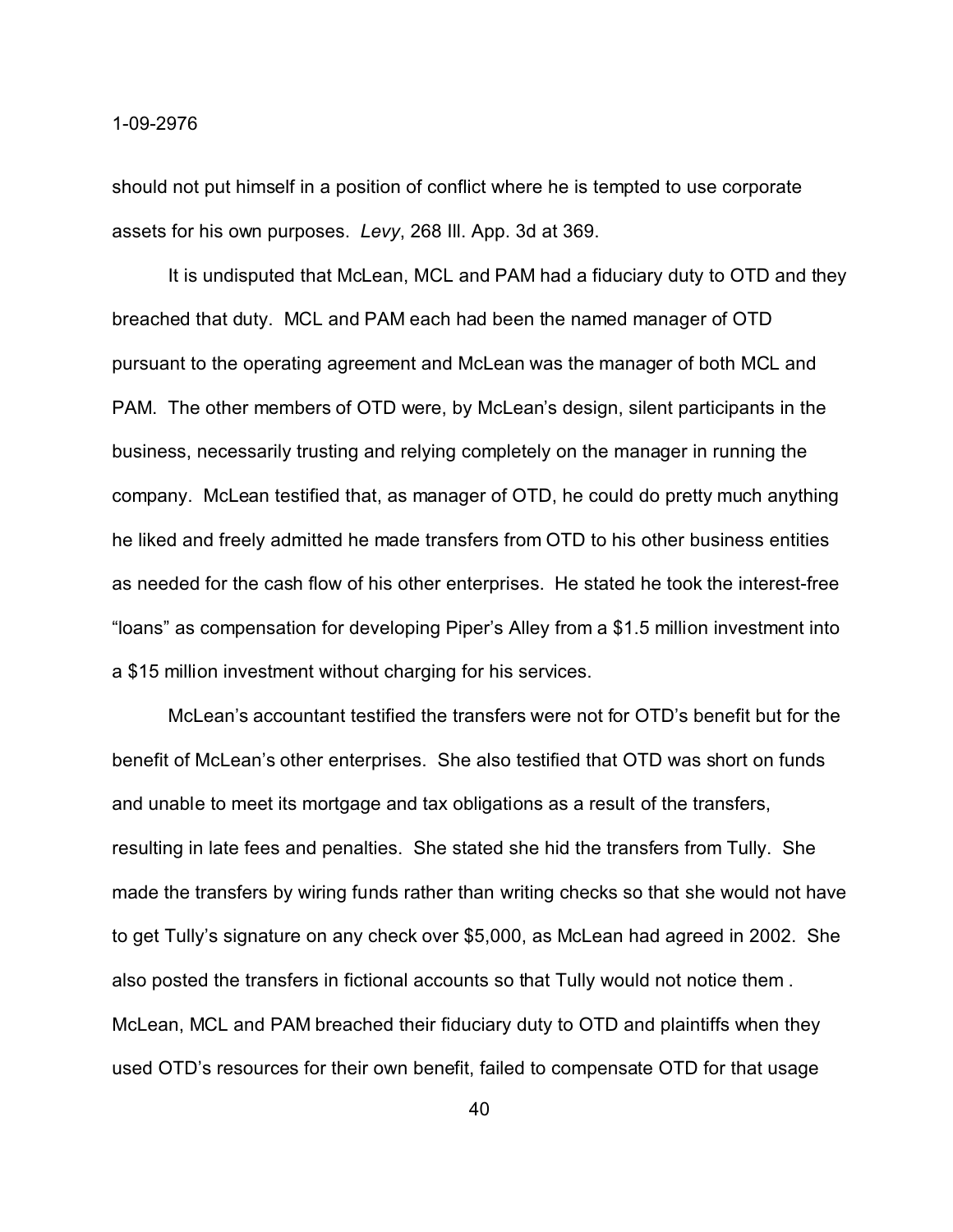and actively worked to hid that usage from the other members of OTD.

Pursuant to the management agreement between OTD and MCL Management, MCL Management was the manager for the Piper's Alley complex, OTD's sole asset. It was OTD's exclusive agent for the day-to-day operations of Piper's Alley, responsible for maintaining the complex, renting the space, dealing with tenants, collecting rent, and maintaining the appropriate records. Normal trust between contracting parties does not turn a contractual relationship into a fiduciary one**.** *In re Estate of Long,* 311 Ill. App. 3d 959, 966 (2000)*.* But the trust here was more than normal trust. The essence of a fiduciary relationship is that one party is dominated by another; the presence of a significant degree of dominance and superiority. *Lagen v. Balcor Co.*, 274 Ill. App. 3d 11, 21 (1995). That degree of dominance and superiority exists here. OTD and plaintiffs were completely dependent on OTD's manager to run the company. The OTD members gave up all control over the company to the manager on the basis of promised high returns. The manager of OTD was also the manager of MCL Management.

As the court found and the testimony of McLean and his accountant shows, all defendants, MCL Management included, were controlled by McLean and acted in concert with him with regard to the breaches of fiduciary duty. MCL, PAM and MCL Management were basically the same entity. McLean operated his 50-some business entities together, using MCL Construction as the clearing house for all transfers to and from the businesses. McLean was the manager for each business entity and used the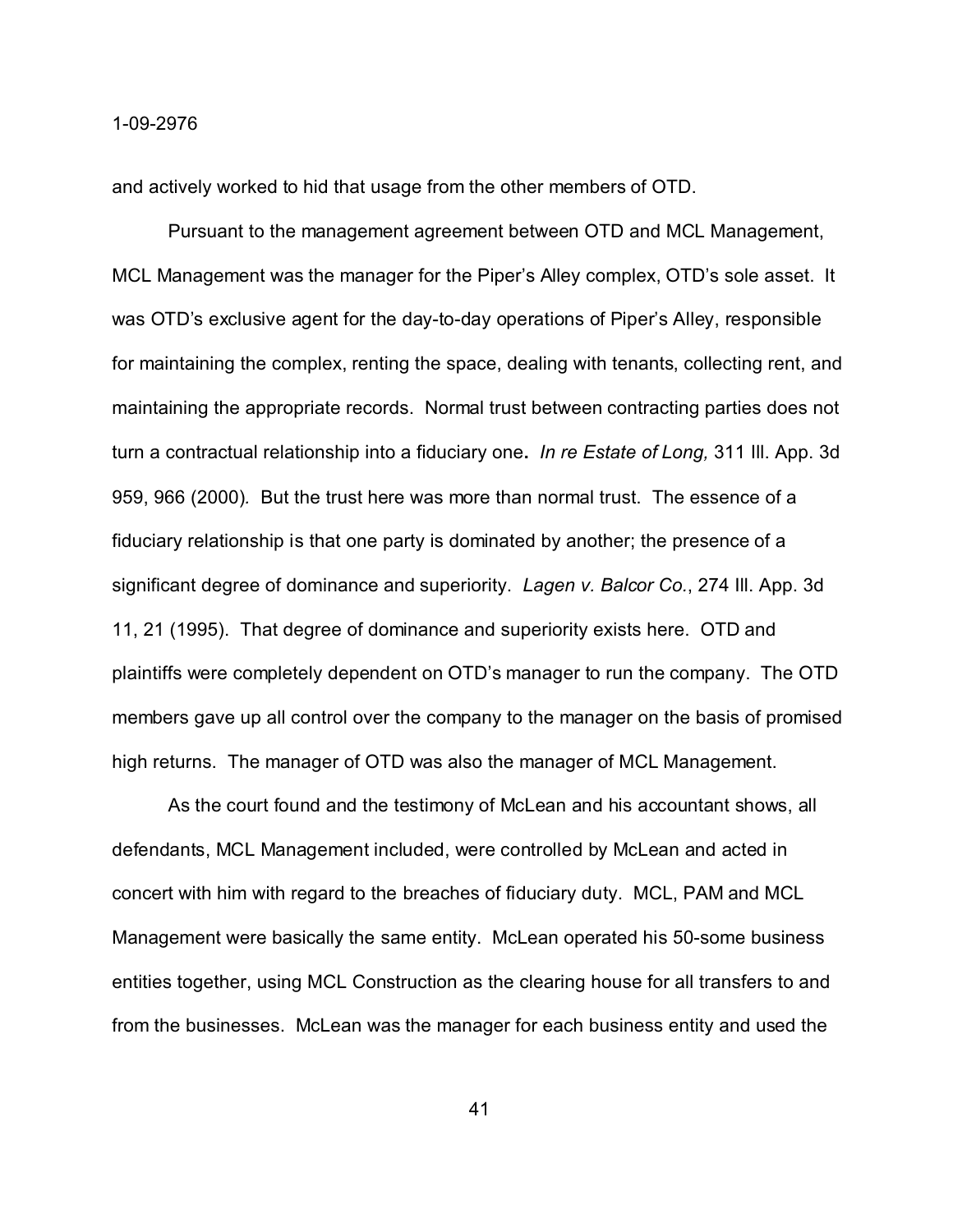same accounting staff to coordinate the finances of all of them. All McLean's businesses were tied together by a web of transfers in and out of essentially a common fund memorialized on MCL Construction's books. MCL Management was part of that web. It was managed by the same man that, in his capacity as manager of MCL and PAM, managed OTD. The same man who ordered that funds to be siphoned from OTD and sent to unrelated entities and that evidence of those transfers be hidden from plaintiffs. All McLean controlled businesses acted together. As the court held, MCL Management was clearly a fiduciary of OTD and breached that duty by cooperating in the scheme.

The court did not abuse its discretion in ordering forfeiture of the management fees. There is no question that MCL Management/defendants worked to earn the management fees but, as discussed previously, there is also no question that defendants breached their fiduciary duty to OTD in a wilful and deliberate way for many years. They failed to be truthful and candid with plaintiffs and used corporate assets for their own gain with reimbursing OTD. The record supports the court's finding that defendants perpetrated "egregious conduct by the misappropriation of significant funds" throughout the long history of the project and worked together to accomplish this. Full forfeiture of all compensation was warranted.

#### B. Brokerage Fees Paid to MCL

Defendants argue the court erred in ordering defendants to reimburse plaintiffs for two separate "loan fees" transferred from OTD, one for \$100,000 and one for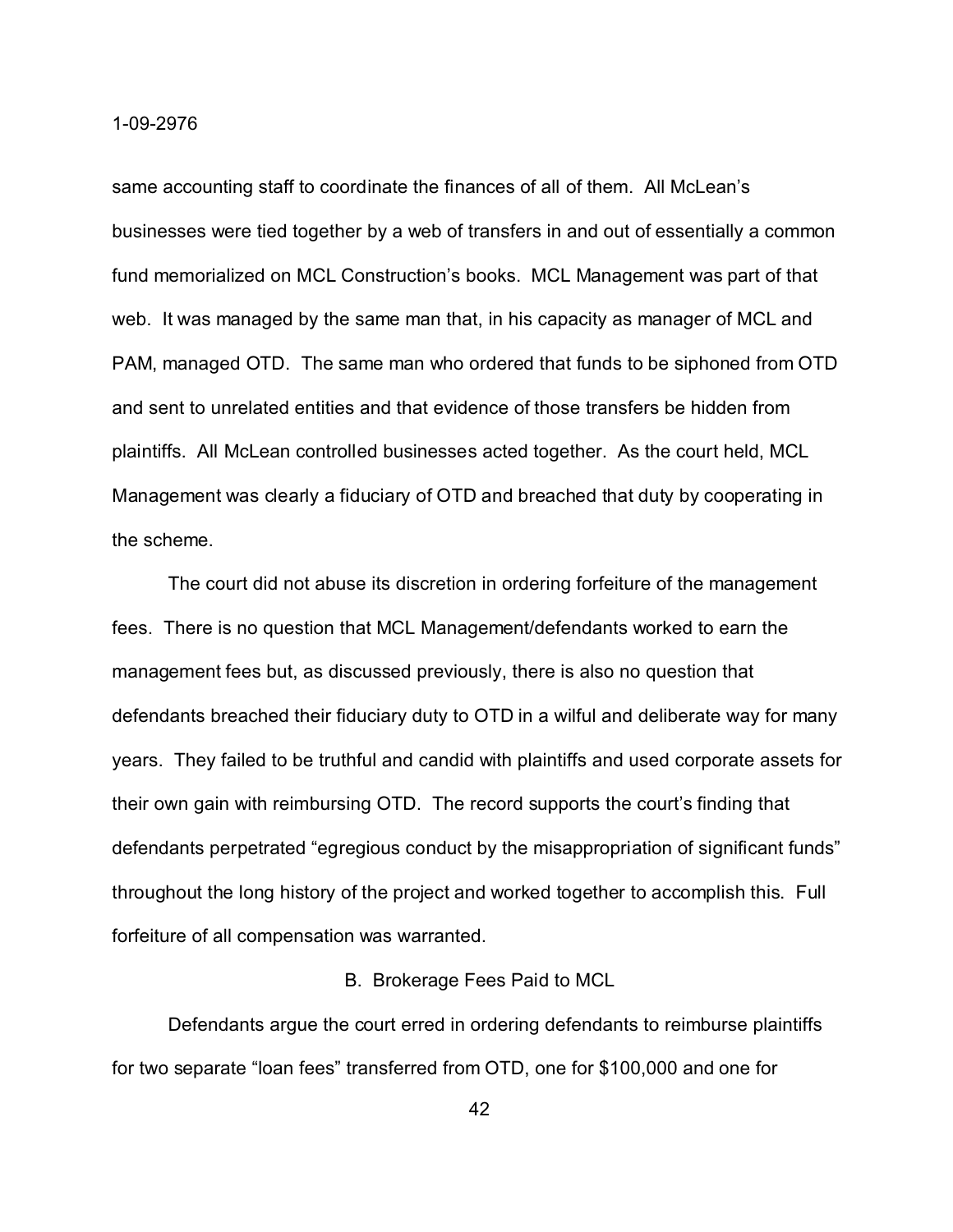\$170,000. The transfers were allegedly for loan fees MCL earned for arranging the refinancing of OTD's debt in October 2003 and in February 2005. The court found no justification in the operating agreement for the charge to OTD of the fees and that the fees were a veiled attempt to siphon additional funds from OTD for McLean's benefit. It found, additionally, even if the fees were appropriately paid, they were to be forfeited as a result of McLean's breach of fiduciary duties.

Defendants asserts the fees were "loan brokerage fees," legitimately earned by MCL in procuring two financial arrangements for OTD and commensurate with fees charged for similar services in the Chicago market. They argue MCL, as OTD's manager, had the authority to contract with McLean-related entities and just because there was no express authority for this particular contract or financial service in OTD's operating agreement does not mean the fees were not justified. They also assert the court ordered the forfeiture as a punishment to McLean and not as a compensatory measure.

The court did not err in ordering forfeiture of the fees. The record supports the court's finding that the fees were actually misappropriations. First, OTD's management agreement contains no provision that loan or brokerage fees will be paid to the manager, whether MCL or PAM, or to an affiliate of the manager. Granted, the manager has complete authority to contract with other McLean entities but there is no evidence of any contract committing OTD to pay loan fees to anyone. Second, as plaintiffs point out, the fees were posted only five days apart, one at nine months after the 2003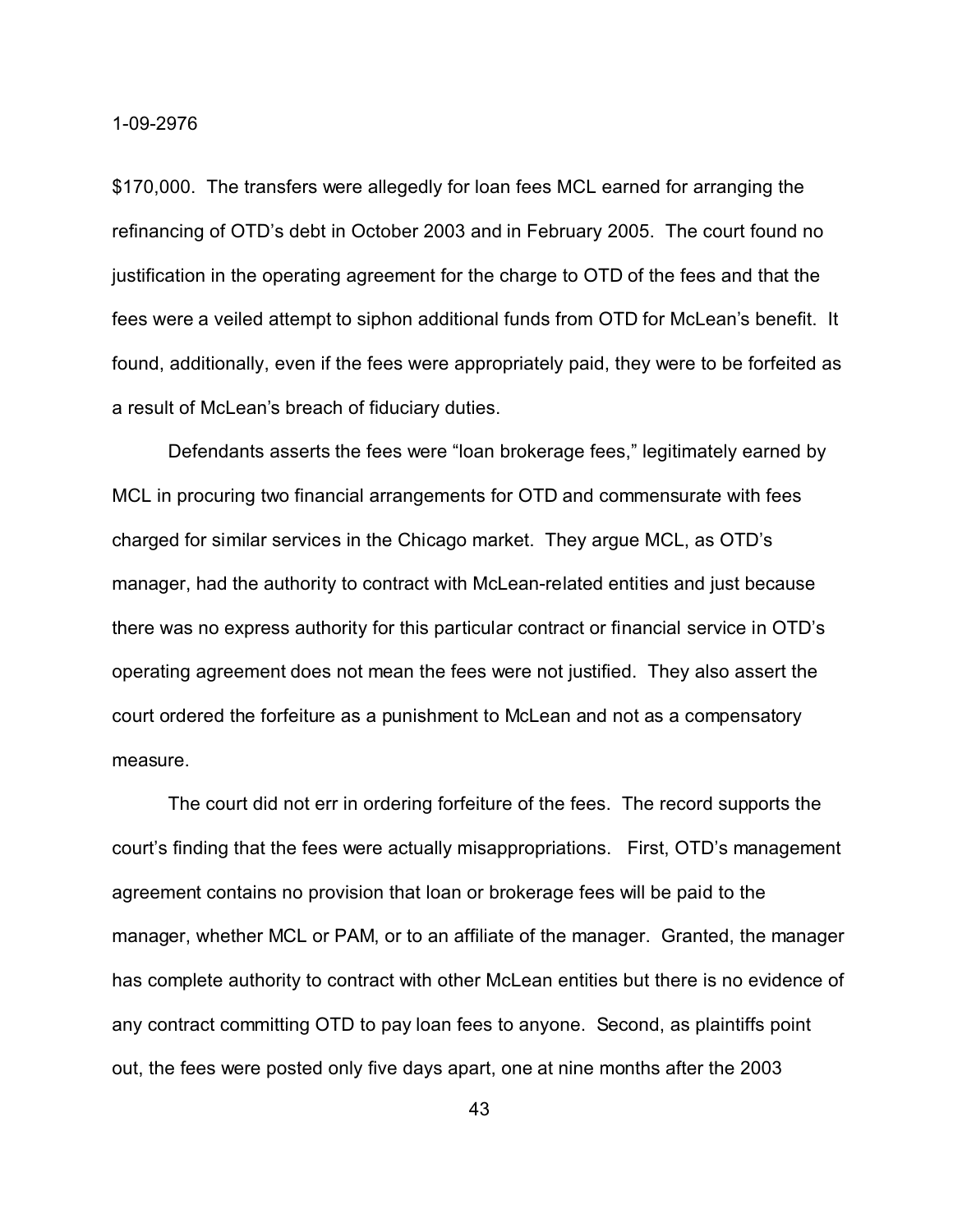refinancing and the other at seven months before the 2005 refinancing, making their actual connection with the loans questionable. Lastly, the fees were listed on MCL Construction's master ledger as being "asset management fees," which are (a) not the same as loan brokerage fees and (b) clearly not authorized under the operating agreement because, as McLean testified, he decided not to charge OTD asset management fees for his services.

All in all, we agree with the court that the "loan fees" were nothing more than another way of hiding inappropriate transfers and should be forfeited because they were not actually earned and the improperly transferred funds belong to OTD. The court did not err in ordering forfeiture of the loan fees.

## C. 13% Interest Rate

Defendants argue the court erred in awarding plaintiffs 13% prejudgment interest on the misappropriated funds. Prejudgment interest is proper when authorized by statute, agreement of the parties or warranted by equitable considerations. *Progressive Land Developers, Inc. v. Exchange National Bank of Chicago*, 266 Ill. App. 3d 934, 945 (1994). "In cases involving a breach of fiduciary duty, the rationale behind an award of interest is to make the injured party whole by forcing the fiduciary to account for profits gained from his use of the injured party's funds." *Progressive Land Developers, Inc.*, 266 Ill. App. 3d at 945 (citing *In re Estate of Wernick*, 127 Ill. 2d 61, 87 (1989)). The determination of whether equitable circumstances support an award of interest lies within the discretion of the trial court. *In re Estate of Wernick*, 127 Ill. 2d at 87. We will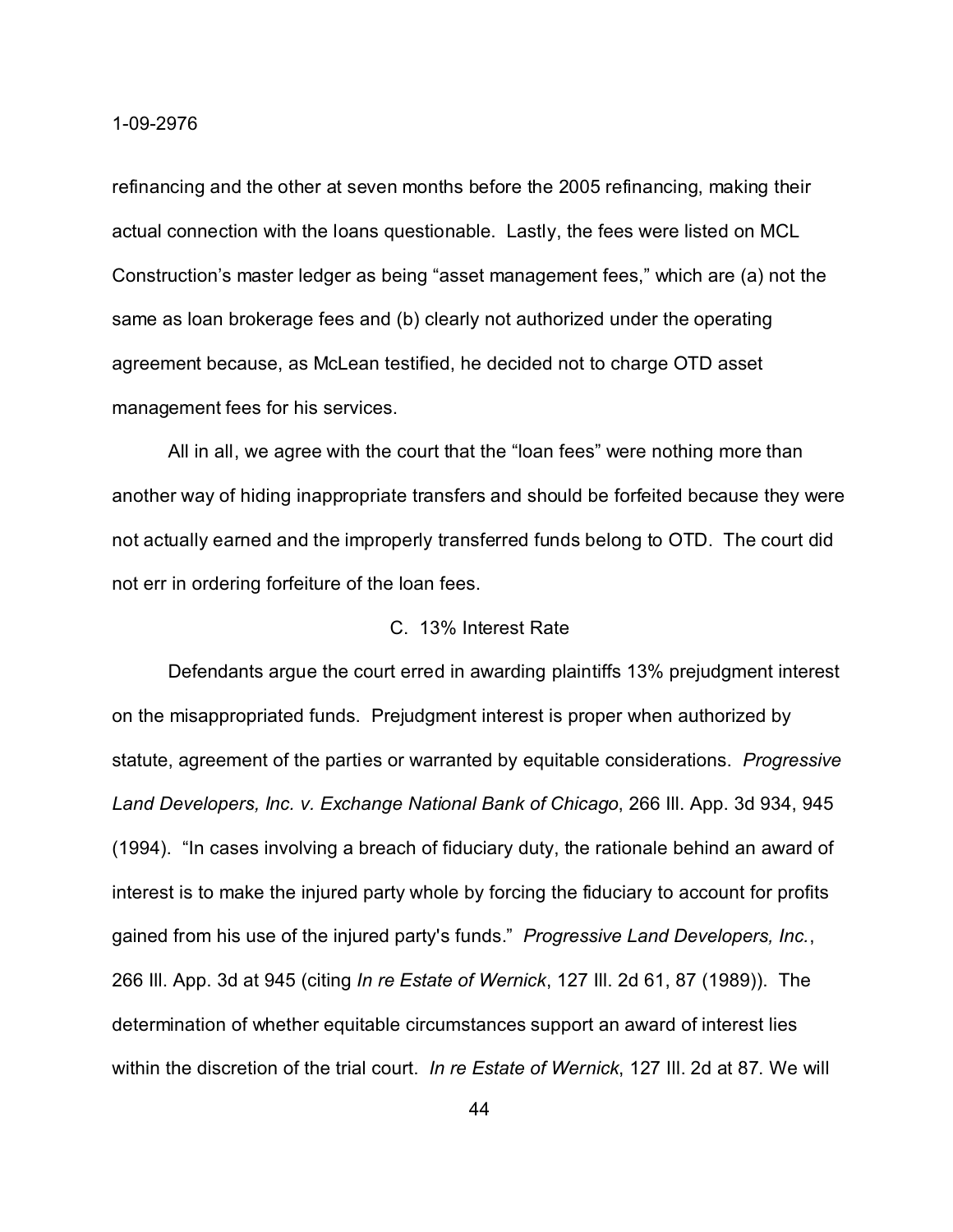not disturb such a determination barring an abuse of that discretion. *In re Estate of Wernick*, 127 Ill. 2d at 87.

Defendants agree that the equitable circumstances warrant awarding plaintiffs prejudgment interest on the interest-free "inter-company loans" from OTD. They assert, however, that the 13% interest rate is too high and an abuse of discretion because the prime rate during the time was 4.6% and there was no showing that OTD could generate anything close to 13% by lending those funds to other businesses or purchasing debt instruments at that time. They argue the 13% rate is punitive, rather than fair and equitable, and an abuse of discretion in the setting of equitable interest.

The court did not abuse its discretion in setting the 13% interest rate. There is no requirement that the court award only the prime rate or prime rate plus 1%. "[I]n equity the amount of interest allowed need not fall within any precise terms." *In re Estate of Wernick*, 127 Ill. 2d at 87. To paraphrase the court, while McLean could have borrowed from a bank at a rate of prime plus 1%, he did not do so. Instead, he misappropriated funds from a private company and he is, therefore, not entitled to benefit from the bank rate. As the court stated, the true measure of damages is not what defendants would have had to pay had McLean conducted himself appropriately but rather what the wrongful conduct cost the victim, the cost of the loss of use of the funds. *Progressive Land Developers, Inc.*, 266 Ill. App. 3d at 945; *In re Estate of Wernick*, 127 Ill. 2d at 87. The plaintiffs requested a 13% interest rate based on a 2001 loan agreement between McLean and one of his other business enterprises, 455 Central Park West, LLC, a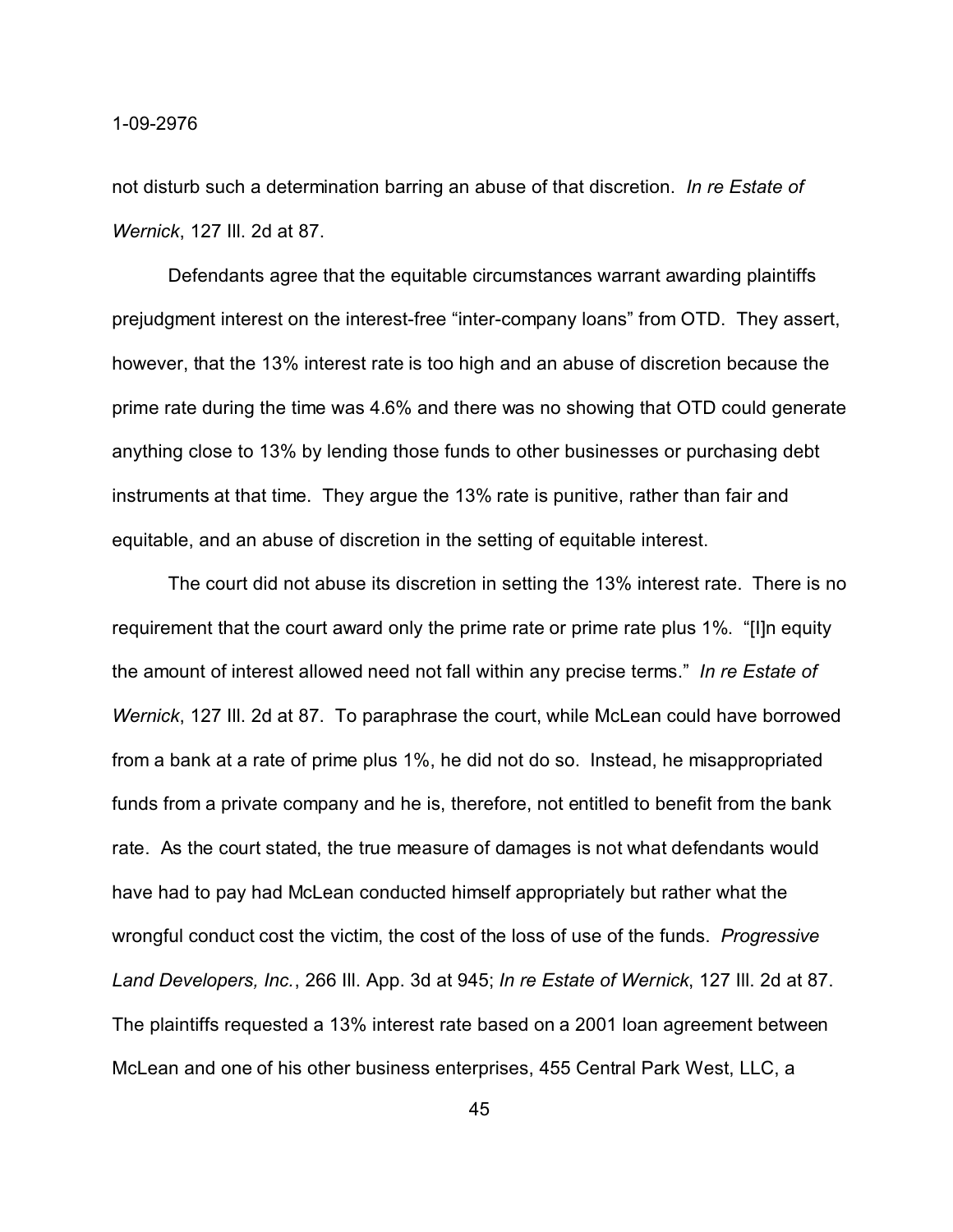development in New York City. Under that agreement, 455 Central Park West, LLC agreed to borrow money from McLean at a rate of 13% interest. So, apparently, 13% is a reasonable rate of interest for a loan between an individual and a private business. Given the circumstances of the case, 13% prejudgment interest was not excessive compensation to plaintiffs for McLean's taking the "interest-free loans" and the court did not abuse its discretion in entering the award.

For the reasons stated above, we affirm the court's judgment against LPDA, its judgment ordering forfeiture of management fees and its compensatory and punitive damage awards. We reverse the court's order denying defendants' counterclaim for dissolution of OTD and order the case remanded for further proceedings.

Affirmed in part and reversed in part; cause remanded.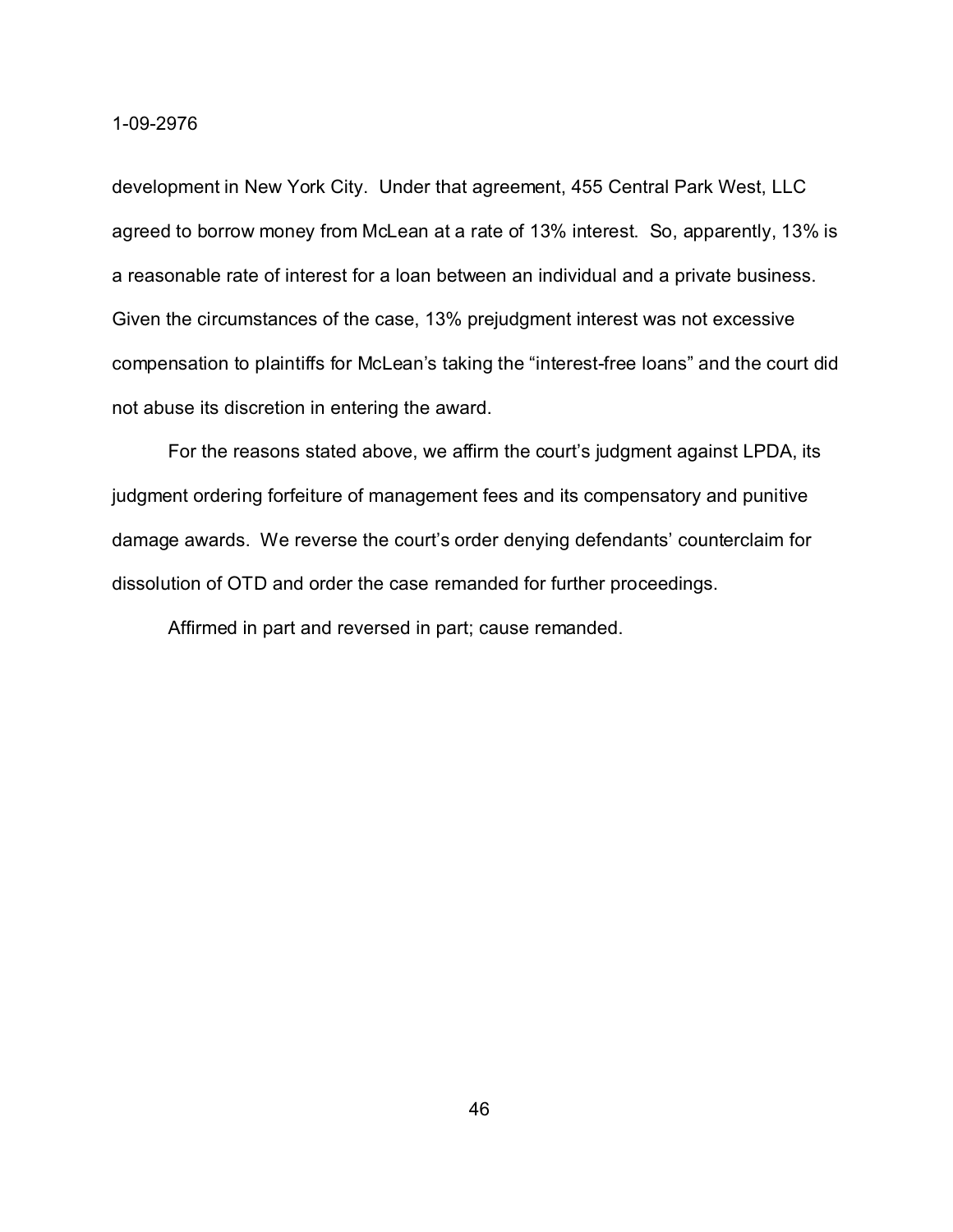# REPORTER OF DECISIONS - ILLINOIS APPELLATE COURT (Front Sheet to be Attached to Each case)

THOMAS M. TULLY, Trustee of the Thomas M. Tully Trust, and F.P.A., LLC, an Illinois Limited Liability Company, Individually and Derivatively on Behalf of Old Town Development Associates, LLC,

Plaintiffs-Appellees,

v.

DANIEL E. McLEAN, PIPER'S ALLEY MANAGEMENT, INC., an Illinois Corporation, LINCOLN PARK DEVELOPMENT ASSOCIATES, LP, an Illinois Limited Partnership, MCL COMPANIES OF CHICAGO, INC., an Illinois Corporation, MCL MANAGEMENT CORPORATION, an Illinois Corporation, and OLD TOWN DEVELOPMENT ASSOCIATES, LLC, an Illinois Limited Liability Company and Nominal Defendant,

Defendants-Appellants.

No. 1-09-2976

Appellate Court of Illinois First District, Second Division

April 26, 2011

JUSTICE KARNEZIS delivered the opinion of the court.

CUNNINGHAM, P.J., and HARRIS, J., concur.

Appeal from the Circuit Court of Cook County.

The Honorable Stuart E. Palmer, Judge Presiding.

For APPELLANTS: Brown, Udell, Pomerantz & Delrahim, Ltd., of Chicago (Glenn L.